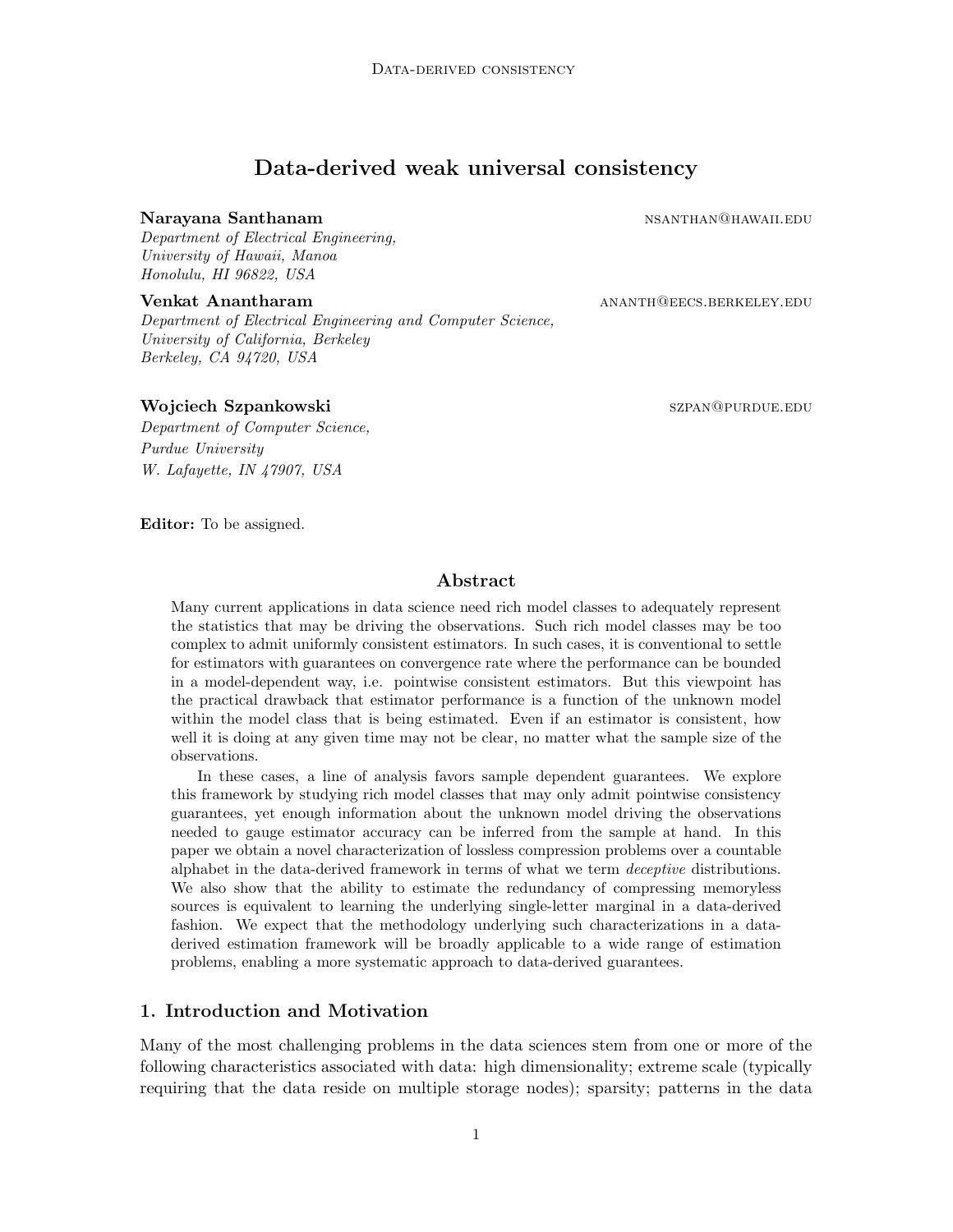that manifest at multiple scales; dynamic, temporal, and heterogeneous structure; complex dependencies between different parts of the data; and noise/ missing data. Tasks such as image recognition, classification, control, and many others, which are built on such data sources, depend on estimating the relevant underlying structure in the data. Rich model classes, i.e. rich collections of probabilistic models, such as the collection of all probability distributions over a large or countably infinite support, or the set of long memory, slowly mixing Markov processes are often required to adequately model the complex characteristics of these data sources.

Indeed, in bringing rigorous theory to bear on data science, an important question we face is related to model selection. There is often a tension between the need for rich model classes to better represent data and our ability to handle these collections from a mathematical point of view. The richness of a model class is often quantified by metrics such as its VC-dimension [\(Bishop](#page-36-0) [\(2006\)](#page-36-0)), Rademacher complexity [\(Koltchinskii](#page-37-0) [\(2001\)](#page-37-0); [Bartlett et al.](#page-36-1) [\(2002\)](#page-36-1); [Bartlett and Mendelson](#page-36-2) [\(2002\)](#page-36-2)), or – what is most relevant in the context of universal compression – its asymptotic per-symbol redundancy [\(Shtarkov](#page-37-1) [\(1987\)](#page-37-1); [Fittingoff](#page-36-3) [\(1972\)](#page-36-3); [Krichevsky and Trofimov](#page-37-2) [\(1981\)](#page-37-2); [Rissanen](#page-37-3) [\(1984\)](#page-37-3); [Barron et al.](#page-36-4) [\(1998\)](#page-36-4); [Drmota and Szpankowski](#page-36-5) [\(2004\)](#page-36-5); [Szpankowski and Weinberger](#page-37-4) [\(2012\)](#page-37-4)). The traditional uniform consistency paradigm would want an estimation algorithm with a model-agnostic guarantee on its perfomance, depending only on the sample size.

Many applications, particularly in the big data regime, force us to consider model collections that are too complex to admit estimators with traditional model-agnostic uniformly consistent guarantees. When the model classes we are interested in are too complex to admit uniformly consistent estimators, the common belief is that the best we can do is to have estimators with convergence guarantees dependent on not just the sample size but also on the underlying model in the model class that governs the statistics of the observations. These are pointwise consistent estimators (see [Davisson](#page-36-6) [\(1973\)](#page-36-6) in the context of universal compression). This is often difficult (and as we will see, sometimes impossible) to use predictively as one cannot necessarily verify if the estimator has converged till the underlying model, the very quantity being estimated, becomes known.

To tackle these rich classes, several approaches consider obtaining guarantees that hold samplewise, for example, bounds from the PAC-Bayes approaches [\(McAllester](#page-37-5) [\(1999\)](#page-37-5); [Catoni](#page-36-7) [\(2007\)](#page-36-7)) for rich classification tasks, data-dependent structural risk minimization (e.g. [Ben-David and Shalev-Schwartz](#page-36-8) [\(2012\)](#page-36-8)) as well as its development via the luckiness framework [\(Grunwald](#page-36-9) [\(2007\)](#page-36-9)), or as in [\(Asadi et al.](#page-36-10) [\(2014\)](#page-36-10)) for slow mixing Markov setups. We adopt the same philosophy—we express any estimator accuracy or confidence using empirically observed quantities. Our notion of data-derived consistency is also closely related to other formulations in compression, statistics and learning theory. In particular, we note hierarchical universal compression [\(Merhav and Feder](#page-37-6) [\(1998\)](#page-37-6)) and the more general framework of making finitely many errors along the lines of [\(Cover et al., 1973;](#page-36-11) [Dembo and Peres,](#page-36-12) [1994;](#page-36-12) [Kulkarni and Tse, 1994;](#page-37-7) [Wu and Santhanam, 2019,](#page-38-0) [2020\)](#page-38-1), which we studied under the framework of regularization in [\(Wu and Santhanam, 2021b](#page-38-2)[,a\)](#page-38-3). To get a flavor of the results in this line of work, for example, [\(Cover et al., 1973\)](#page-36-11) asks whether one can estimate the rationality of the mean of a Bernoulli process in finitely many samples, showing that the answer is affirmative if the mean comes from a Baire first category set with Lebesgue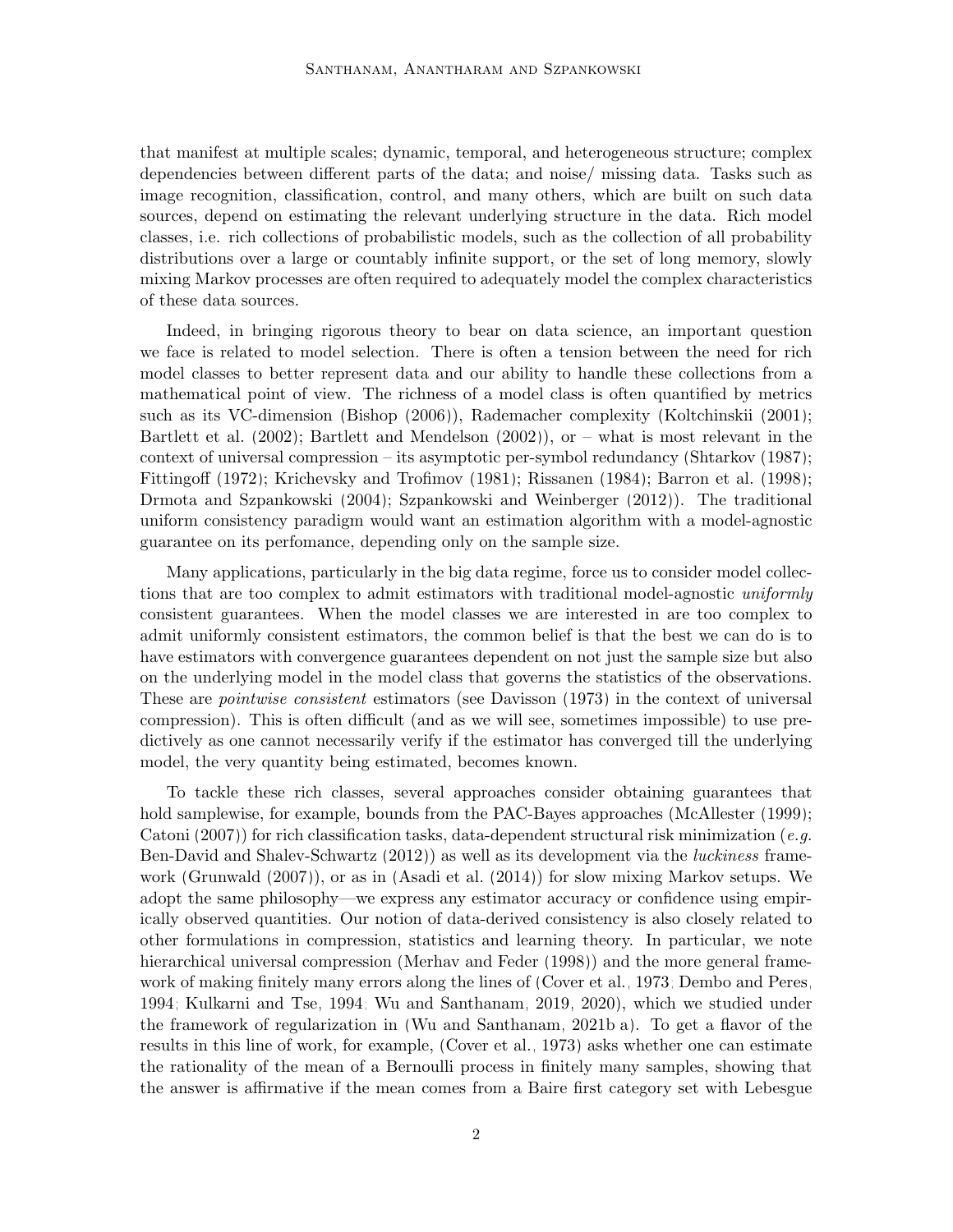measure 1 and that also contains every rational number, see [\(Koplowitz et al., 1995;](#page-37-8) [Wu](#page-38-3) [and Santhanam, 2021a\)](#page-38-3) for extensions.

Fundamental to all these approaches is to balance the sample complexity of learning with the desire for richer model collections (or hypothesis collections as the case may be).

This paper builds a natural information theoretic framework in the ambit of this philosophy: however we choose to obtain the data-derived bounds, when can they be made strong enough to answer convergence questions with arbitrary pre-specified confidence? Or equivalently, when is the data a sufficient statistic for the convergence rate of the estimator (or a non-trivial bound on it)? To retain focus in understanding this *data-derived* consistency, in this paper we concentrate on universal compression to bring out the salient features of this framework. We also make connections to a related prediction problem that was analyzed by us earlier in [\(Santhanam and Anantharam](#page-37-9) [\(2015\)](#page-37-9)), and is now seen to fit into this broader framework. We note also that universal compression of *i.i.d.* data is equivalent to finding the marginal from samples with data-derived guarantees.

We illustrate the salient aspect of the data-derived setup we consider with a simple example below.

## Example 1. (Hiding entropy)

For  $\epsilon > 0$  and  $M \in \mathbb{N}$ , where  $\mathbb N$  is the set of natural numbers, and let  $p_{\epsilon,M}$  be the probability distribution that assigns probability  $1 - \epsilon$  to the natural number 1 and assigns probability  $\epsilon/M$  to the natural numbers 2 through  $M+1$ . Denote the probability distribution that assigns probability 1 to the natural number 1 by  $p_0$ . Let W be the set comprised of the probability distributions  $p_{\epsilon,M}$  for  $\epsilon > 0$  and  $M \in \mathbb{N}$ , as well as  $p_0$ .

Our task is to estimate the Shannon entropy of a probability distribution in  $W$  using *i.i.d.* samples from it. However, we do not know which probability distribution in  $W$  is governing the law of the observed samples. The natural plug-in estimator assigns to a sample  $X_1, \ldots, X_n$  the entropy of its empirical distribution. Since every probability distribution in  $W$  has finite support, the plug-in estimate is consistent almost surely, no matter which underlying distribution from  $W$  is generating the observations. But at what point do we know that the plug-in estimate is close to the correct answer? Indeed, can we, at any point, get an upper bound for the true entropy using the plug-in estimate with, say, a confidence probability 3/4, regardless of what the true probability distribution in  $W$  is?

It turns out that it is *impossible* to provide such guarantees for  $W$ . To see why, suppose we have a sequence of n successive 1s. This could have come from  $p_0$ , or, with high probability, from any probability distribution  $p_{\epsilon,M}$  with  $0 < \epsilon \ll \frac{1}{n}$ . What is worse, for any upper bound  $\hat{h}$  we may provide, however large, even if  $0 < \epsilon \ll \frac{1}{n}$ , the entropy of  $p_{\epsilon,M}$ where  $M \geq 2^{\hat{h}/\epsilon}$  is  $h(\epsilon) + \epsilon \log M \geq \hat{h}$ . Every such  $p_{\epsilon,M}$  gives the sample of n successive 1s a probability of at least  $> 3/4$  if  $\epsilon$  is sufficiently small, so our upper bound fails.

This argument applies whether we obtained h from the plug-in estimator or any other estimator of the entropy. No upper bound that we propose on the entropy based on any finite sequence of 1s can hold with confidence probability 3/4 under all probability distributions in  $W$ . To make matters worse, the sequence of all 1s occurs with probability 1 when the underlying model in force is  $p_0$ . Therefore, even when we could estimate the entropy consistently, we could never obtain even a trivial upper bound on the entropy with a confidence probability  $> 3/4$ .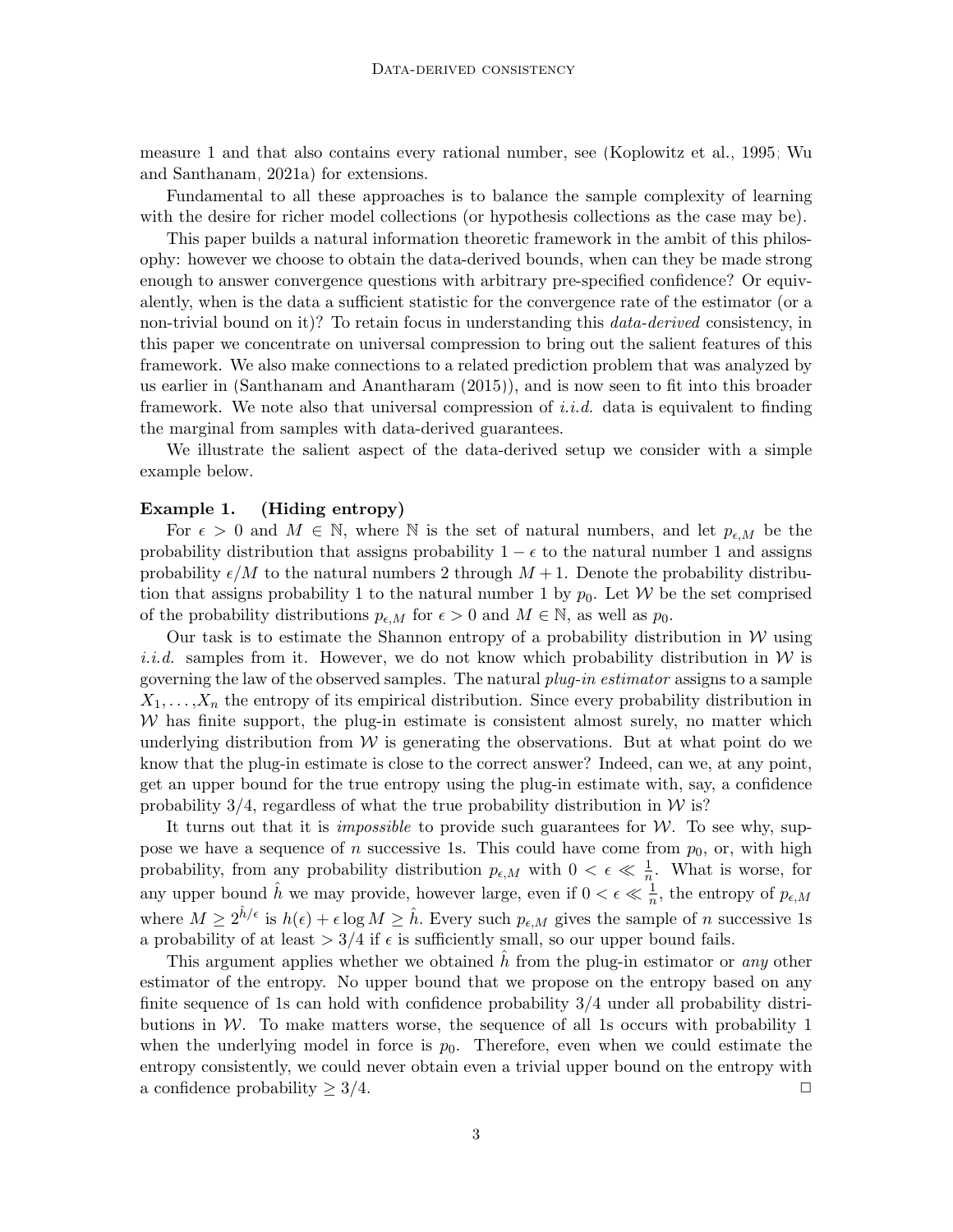Universal compression posits that we have a model class of source probability measures, while we are required to come up with a universal probability measure that attempts to compress any source in the model class as well as possible without prior knowledge of the source. Since the universal probability measure is not exactly matched to any single source probability measure in the model class it incurs a redundancy, measured using the Kullback-Leibler (KL) divergence, against any source in the model class when compressing a sequence of observed samples whose statistics are governed by this source. The uniform consistency setup in this case corresponds to what is commonly known as the *strong* compression formulation, where we find universal probability measures whose per-symbol redundancy incurred against any source in the model class can be uniformly bounded over the entire model class and, in addition, diminishes to 0 as the sample size grows to infinity. The pointwise consistency setup in this case corresponds to what is commonly known as the weak compression formulation and is one where the universal probability measure incurs asymptotically zero per-symbol redundancy against each source in the model class, but the convergence to zero is not necessarily uniform over the entire model class.

The data-derived weak compression formulation  $(d.w.c.)$  identifies when, in the weak compression setup, we can also estimate from the sample the redundancy of the universal probability measure relative to the underlying source model generating the data. Broadly speaking, we aim to find a universal estimator/encoding with a given accuracy as well as a corresponding stopping rule that allows us to find out at what point the KL divergence from the true source becomes (and remains) small from that point on. We also prove that this characterization is completely equivalent to that of estimating, in a data-derived fashion, a distribution q over naturals that is within a specified accuracy from the underlying marginal.<sup>[1](#page-3-0)</sup>

To characterize the classes of probability distributions on N that are data-derived weakly compressible, we shall introduce the notion of what it means for a probability distribution in the class to be deceptive relative to the class. At a high level, a source probability distribution, viewed as a member of a collection of probability distributions, is *deceptive* if the asymptotic per-symbol redundancy of neighborhoods of the source within the model class is bounded away from 0, in the limit as the neighborhood shrinks to 0. Then, in our main finding, Theorem [20,](#page-16-0) we show that a collection of probability measures is data-derived weakly compressible iff no source in the model class is deceptive. As we delve deeper into this formulation, we will see that data-derived consistency changes how we think of model classes. It shifts the focus away from the global complexity of the model class to some form of local complexity of each model within the model class, viewed as a member of the model class.

The paper is organized as follows. In the next section we develop our data-derived approach. Section [3](#page-12-0) recalls some of the central prior results on universal compression that we build on in our work. Section [4](#page-16-1) discusses our main result (Theorem [20\)](#page-16-0), which completely characterizes  $d.w.c.$  model classes of i.i.d. probability distributions on a countable set. Theorem [9](#page-11-0) and Appendix [C](#page-12-0) contain an equivalent formulation, that of estimating in a data-derived fashion a distribution  $q$  over naturals that is within a specified KL divergence from the underlying marginal. We then illustrate several nuances in our formulation and

<span id="page-3-0"></span><sup>1.</sup> We thank the anonymous reviewer for suggesting this comparison.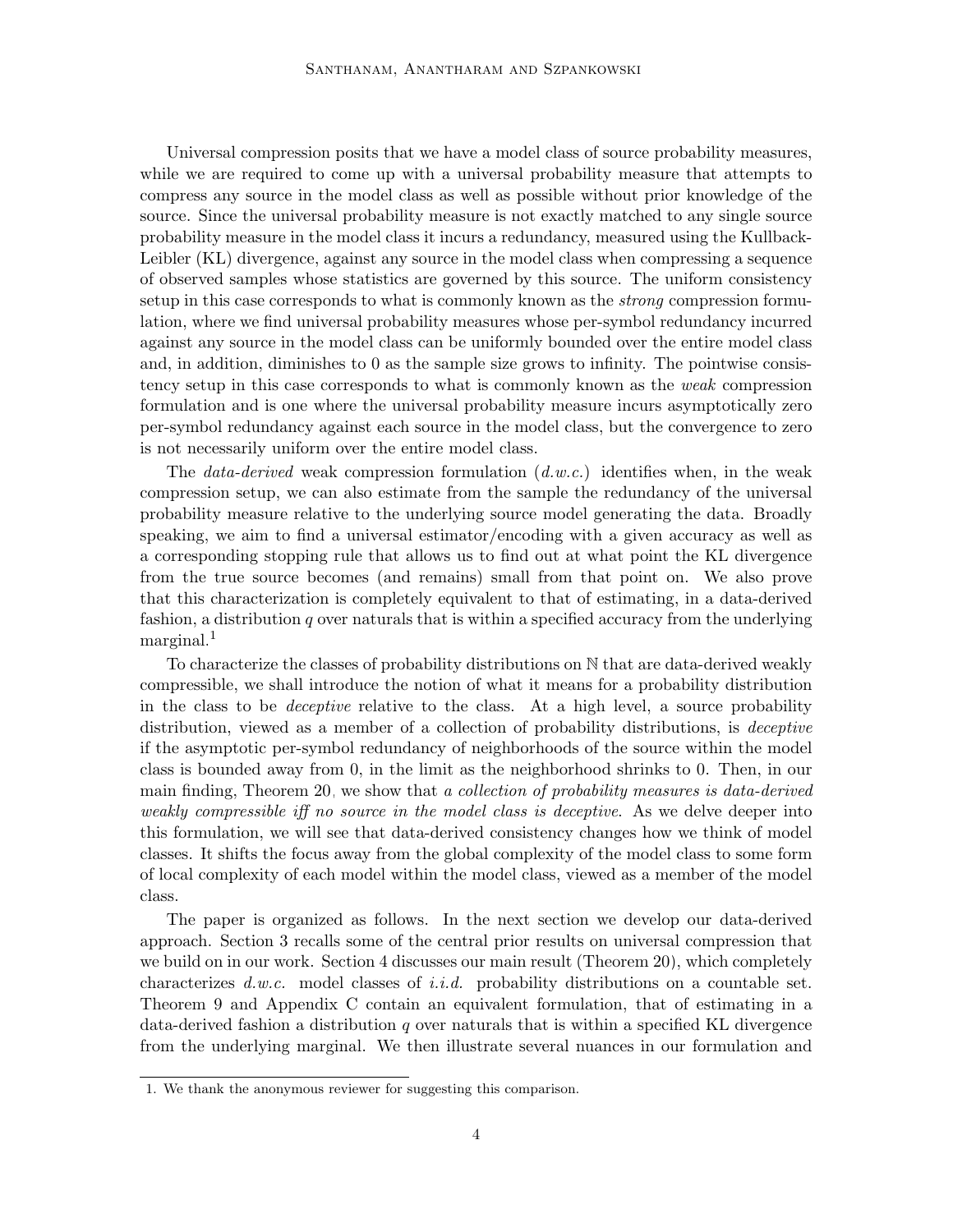results using several examples in Section [5.](#page-18-0) Sections [6](#page-29-0) and [7](#page-30-0) are devoted to proving the main result. The main thread of the discussion is supported by several appendices. Appendix [A](#page-0-0) reconciles the traditional definitions of strong and weak compressibility with those we work with in this paper. Appendix [B](#page-4-0) gathers several basic results on entropy and redundancy that we draw upon throughout the paper. Appendix [C,](#page-12-0) as mentioned, proves an operational equivalence between our notion of data-derived compressibility and a natural definition of *learnability* of a class of probability distributions (Definition [8\)](#page-11-1)<sup>[2](#page-4-1)</sup>. Appendix [D](#page-16-1) contains the details of the proof for the claims made regarding one of the examples in Section [5.](#page-18-0) Appendix [E](#page-18-0) proves a lemma needed for the proof the sufficiency part of the main theorem. The last bit of the proof of the necessity part of the main theorem is in Appendix [F](#page-29-0) and that of the sufficiency part in Appendix [G.](#page-30-0) Finally, Appendix [H](#page-54-0) corrects an erroneous claim made in passing in the concluding remarks in [\(Santhanam and Anantharam](#page-37-9) [\(2015\)](#page-37-9)) (which does not in any way affect the rest of that paper), and in addition illustrates why, in general, finite unions of  $d.w.c.$  classes, while weakly universal, need not be  $d.w.c.$ .

## <span id="page-4-0"></span>2. Formulation of the problem

We consider here the lossless compression problem for collections of large alphabet *i.i.d.* sources. The main contribution of this work is to characterize when data-derived guarantees for estimation problems can be made sufficiently strong. The large alphabet *i.i.d.* compression problem is the vehicle we have used to do this, but this framework leads to interesting developments in other problems as well. We compare with Example [10,](#page-12-1) the problem of estimation of percentiles of the probability distribution defining the source – this has been studied in depth in [\(Santhanam and Anantharam](#page-37-9) [\(2015\)](#page-37-9)), and here we show that this estimation task also lies in the data-derived framework proposed in this document. Another example is that of entropy estimation, see Example [11,](#page-12-2) and which we have studied in [\(Wu and Santhanam](#page-38-1) [\(2020\)](#page-38-1)) from a related, almost-sure hypothesis testing framework.

Before embarking on the discussion, we introduce notational conventions adopted in the paper. The symbol :=, and occasionally =:, is used to denote equality by definition. We write log for logarithms to base 2 and ln for logarithms to the natural base.

**Strings, sets and types** The set of natural numbers, denoted N, is the set  $\{1, 2, \ldots\}$ , thought of as endowed with its usual  $\sigma$ -algebra comprised of all subsets of N. For  $n \geq 1$ , we use  $\mathbb{N}^n$  to denote the set of strings of length n of natural numbers, with the product  $\sigma$ -algebra. The set of infinite sequences of natural numbers is denoted  $\mathbb{N}^{\infty}$ , and is thought of as endowed with the corresponding product  $\sigma$ -algebra. We will adopt the convention of thinking of a probability measure on  $\mathbb N$  as defined by a distribution, which assigns a probability to each natural number. A string of integers  $(x_1, \ldots, x_n) \in \mathbb{N}^n$  will be denoted by  $x$ , or by  $x^n$  when it seems important to emphasize the specific length of the string. The type of a string of integers  $\mathbf{x} := (x_1, \dots, x_n) \in \mathbb{N}^n$  will refer to the pair  $(n, t)$ , where n is the sequence length and t its empirical distribution.

N <sup>∗</sup> denotes the set of strings of naturals of finite length, including the empty string. For the purposes of this paper it suffices to think of  $\mathbb{N}^*$  as a set with no additional structure.

<span id="page-4-1"></span><sup>2.</sup> We are grateful to the anonymous reviewer for observing and suggesting one direction of this useful connection.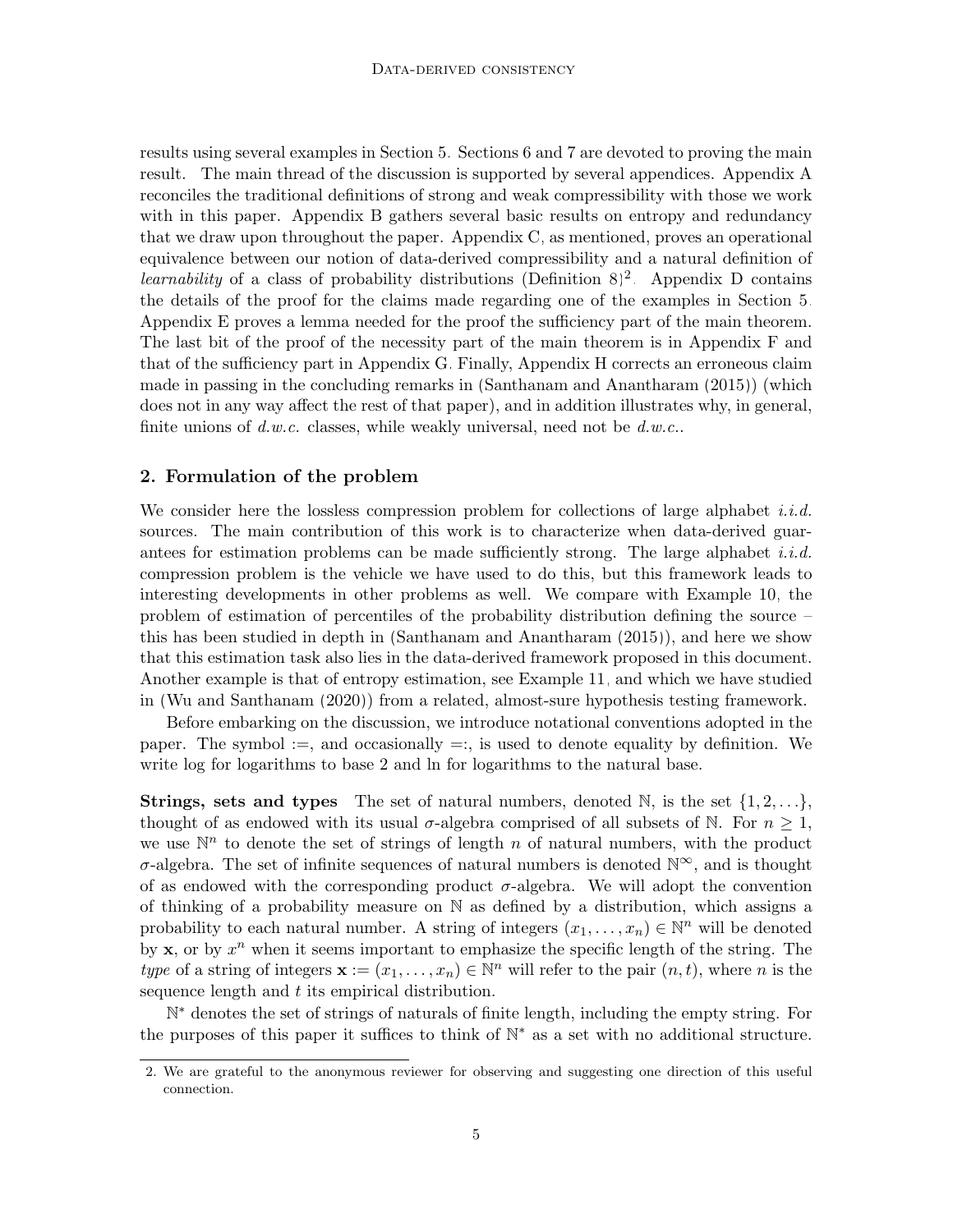Similarly  $\{0,1\}^*$  denotes the set of binary strings of finite length. The notation  $\{0,1\}^*\backslash\emptyset$ is used for the set of binary strings of finite length, excluding the empty string. For  $\mathbf{b} \in$  $\{0,1\}^*\backslash\emptyset$ , the length of **b** is denoted by  $l(\mathbf{b})$ . For  $1 \leq m \leq n$  and strings  $\mathbf{y} \in \mathbb{N}^m$  and  $\mathbf{x} \in \mathbb{N}^n$ , we write  $\mathbf{y} \preceq \mathbf{x}$  to denote that  $\mathbf{y}$  is a prefix of  $\mathbf{x}$ . We can also use this notation when  $\mathbf{y} \in \mathbb{N}^m$  and  $x \in \mathbb{N}^\infty$ . The length of a finite string  $\mathbf{x} \in \mathbb{N}^n$  is denoted by  $|\mathbf{x}|$ .

**Probability measures and distributions** Let  $P$  be a collection of probability distributions over N. Given P, we let  $\mathcal{P}^{\infty}$  denote the collection of probability measures on  $\mathbb{N}^{\infty}$ induced by *i.i.d.* assignments from the individual probability distributions in  $P$ . We will use the term *source* to denote either  $p \in \mathcal{P}$  or  $p^{\infty} \in \mathcal{P}^{\infty}$  as appropriate. For notational simplicity and following the convention in literature, we will also often drop the superscript in  $p^{\infty}$  and use p both for the probability distribution on N and the corresponding *i.i.d.* probability measure induced on  $\mathbb{N}^{\infty}$ . Further, for  $n \geq 1$  and a string of natural numbers  $\mathbf{x} := (x_1, \ldots, x_n) =: x^n \in \mathbb{N}^n$ , we will write  $p(\mathbf{x})$  or  $p(x^n)$  for  $\prod_{i=1}^n p(x_i)$ . Here p can be thought of as a simplified notation for the product probability measure  $p^n$  on  $\mathbb{N}^n$ corresponding to the probability distribution  $p$  on  $\mathbb N$ .

For a probability measure q on  $\mathbb{N}^{\infty}$ , given  $n \geq 1$  and a string  $\mathbf{x} \in \mathbb{N}^{n}$ , we write  $q(\mathbf{x})$ for the probability under q of the set of strings in  $\mathbb{N}^{\infty}$  whose prefix of length n is x. In effect, we are treating **x** as also denoting an event in  $\mathbb{N}^{\infty}$ . Note that, for  $p \in \mathcal{P}$ ,  $n \geq 1$ , and  $\mathbf{x} \in \mathbb{N}^n$ , this notational convention is consistent with the earlier conventions of writing p for both  $p^{\infty} \in \mathcal{P}^{\infty}$  and for the product probability measure on  $\mathbb{N}^n$  corresponding to p.

It is a standard fact that a probability measure q on  $\mathbb{N}^{\infty}$  is completely specified by  $q(\mathbf{x})$ for all  $\mathbf{x} \in \mathbb{N}^n$  for all  $n \geq 1$ , subject to the consistency conditions  $q(\mathbf{x}) = \sum_{\mathbf{y} \in \mathbb{N}^m} \mathbb{I}_{\mathbf{x} \preceq \mathbf{y}} q(\mathbf{y})$ for all  $1 \leq n \leq m$  and  $\mathbf{x} \in \mathbb{N}^n$ .

We write  $\mathbb{1}(A)$  to denote the indicator of an event A.

It is convenient to state some of the supporting results in this document at a level of generality where the underlying set is a countable set, in which case we denote such a set by  $X$ . Also, we will state some results that apply to arbitrary collections of probability measures on  $\mathbb{N}^{\infty}$ , i.e. not necessarily of the form  $\mathcal{P}^{\infty}$  for some collection of probability distributions  $P$  on  $N$ . In such cases, we denote such a collection of probability measures on  $\mathbb{N}^{\infty}$  by Λ.

If q and r are arbitrary probability measures on  $\mathbb{N}^{\infty}$ , then

$$
D_n(q||r) := E_q \log \frac{q(X^n)}{r(X^n)},
$$

denotes the KL divergence over length n strings of q with respect to r. If p and  $\tilde{p}$  are probability distributions on N, then  $D(p||\tilde{p})$  denotes the KL divergence of p with respect to  $\tilde{p}$ , which is  $E_p \log \frac{p(X)}{\tilde{p}(X)}$ . Note that, with our conventions, the expression  $D_n(p||\tilde{p})$  is also well-defined, and can be viewed as a shorthand notation for  $D_n(p^{\infty}||\tilde{p}^{\infty})$ . We thus have  $D_n(p||\tilde{p}) = nD(p||\tilde{p})$  for all  $n \in \mathbb{N}$ , since  $p^{\infty}$  and  $\tilde{p}^{\infty}$  are *i.i.d.* probability measures on  $\mathbb{N}^{\infty}$ . KL divergence is also called relative entropy.

For probability distributions p and  $\tilde{p}$  on N, their  $\ell_1$  distance is

$$
||p-\tilde{p}||_1:=\sum_{i\in\mathbb{N}}|p(i)-\tilde{p}(i)|.
$$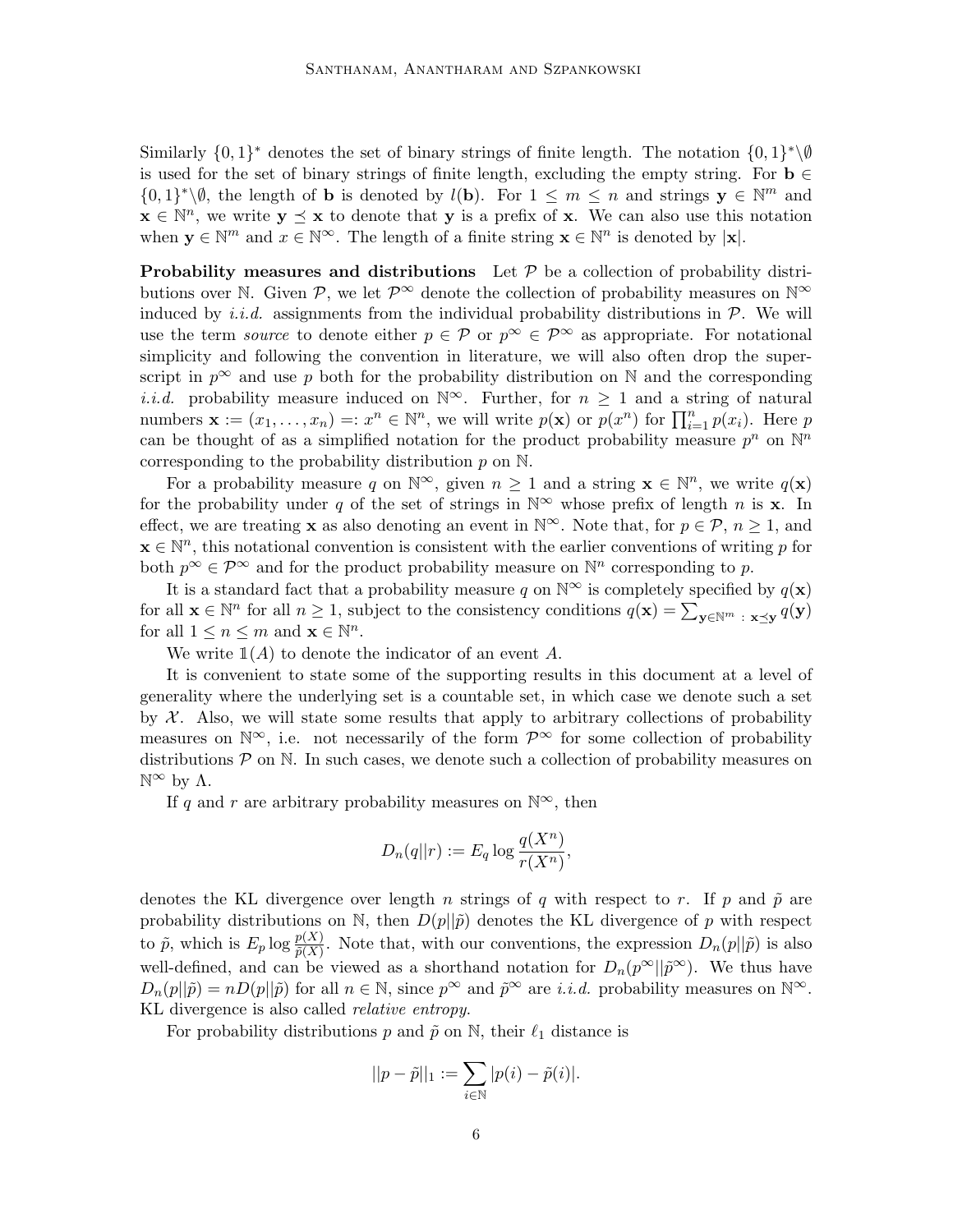## 2.1 Strong compressibility and weak compressibility

In the lossless data compression problem for the collection of probability measures  $\mathcal{P}^{\infty}$  on  $\mathbb{N}^{\infty}$  corresponding to a collection of probability distributions  $\mathcal{P}$  on  $\mathbb{N}$ , our estimator is a probability measure q on  $\mathbb{N}^{\infty}$ . <sup>[3](#page-6-0)</sup> The problem formulation can be understood by thinking of the loss  $L(p,q,\mathbf{x})$  incurred by the estimator q against a source p, given the length n observation  $\mathbf{x} \in \mathbb{N}^n$ , as being the excess codelength,

$$
L(p,q,\mathbf{x}) := \log \frac{p(\mathbf{x})}{q(\mathbf{x})}.
$$

The terminology is justified by thinking of log  $\frac{1}{p(x)}$  as an indication of the length of the binary string one would want to use to represent  $x$  in an ideal prefix-free scheme for compressing strings of length n from the source p if one knew what p was, and thinking of  $\log \frac{1}{q(x)}$  as the length of the binary string one would be led to use for representing  $x$  in the prefix-free compression scheme suggested by the estimator  $q$ . For more on this, see the discussion in Appendix [A](#page-0-0) on how strong and weak compressibility is typically defined in the literature.

With this loss function in mind, we now make the following definitions.

<span id="page-6-2"></span>**Definition 2.** Let P be a collection of probability distributions on N, and  $\mathcal{P}^{\infty}$  the corresponding collection of probability measures on  $\mathbb{N}^{\infty}$  induced by *i.i.d.* assignments from the individual probability distributions in  $\mathcal{P}$ . Then  $\mathcal{P}^{\infty}$ , or equivalently  $\mathcal{P}$ , is called *strongly compressible* if there is a probability measure q on  $\mathbb{N}^{\infty}$  satisfying

<span id="page-6-1"></span>
$$
\limsup_{n \to \infty} \sup_{p \in \mathcal{P}^{\infty}} \frac{1}{n} E_p \log \frac{p(X^n)}{q(X^n)} = 0.
$$
\n(1)

The preceding definition may seem unusal relative to the definition of strong compressibility that is traditionally encountered in the literature on data compression [\(Fittingoff](#page-36-3) [\(1972\)](#page-36-3); [Davisson](#page-36-6) [\(1973\)](#page-36-6)). In Appendix [A](#page-0-0) we establish that it is identical to the traditional definition.

Discussions of data compression in the literature are often framed in the language of redundancy. We formalize this notion in the following definition.

<span id="page-6-4"></span>**Definition 3.** Let  $\Lambda$  be any collection of probability measures on  $\mathbb{N}^{\infty}$ . The length-n *redundancy* of  $\Lambda$  is defined to be

<span id="page-6-3"></span>
$$
R_n(\Lambda) := \inf_{q} \sup_{r \in \Lambda} E_r \log \frac{r(X^n)}{q(X^n)},\tag{2}
$$

where the outer infimum is taken over all probability measures on  $\mathbb{N}^{\infty}$ , or equivalently over all probability measures on  $\mathbb{N}^n$ . The redundancy in the special case  $n = 1$  is called the single letter redundancy of  $\Lambda$ , and  $R_n(\Lambda)/n$  is called the per-symbol length-n redundancy of Λ. The asymptotic per-symbol redundancy of  $\Lambda$  is  $\limsup_{n\to\infty} R_n(\Lambda)/n$ .

<span id="page-6-0"></span><sup>3.</sup> It is not required that the probability measure  $q$  be a product measure.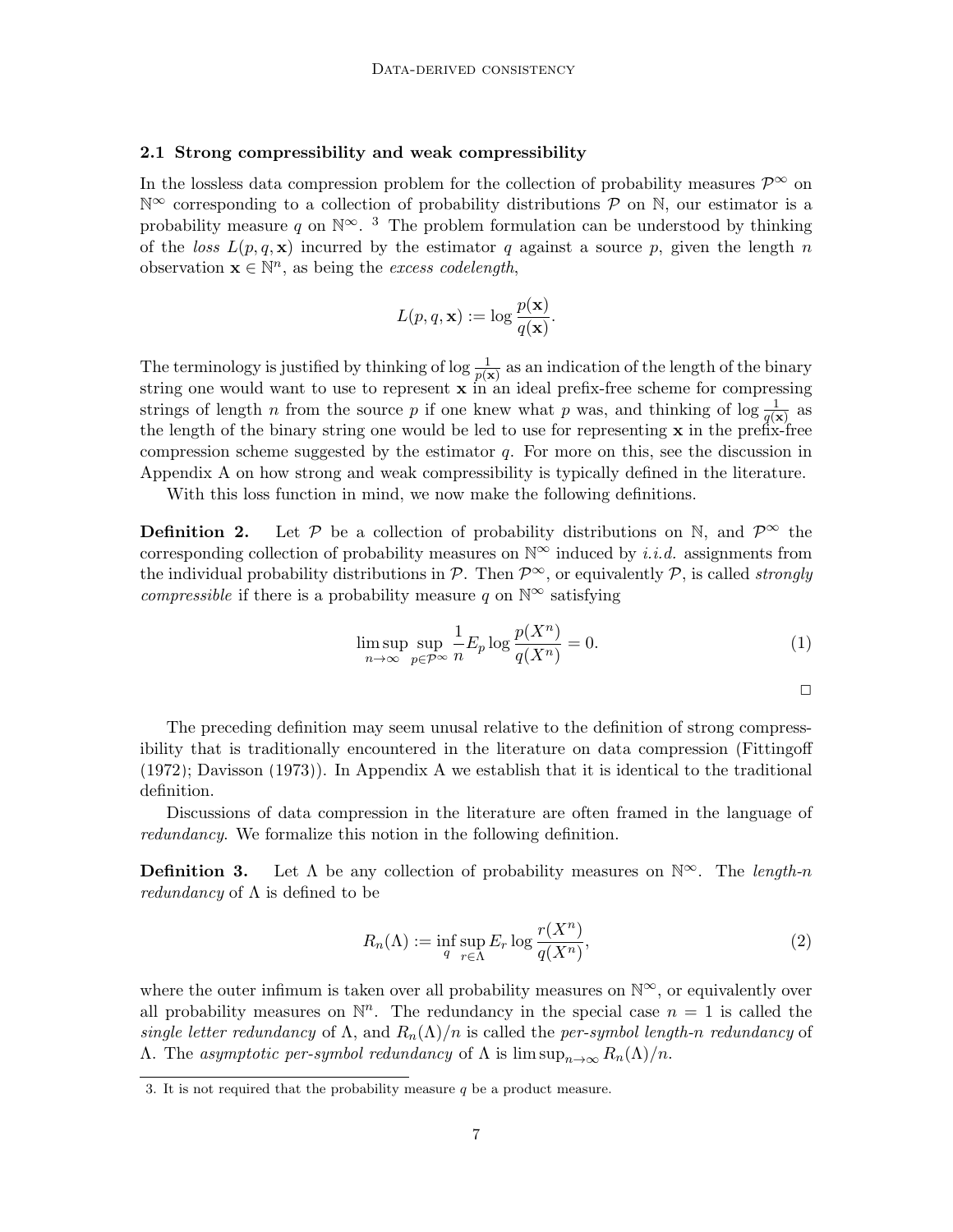More generally, given a probability measure  $\hat{q}_n$  on  $\mathbb{N}^n$  one can define the length-n redundancy of  $\Lambda$  with respect to  $\hat{q}_n$  to be  $\sup_{r \in \Lambda} E_r \log \frac{r(X^n)}{\hat{q}_n(X^n)}$  and similarly for the persymbol length-n redundancy of  $\Lambda$  with respect to  $\hat{q}_n$ . Given a probability measure q on  $\mathbb{N}^{\infty}$ , one can define the asymptotic-per-symbol redundancy of  $\Lambda$  with respect to q to be  $\limsup_{n\to\infty}\frac{1}{n}$  $\frac{1}{n}$  sup<sub>r∈Λ</sub>  $E_r$  log  $\frac{r(\overline{X}^n)}{q(X^n)}$ .

Even more generally, given a probability measure  $\hat{q}_n$  on  $\mathbb{N}^n$  one can define the lengthn redundancy of  $r \in \Lambda$  with respect to  $\hat{q}_n$  to be  $E_r \log \frac{r(X^n)}{\hat{q}_n(X^n)}$  and define the per-symbol length-n redundancy of  $r \in \Lambda$  with respect to  $\hat{q}_n$  similarly. Given a probability measure q on  $\mathbb{N}^{\infty}$ , one can define the asymptotic-per-symbol redundancy of  $r \in \Lambda$  with respect to q to be  $\limsup_{n\to\infty}\frac{1}{n}E_r\log\frac{r(X^n)}{q(X^n)}$ .

When  $\mathcal P$  is a collection of probability distributions on N, and  $\mathcal P^{\infty}$  the corresponding collection of probability measures on  $\mathbb{N}^{\infty}$  induced by *i.i.d.* assignments from the individual probability distributions in  $P$ , we will talk about each of the redundancy quantities as properties of  $P$  when in fact they are defined for  $\mathcal{P}^{\infty}$ . Similarly, given a probability measure  $\hat{q}_n$  on  $\mathbb{N}^n$  or a probability measure q on  $\mathbb{N}^\infty$  we will talk about each of the redundancy quantities for a given  $p \in \mathcal{P}$  with respect to  $\hat{q}_n$  or q (as appropriate) when we mean the corresponding quantities for the  $p^{\infty} \in \mathcal{P}^{\infty}$  corresponding to p.

It is worth noting that a collection of probability distributions on N is strongly compressible iff its asymptotic per-symbol redundancy is zero. For completeness, we give a proof of this claim in Lemma [34](#page-41-0) in Appendix [A.](#page-0-0) We also observe that the asymptotic per-symbol redundancy of a collection of probability measures  $\Lambda$  on  $\mathbb{N}^{\infty}$  can also be written as

$$
\limsup_{n \to \infty} R_n(\Lambda)/n = \limsup_{n \to \infty} \frac{1}{n} \inf_{q} \sup_{r \in \Lambda} E_r \log \frac{r(X^n)}{q(X^n)} = \inf_{q} \limsup_{n \to \infty} \frac{1}{n} \sup_{r \in \Lambda} E_r \log \frac{r(X^n)}{q(X^n)},
$$

where the infimum on both sides of the equality is over probability measures q on  $\mathbb{N}^{\infty}$ . Namely, the  $\limsup_{n\to\infty}$  can be interchanged with the  $\inf_q$ . A proof of this is given in Lemma [40](#page-43-0) in Appendix [B.](#page-4-0)

We can allow for much richer collections of probability distributions if we work with a weaker notion of compressibility.

<span id="page-7-1"></span>**Definition 4.** Let P be a collection of probability distributions on N, and  $\mathcal{P}^{\infty}$  the collection of probability measures on  $\mathbb{N}^{\infty}$  induced by *i.i.d.* assignments from the individual probability distributions in  $P$ . Then  $\mathcal{P}^{\infty}$ , or equivalently P, is called *weakly compressible* if there exists a probability measure q over  $\mathbb{N}^{\infty}$  such that, for all  $p \in \mathcal{P}^{\infty}$  with finite entropy rate, we have

<span id="page-7-0"></span>
$$
\limsup_{n \to \infty} \frac{1}{n} E_p \log \frac{p(X^n)}{q(X^n)} = 0.
$$
\n(3)

 $\Box$ 

One artifact of the above definition is that any collection of probability distributions on N where every source has infinite entropy is vacuously weakly compressible. In Appendix [A](#page-0-0) we establish that this definition of weak compressibility is identical to the definition of weak compressibility commonly encountered in the literature on data compression, see e.g. Kieffer [\(Kieffer](#page-37-10) [\(1978\)](#page-37-10)). Also, in Lemma [35](#page-41-1) of Appendix [A](#page-0-0) we formally establish the essentially tautological fact that a collection of probability distributions  $\mathcal P$  on N is weakly compressible iff there exists a probability measure q on  $\mathbb{N}^{\infty}$  such that every  $p \in \mathcal{P}$  with finite entropy has vanishing asymptotic per-symbol redundancy with respect to  $q$ .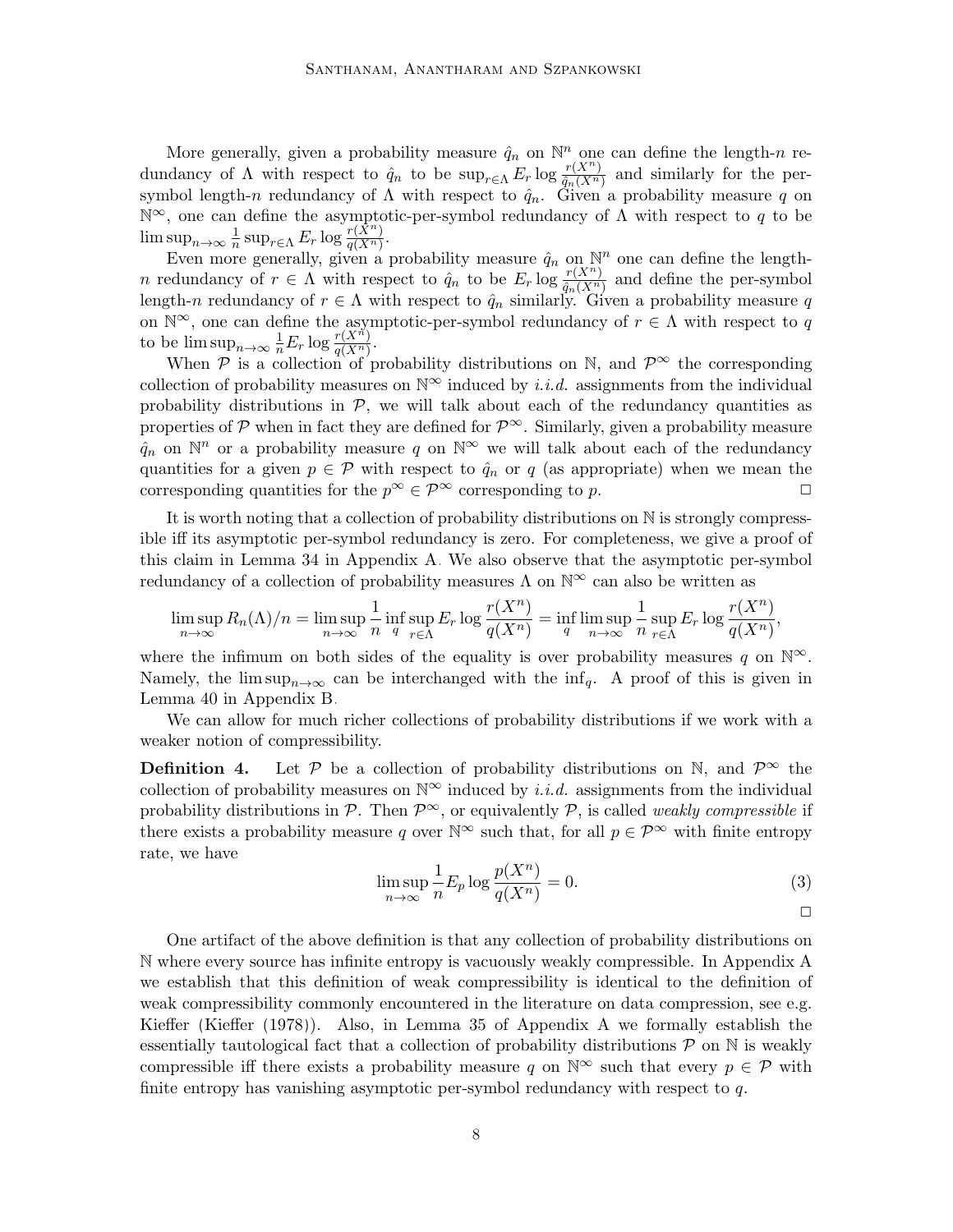#### 2.2 Compression in the data-derived sense

Working with collections of probability distributions on N that are weakly compressible gives us a richer class of models than working with those that are strongly compressible. Weak compressibility of a collection  $P$  of probability distributions on N ensures that there is a probability measure q on  $\mathbb{N}^{\infty}$  such that q is essentially as good an encoder as the underlying p for long enough strings of natural numbers drawn *i.i.d.* from  $p$ , where goodness is measured in terms of the number of bits used per symbol encoded. This is what it means to say that the asymptotic per-symbol redundancy of every  $p^{\infty} \in \mathcal{P}^{\infty}$  with respect to q is 0,

But observe that what one means by "long enough" depends on the unknown  $p$ , since convergence to the limit in [\(3\)](#page-7-0) need not be uniform over  $p \in \mathcal{P}$ . The main contribution of our work is to come to grips with this issue without having to back off all the way to being able to deal only with strongly compressible collections of probability distributions.

**Stopping rule** Our ideas are built around the notion of a *universal stopping rule*, which we introduce next. Recall that a stopping rule is a function of observed strings where the decision to *stop* or not at any given time is based only on what has been observed thus far. We formalize a stopping rule by a function  $\tau$  from  $\mathbb{N}^*$ , the set of all finite strings of naturals, to the set  $\{0, 1\},\$ 

$$
\tau : \mathbb{N}^* \to \{0, 1\}.
$$

When  $\tau$  assigns value 0 on a finite string  $x^n$ , possibly the empty string, it indicates that the stopping rule is still waiting after having observed  $x^n$ . A string  $x^n$ , possibly the empty string, is assigned 1 if the stopping rule has stopped on any prefix of  $x^n$ . From a notational point of view, since  $\tau$  quantifies a stopping rule, we will have for all strings  $x^n$  with prefix  $x^m$  that  $\tau(x^n) \geq \tau(x^m)$ . To align with the common definition of stopping time T defined on the standard filtration on  $\{\mathbb{N}^n\}_{n\geq 1}$ ,  $\tau$  is a binary (0-1) process that assigns to  $X^m$  a value 1 if  $X^m \in \{T \leq m\}$ , and 0 else.

The stopping rule  $\tau$  is required to be universal for  $\mathcal P$ . In other words, the stopping rule cannot change depending on the unknown probabilistic model  $p \in \mathcal{P}$  that is generating the observations. In the formulation that we will develop in this paper, given a threshold  $\delta > 0$ , a stopping rule (call it  $\tau$  for now) will be based on some fixed probability measure q on N∞, and will signify when the sequence length is "long enough" that the normalized KL divergence between the underlying source distribution and the probability measure q has fallen below δ and will remain below δ henceforth. We will insist that  $\tau$  stops at a finite time for all  $p \in \mathcal{P}$ , *i.e.*,

<span id="page-8-0"></span>
$$
p(\lim_{n \to \infty} \tau(X^n) = 1) = 1, \text{ for all } p \in \mathcal{P}.
$$
 (4)

We will include the condition in [\(4\)](#page-8-0) in the concept of what we mean by a universal stopping rule.

To understand this requirement better, fix a probability measure q on  $\mathbb{N}^{\infty}$ , and for  $p \in \mathcal{P}$ let

$$
\mathcal{N}_{p,\delta;q} := \{ n : \frac{1}{n} E_p \log \frac{p(X^n)}{q(X^n)} > \delta \}.
$$

Thus  $\mathcal{N}_{p,\delta;q}$  is the set of all lengths  $n \geq 1$  such that the length-n KL divergence of the *i.i.d.* probability measure  $p^{\infty}$  corresponding to p with respect to the probability measure q is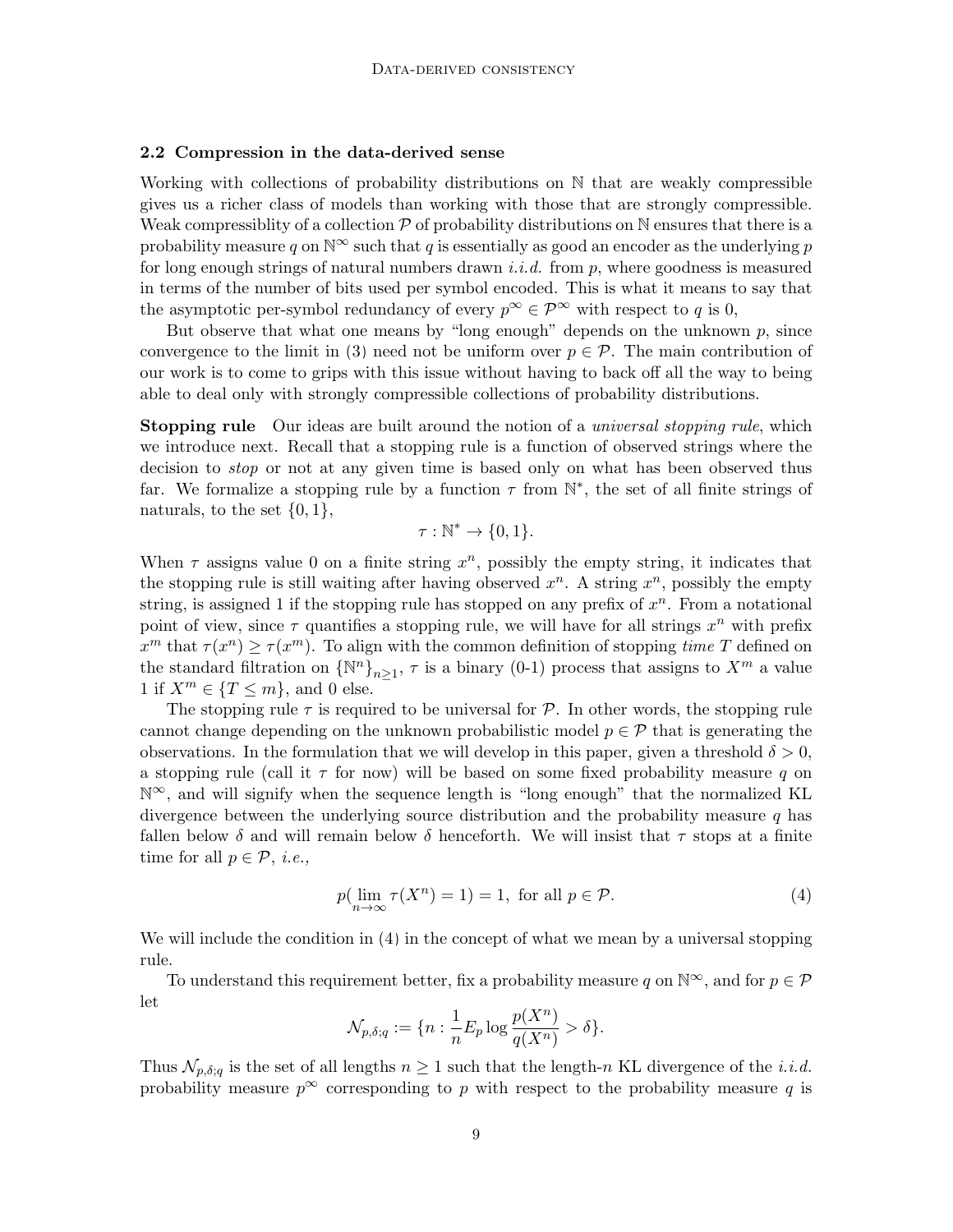worse than the accuracy required. Now consider the set

$$
\mathcal{N}_{\delta;q}:=\cup_{p\in\mathcal{P}}\mathcal{N}_{p,\delta;q}.
$$

In the trivial case where  $\mathcal{N}_{\delta;q}$  is a finite set, let N denote the largest element in  $\mathcal{N}_{\delta;q}$ . Then, for all  $n \geq N$ , we have

$$
\sup_{p \in \mathcal{P}} \frac{1}{n} E_p \log \frac{p(X^n)}{q(X^n)} \le \delta.
$$

Clearly we can choose the stopping rule to be 0 for all sequences with length  $n \leq N$  and 1 for all sequences with length  $> N$ , and this is universal.

δ−**premature rules** It is more interesting when  $\mathcal{N}_{\delta;q}$  defined above is not a finite set. Even in this case, the stopping rule  $\tau$  has to stop at a finite time almost surely no matter which source is governing the observations. Naturally, no matter when  $\tau$  stops waiting, the sequence length may not be long enough for some sources in  $P$ , so  $\tau$  fails on such sequences. More formally, for  $\delta > 0$ ,  $\tau$  fails with respect to q or is  $\delta$ -premature with respect to q for a source  $p \in \mathcal{P}$  and at time *i* if there is some string  $x^i$  such that

<span id="page-9-3"></span>
$$
\tau(x_1^i) = 1 \text{ and } \frac{1}{i} E_p \log \frac{p(X^i)}{q(X^i)} > \delta. \tag{5}
$$

For  $p \in \mathcal{P}$ , consider the subset of  $\mathbb{N}^{\infty}$  defined as

<span id="page-9-0"></span>
$$
\left\{ x_1^{\infty} \in \mathbb{N}^{\infty} : \exists i \text{ such that } \tau(x_1^i) = 1 \text{ and } \frac{1}{i} \sum_{y^i \in \mathbb{N}^i} p(y^i) \log \frac{p(y^i)}{q(y^i)} > \delta \right\}.
$$
 (6)

For  $p \in \mathcal{P}$ , the above set is the set of strings on which  $\tau$  is  $\delta$ -premature with respect to q. While this set depends on which  $p \in \mathcal{P}$  is driving the observations, this set is an event in the product  $\sigma$ -algebra on  $\mathbb{N}^{\infty}$  whatever the underlying  $p \in \mathcal{P}$ . To see this, note that it is a countable union of sets of the form  $\{x \in \mathbb{N}^{\infty} : \tau(x^i) = 1\}, i \geq 1$  (which of the components sets lie in the union is determined, for the fixed probability measure q on  $\mathbb{N}^{\infty}$ , by the underlying source probability distribution p).

While the set in [\(6\)](#page-9-0) may not be an empty set, we can at least try to ensure that its probability under  $p$  is small. This thought process leads to what we mean by a collection of probability distributions on N being weakly compressible in the data-derived sense, formalized below. This is the central concept investigated in this paper.

<span id="page-9-1"></span>**Definition 5.** Let P be a collection of probability distributions on N and  $\mathcal{P}^{\infty}$  the associated collection of probability measures on  $\mathbb{N}^{\infty}$  got by *i.i.d.* assignments from the individual distributions in P. We say that  $\mathcal{P}^{\infty}$ , or equivalently P, is weakly compressible in the dataderived sense or data-derived weakly compressible (d.w.c.) if there is a probability measure q on  $\mathbb{N}^{\infty}$  such that, for any accuracy  $\delta > 0$  and confidence probability  $0 < 1-\eta < 1$ , there is a universal stopping rule  $\tau_{\delta,\eta}$  with the property that, no matter what  $p^{\infty} \in \mathcal{P}^{\infty}$  is in force, we have

<span id="page-9-2"></span>
$$
p(\tau_{\delta,\eta} \text{ is } \delta-\text{premature with respect to } q \text{ for } p) := p(\exists i \text{ such that } \tau_{\delta,\eta}(X^i) = 1 \text{ and } \frac{1}{i} \sum_{y^i \in \mathbb{N}^i} p(y^i) \log \frac{p(y^i)}{q(y^i)} > \delta) < \eta,
$$
 (7)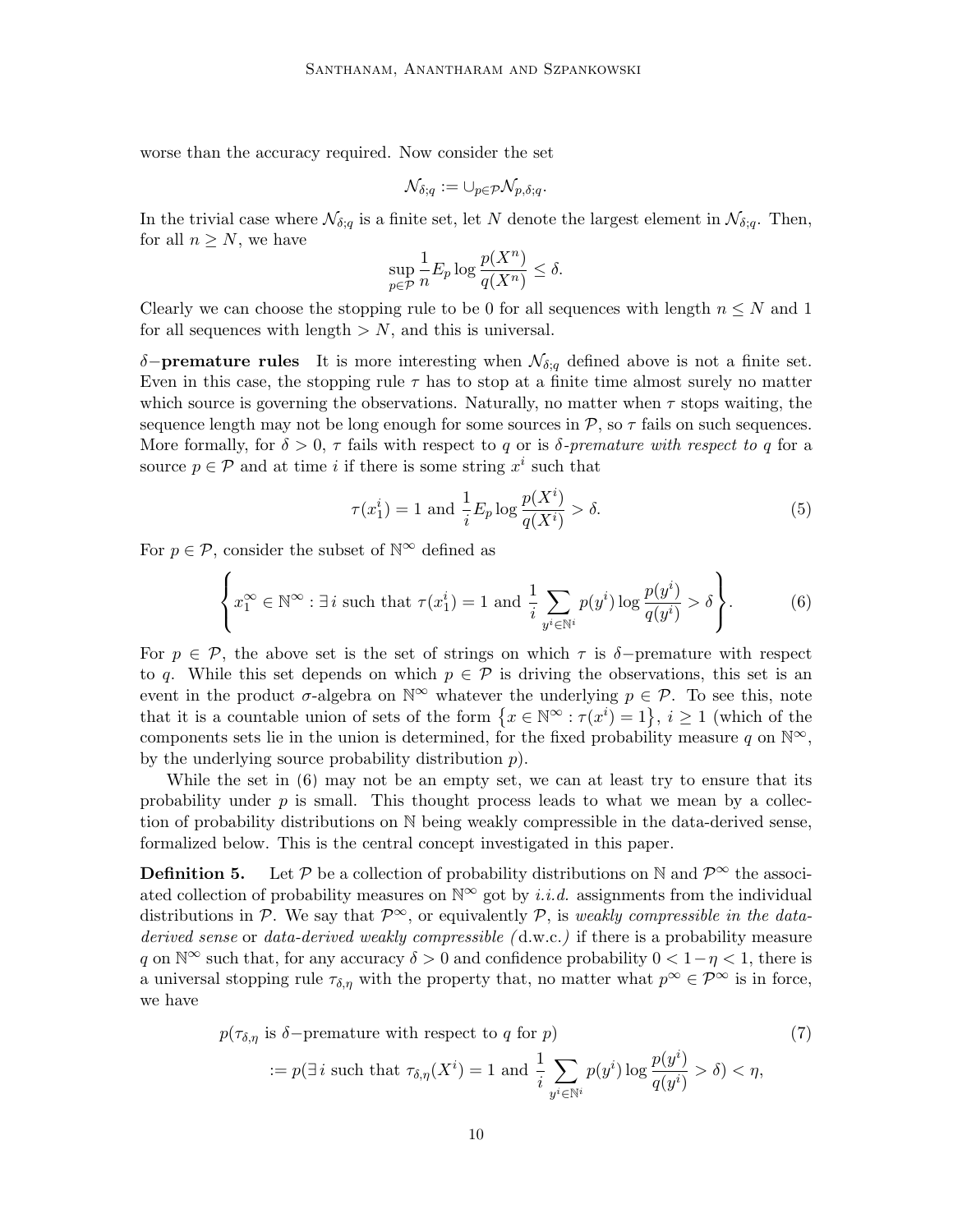where in the second statement the random variables  $X_i$  are generated *i.i.d.* p.  $\Box$ 

While the above definition recalls the compression/information-theoretic angle of our problem, we also note that characterizing  $d.w.c.$  classes will be equivalent to characterizing when we can learn the underlying marginals of the generating distribution, with a certificate that assures us that the estimate is accurate. We state this formally in Section [2.3,](#page-11-2) Definitions [8](#page-11-1) and Theorem [9](#page-11-0) as the operational interpretation of the above definition of d.w.c. classes.

<span id="page-10-0"></span>Claim 6. (Strongly compressible implies  $d.w.c.$ ) Suppose  $P$  is a collection of probability distributions on N that is strongly compressible, namely there exists a probability measure q on  $\mathbb{N}^{\infty}$  that satisfies [\(1\)](#page-6-1). It follows then that, for all  $\delta > 0$ , the sets

$$
N_{\delta;q}:=\{n: \sup_{p\in\mathcal{P}^\infty}\frac{1}{n}E_p\log\frac{p(X^n)}{q(X^n)}>\delta\}
$$

are finite. For any  $\eta > 0$ , suppose we set  $\tau_{\delta,\eta}(x^i) = 1$  if  $i > \max N_{\delta,q}$  and 0 else, we obtain for all  $p \in \mathcal{P}^{\infty}$  that  $p(\tau_{\delta,\eta})$  is  $\delta$ -premature with respect to  $q$ ) = 0. Thus every strongly compressible collection of probability distributions on  $\mathbb N$  is  $d.w.c.$ 

<span id="page-10-1"></span>Claim 7. (d.w.c. implies weakly compressible) Suppose  $P$  is a collection of probability distributions on  $\mathbb N$  that is d.w.c., as in Definition [5.](#page-9-1) Let q be a probability measure on  $\mathbb{N}^{\infty}$  such that, for every accuracy  $\delta > 0$  and confidence probability  $0 < 1 - \eta < 1$  there is a universal stopping rule  $\tau_{\delta,\eta}$  satisfying [\(7\)](#page-9-2) for every  $p \in \mathcal{P}$ . Fix  $p \in \mathcal{P}$ . From (7) we conclude that, for all  $i \geq 1$ , we have

$$
p(\tau_{\delta,\eta}(X^i) = 1) \mathbb{1}\left(\frac{1}{i} \sum_{y^i \in \mathbb{N}^i} p(y^i) \log \frac{p(y^i)}{q(y^i)} > \delta\right) < \eta.
$$

However, since the stopping rule  $\tau_{\delta,\eta}$  is universal, it must satisfy [\(4\)](#page-8-0), i.e. it stops eventually. Hence we have

$$
\lim_{i \to \infty} p(\tau_{\delta,\eta}(X^i) = 1) = 1.
$$

From this, it follows that

$$
\limsup_{i \to \infty} \frac{1}{i} \sum_{y^i \in \mathbb{N}^i} p(y^i) \log \frac{p(y^i)}{q(y^i)} \le \delta,
$$

(in fact, for this to hold, it suffices to have the condition in [\(7\)](#page-9-2) hold for some  $0 < 1 - \eta < 1$ and not necessarily for all  $\eta > 0$ , for the given  $\delta > 0$ . Letting  $\delta \to 0$ , we see that the condition in [\(3\)](#page-7-0) holds, for the given probability measure q on  $\mathbb{N}^{\infty}$ , for all  $p \in \mathcal{P}$ . This means, by definition, that  $P$  is weakly compressible.  $\Box$ 

Claims [6](#page-10-0) and [7](#page-10-1) imply that

Strongly compressible 
$$
\subseteq d.w.c.
$$
  $\subseteq$  weakly compressible.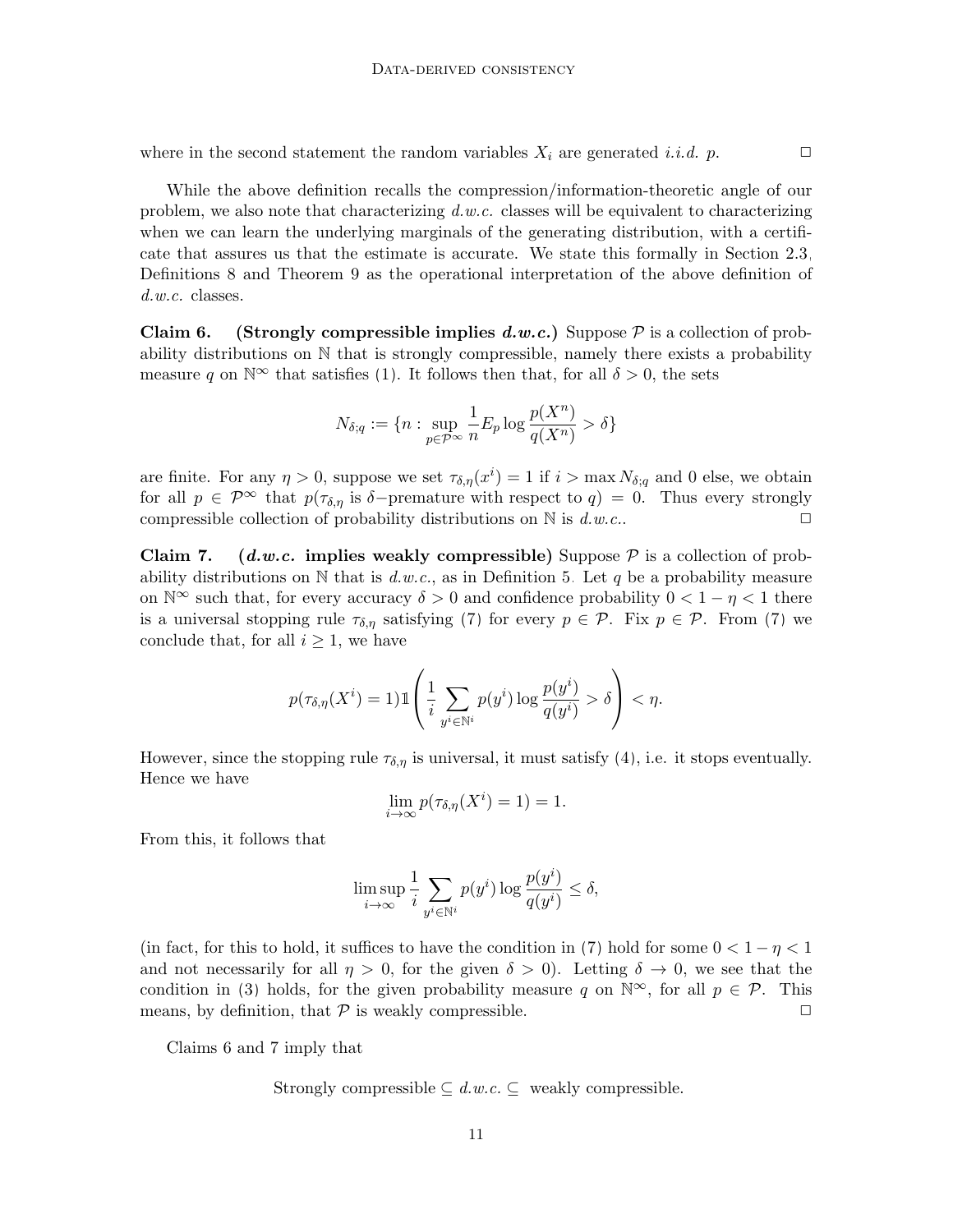In Section [5.1](#page-18-1) we will see examples of model classes demonstrating that each of these inclusions is strict. Note also that the distinctions between the definitions hold when the underlying alphabet is infinite—for finite alphabets, all versions are equivalent.

As can be seen from the preceding discussion, our formulation of  $d.w.c.$  model classes is aimed at addressing the most interesting case from a statistical modeling viewpoint, which is the case where  $\mathcal{P}^{\infty}$  is weakly compressible, but not strongly compressible. Typically, we need global constraints on the collection of sources that comprise a model class to render the model class strongly compressible – for example, that the square root of the Fisher information be integrable over the model class for a class to be strongly compressible [\(Rissanen](#page-37-3) [\(1984\)](#page-37-3)). By contrast, as we will see, data-derived weak compressibility does not depend on controlling the entire class  $\mathcal{P}^{\infty}$ , but requires only that local neighborhoods of each  $p \in \mathcal{P}$ , viewed as a member of  $P$ , be simple. Indeed, one of the main contributions of this paper is to obtain a condition that is both necessary and sufficient for an *i.i.d.* collection  $\mathcal{P}^{\infty}$  to be d.w.c..

#### <span id="page-11-2"></span>2.3 Operational characterization of data-derived compressibility

We provide the following operational perspective for  $d.w.c.$  from a learning theoretic perspective.

Let  $\mathbb{P}(\mathbb{N})$  be the set of probability distributions on N and, as before, let  $\mathcal{P} \subset \mathbb{P}(\mathbb{N})$  be a collection of probability distributions on N. Let  $X_1, X_2, \ldots$  be *i.i.d.* samples generated by an unknown  $p \in \mathcal{P}$  and let  $\hat{q}_{X_1,...,X_n}$  be a distribution on N that is considered to be an estimate of the underlying distribution p obtained using samples  $X_1, \ldots, X_n$ . Abbreviating  $\hat{q}_{X^n}$  by  $\hat{q}$ , the loss incurred by the estimate  $\hat{q}$  is the single-letter divergence  $D_1(p||\hat{q})$ .

<span id="page-11-1"></span>**Definition 8.** P is learnable if for all  $\eta > 0$  and  $\delta > 0$  there is an estimator  $\hat{q}: \mathbb{N}^* \to \mathbb{P}(\mathbb{N})$ and a universal stopping rule  $\tau_{\delta,\eta}$  for P such that for all  $p \in \mathcal{P}$ ,

$$
p(\exists i \text{ s.t. } \tau_{\delta,\eta}(X^i) = 1 \text{ and } D_1(p||\hat{q}_{X^i}) > \delta) < \eta,
$$

where  $X_1, X_2, \ldots$  above are generated *i.i.d.* p. (Here the left hand side of the preceding equation will be abbreviated as  $p(\tau_{\delta,\eta} = 1 \text{ and } D_1(p||\hat{q}) > \delta).$ 

<span id="page-11-0"></span>**Theorem 9.**  $\mathcal{P}$  is learnable iff  $\mathcal{P}$  is d.w.c., **Proof** Please see Appendix [C.](#page-12-0) ◯

# 2.4 Other examples of data-derived problem formulations

To clarify that the ideas in our framework have the potential to apply much more broadly to estimation problems other than the lossless compression problem that we have focused on in this document, we highlight in this section data-derived formulations for two other estimation problems. The first is a prediction task from [\(Santhanam and Anantharam](#page-37-9) [\(2015\)](#page-37-9)), which we call the insurance problem, while the second is an entropy estimation task. In later sections, we will also make some comparisons between the insurance problem and the universal lossless compression problem studied here.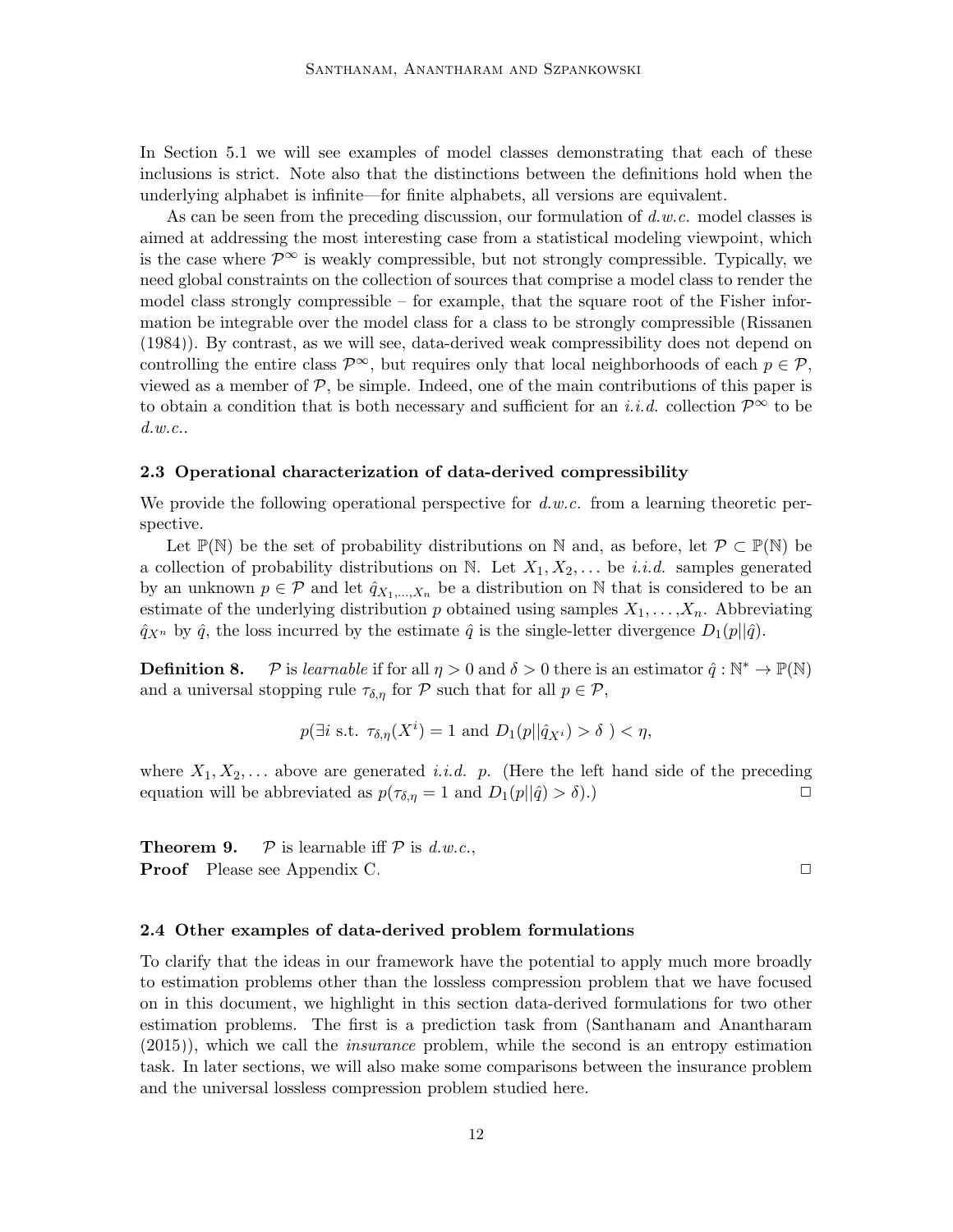<span id="page-12-1"></span>**Example 10.** (Insurability) Suppose we have a collection  $\mathcal{P}^{\infty}$  of *i.i.d.* measures over  $\mathbb{N}^{\infty}$ . Given a finite sample  $(X_1, \ldots, X_n)$  with i.i.d. marginals from an unknown  $p \in \mathcal{P}$  we want to estimate a finite upper bound on the next symbol  $X_{n+1}$  in a data-derived sense. If there are  $p \in \mathcal{P}$  with unbounded support then for any finite upper bound we propose there is a probability under such  $p$  that it may not be valid. In our data-derived formulation, we therefore want to provide an estimated upper bound  $\Phi(X_1^n)$ , and a universal stopping rule  $\tau$  that tells us from what point we should believe that our estimates  $\Phi(X_1^n)$  are at least as big as  $X_{n+1}$ , while allowing for some probability of being wrong.

Formally, given a confidence probability  $0 < 1 - \eta < 1$ , we seek to come up with a mapping  $\Phi : \mathbb{N}^* \to \mathbb{R}$  and a stopping rule  $\tau$  such that, for all  $p \in \mathcal{P}$ , we have

$$
p(\exists i \in \mathbb{N} \text{ such that } \Phi(X^i) < X_{i+1} \text{ and } \tau(X^i) = 1) < \eta.
$$

If this is possible, we say that the model class  $\mathcal{P}^{\infty}$  is *insurable*. In prior work, in [\(San](#page-37-9)[thanam and Anantharam](#page-37-9) [\(2015\)](#page-37-9)), the collections  $\mathcal{P}^{\infty}$  that are insurable were completely characterized. See Corollary [22](#page-18-2) and Corollary [23](#page-18-3) for more details and connections with the results developed in this document.

<span id="page-12-2"></span>**Example 11.** (Entropy estimation) Let  $\mathcal{P}$  be a collection of probability distributions on N. Given a finite sample  $(X_1, \ldots, X_n)$  sampled *i.i.d.* from an unknown  $p \in \mathcal{P}$ , we want to provide a data-derived finite upper bound  $\hat{H}$  on the entropy of p. Formally, given a confidence probability  $0 < 1 - \eta < 1$ , we would like to come up with a mapping  $\hat{H}: \mathbb{N}^* \to \mathbb{R}$ and a universal stopping rule  $\tau$  such that, for all  $p \in \mathcal{P}$ , we have

$$
p(\exists i \in \mathbb{N} \text{ such that } \hat{H} < H(p) \text{ and } \tau(X^i) = 1) < \eta.
$$

While this remains open, we have worked on a related formulation in [\(Wu and Santhanam,](#page-38-1) [2020\)](#page-38-1) on entropy property testing—namely, given a set  $A \subset \mathbb{R}$ , to determine whether  $H(p) \in A$  or not. We show there that, under mild conditions on the underlying distribution, we can resolve the property testing problem in finitely many samples iff A and  $A<sup>c</sup>$  are  $F_{\sigma}$ –separable, adding to a related line of work developed in [\(Cover et al., 1973;](#page-36-11) [Dembo and](#page-36-12) [Peres, 1994;](#page-36-12) [Kulkarni and Tse, 1994\)](#page-37-7)

# <span id="page-12-0"></span>3. Background

This section highlights some interesting prior results on universal compression that will be used in this paper. Readers can skip the proofs in this section if they are willing to take the results here at face value when they are referred to. We have collected in this section the more interesting prior results we use. Other, more basic, prior results that we also use are collected in Appendix [B.](#page-4-0)

#### 3.1 Weak compression

Let P be a collection of probability distribution on N and  $\mathcal{P}^{\infty}$  the collection of probability measures on  $\mathbb{N}^{\infty}$  induced by *i.i.d.* assignments from the individual probability distributions in P. In [A](#page-0-0)ppendix A we have demonstrated that the notion of weak compressibility of  $\mathcal{P}^{\infty}$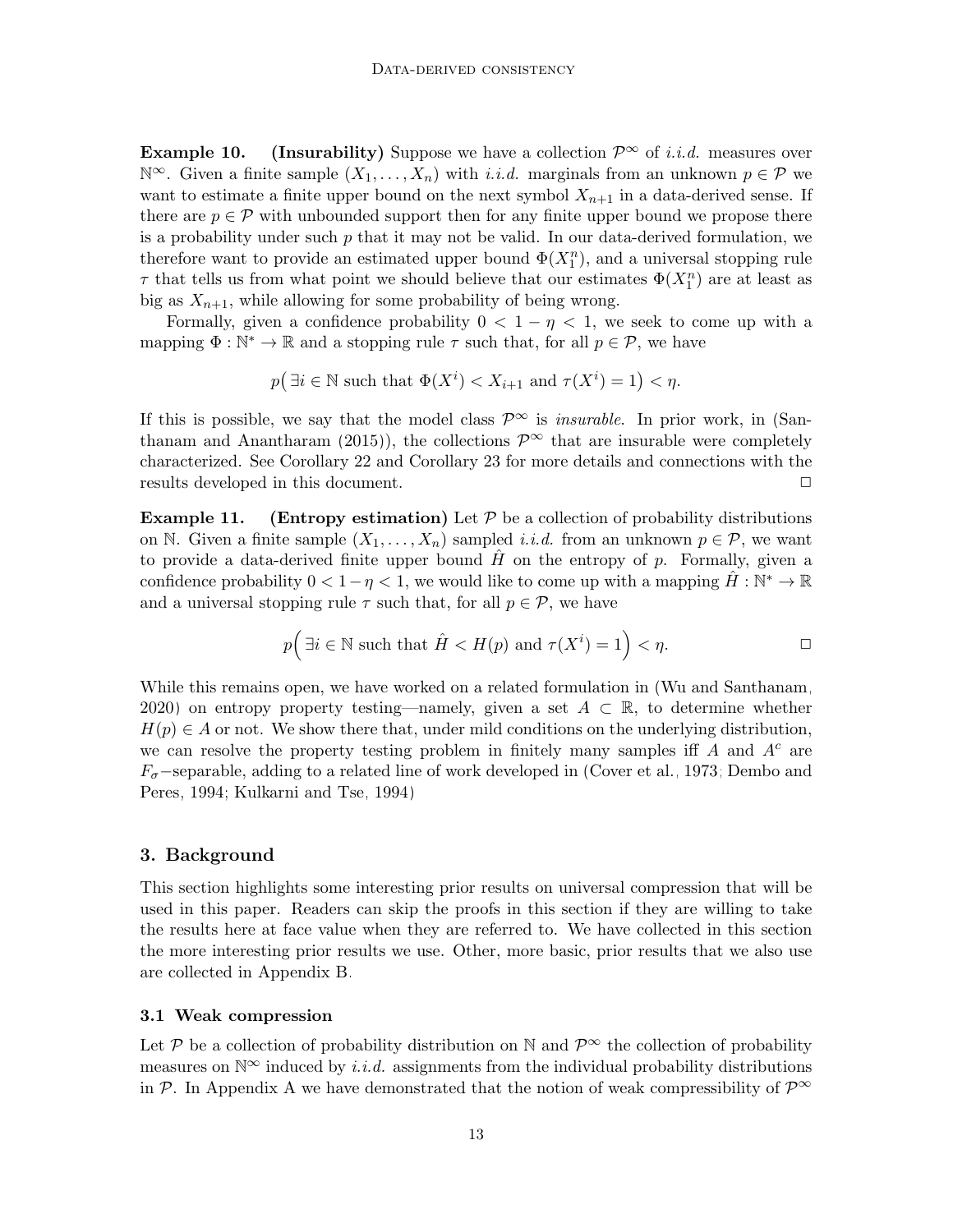in the sense of Kieffer [\(Kieffer](#page-37-10) [\(1978\)](#page-37-10)) is identical to the definition of weak compressibility of  $\mathcal{P}^{\infty}$  that we have made in Definition [4.](#page-7-1)

The following lemma gives a useful characterization of weak compressibility.

<span id="page-13-2"></span>**Lemma 12.** Let P be a collection of probability distributions on N and  $\mathcal{P}^{\infty}$  the associated set of *i.i.d.* probability measures on  $\mathbb{N}^{\infty}$ . Then  $\mathcal{P}^{\infty}$  is weakly compressible iff there exists a distribution q on N such that for all  $p \in \mathcal{P}$  with finite entropy we have

<span id="page-13-0"></span>
$$
\sum_{x \in \mathbb{N}} p(x) \log \frac{1}{q(x)} < \infty. \tag{8}
$$

**Proof** From [\(Kieffer, 1978,](#page-37-10) Theorem 1)) we know that  $\mathcal{P}^{\infty}$  is weakly compressible iff there is a countable set  $\mathcal{Q} := \{q_1, q_2, \ldots\}$  of probability distributions on N such that for all  $p \in \mathcal{P}$  with finite entropy there is some  $q_i \in \mathcal{Q}$  satisfying

$$
\sum_{x \in \mathbb{N}} p(x) \log \frac{1}{q_i(x)} < \infty.
$$

Therefore, if there is a probability distribution q on N satisfying [\(8\)](#page-13-0) for all  $p \in \mathcal{P}$ , we can immediately conclude that  $\mathcal{P}^{\infty}$  is weakly compressible. It remains to show the converse.

To do this, suppose that  $\mathcal{P}^{\infty}$  is weakly compressible and let Q be a choice of the countable set of probability distributions on N guaranteed by [\(Kieffer, 1978,](#page-37-10) Theorem 1)). Fix some enumeration of  $\mathcal{Q}$  as  $\mathcal{Q} = \{q_1, q_2, \ldots\}.$ 

Consider the probability distribution q on  $\mathbb N$  given by

$$
q(n) := \frac{\sum_{i=1}^{|{\mathcal Q}|} \frac{q_i(n)}{i(i+1)}}{\sum_{j=1}^{|{\mathcal Q}|} \frac{1}{j(j+1)}}, \ \ n \in {\mathbb N},
$$

where the upper limit of the summation is understood to be  $\infty$  if Q is countably infinite. Observe that, for all  $i$  and for all  $n$ , we have

$$
q(n) \ge \frac{q_i(n)}{i(i+1)}.
$$

Therefore, for all  $p \in \mathcal{P}$  with finite entropy and all  $q_i \in \mathcal{Q}$ , we have

$$
\sum_{x \in \mathbb{N}} p(x) \log \frac{1}{q(x)} \le \sum_{x \in \mathbb{N}} p(x) \log \frac{i(i+1)}{q_i(x)}.
$$

Since the right hand side of the preceding equation is finite for at least one  $q_i \in \mathcal{Q}$ , this completes the proof.

#### 3.2 Tightness, percentiles and relevance to redundancy

Let us recall the definition of *tightness* of a collection of probability distributions on N.

<span id="page-13-1"></span>**Definition 13.** A collection  $\mathcal{P}$  of probability distributions on  $\mathbb{N}$  is said to be tight if for every  $\gamma > 0$  there is a natural number  $M_{\gamma}$  such that

$$
\sup_{p \in \mathcal{P}} p(X > M_{\gamma}) < \gamma.
$$

 $\Box$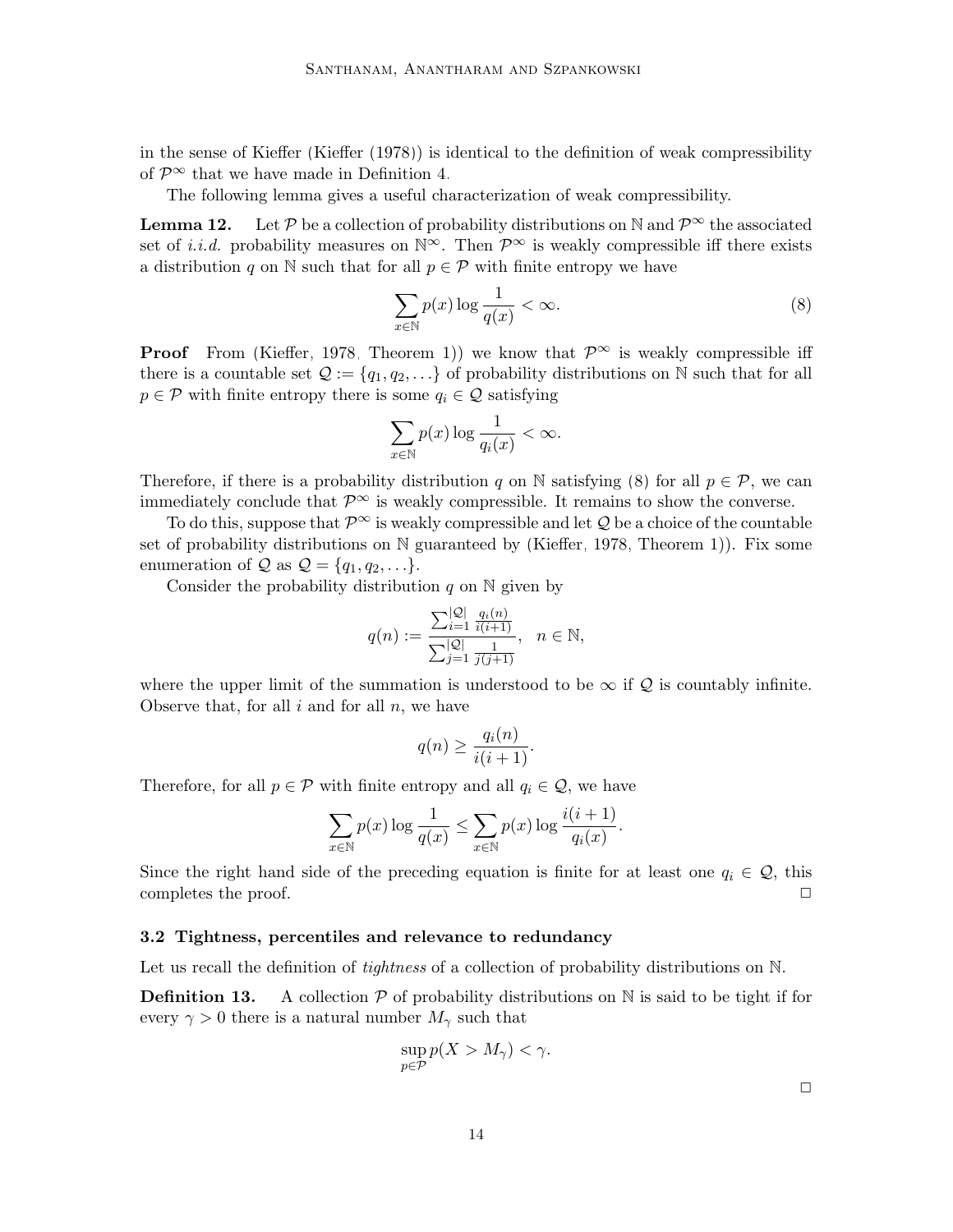Informally, tightness can be expressed as saying that all percentiles of distributions in  $\mathcal P$ can be uniformly bounded over  $P$ . Formally, to define percentiles, we will use the *linearly* interpolated cumulative distribution function of a probability distribution on N, defined as follows.

**Definition 14.** For a probability distribution q on N, the linearly interpolated cumulative distribution  $\dot{F}_q(n)$  for  $n \in \mathbb{N} \cup \{0\}$  follows the standard definition of the cumulative distribution function, i.e.

$$
\dot{F}_q(n) := F_q(n) = \mathbb{P}(X \le n)
$$
\n<sup>(9)</sup>

where X is a random variable distributed according to q. For  $n \in \mathbb{N} \cup \{0\}$  and a real number  $n \leq x \leq n+1$ , however, we define

$$
\dot{F}_q(x) := (n+1-x)\dot{F}_q(n) + (x-n)\dot{F}_q(n+1).
$$

Note that  $\dot{F}_q$  is a nondecreasing function with domain the nonnegative real numbers and range either [0, 1] or [0, 1). For  $t \in [0, 1)$ , we define  $\dot{F}_q^{-1}(t)$  to be the right continuous inverse of  $\dot{F}_q$ , i.e.

$$
\dot{F}_q^{-1}(t) := \sup\{x \ge 0 : \dot{F}_q(x) \le t\}.
$$

<span id="page-14-1"></span>**Proposition 15.** For all distributions p over N, if  $X_1, X_2, \ldots$  are generated i.i.d. p, and  $t_n$  be the empirical distribution of  $X_1, \dots, X_n$ , then for all  $0 < \gamma \leq 1$ ,

$$
\dot{F}_{t_n}^{-1}(1-\gamma) \to \dot{F}_p^{-1}(1-\gamma)
$$
 a.s.

**Proof** For any probability distribution q on N, any  $0 < \gamma \leq 1$ , and any positive real number  $x > 0$  that is not an integer (so  $\lceil x \rceil - |x| = 1$ ), we have

$$
\dot{F}_q^{-1}(1-\gamma) < x \Longleftrightarrow F_q(x) > 1-\gamma \Longleftrightarrow (x - \lfloor x \rfloor)F_q(\lceil x \rceil) + \left(\lceil x \rceil - x\right)F_q(\lfloor x \rfloor) > 1-\gamma.
$$

Also, for  $M \in \mathbb{N}$ , we have

$$
\dot{F}_q^{-1}(1-\gamma) < M+1 \Longleftrightarrow F_q(M+1) > 1-\gamma.
$$

Hence the claim is a consequence of fact that for all integers M we have  $F_{t_n}(M) \to F_p(M)$ a.s., which in turn follows from the strong law of large numbers.

We now show that tightness of a collection of probability distributions on  $\mathbb N$  is implied by finiteness of the single letter redundancy of the collection. The result we present is a well-known folk theorem, see for example [\(Haussler, 1997,](#page-37-11) Lemma 4). Here we give an elementary proof of this result.

<span id="page-14-0"></span>**Lemma 16.** Let  $\mathcal{P}$  be a collection of probability distributions on N. If the single letter redundancy of  $P$  is finite, then  $P$  is tight.

**Proof** We prove the contrapositive here. If P is not tight then, for some  $\epsilon > 0$ , there is a sequence of probability distributions  $p_n$  in  $P$ , such that

$$
p_n(X > n) \ge \epsilon.
$$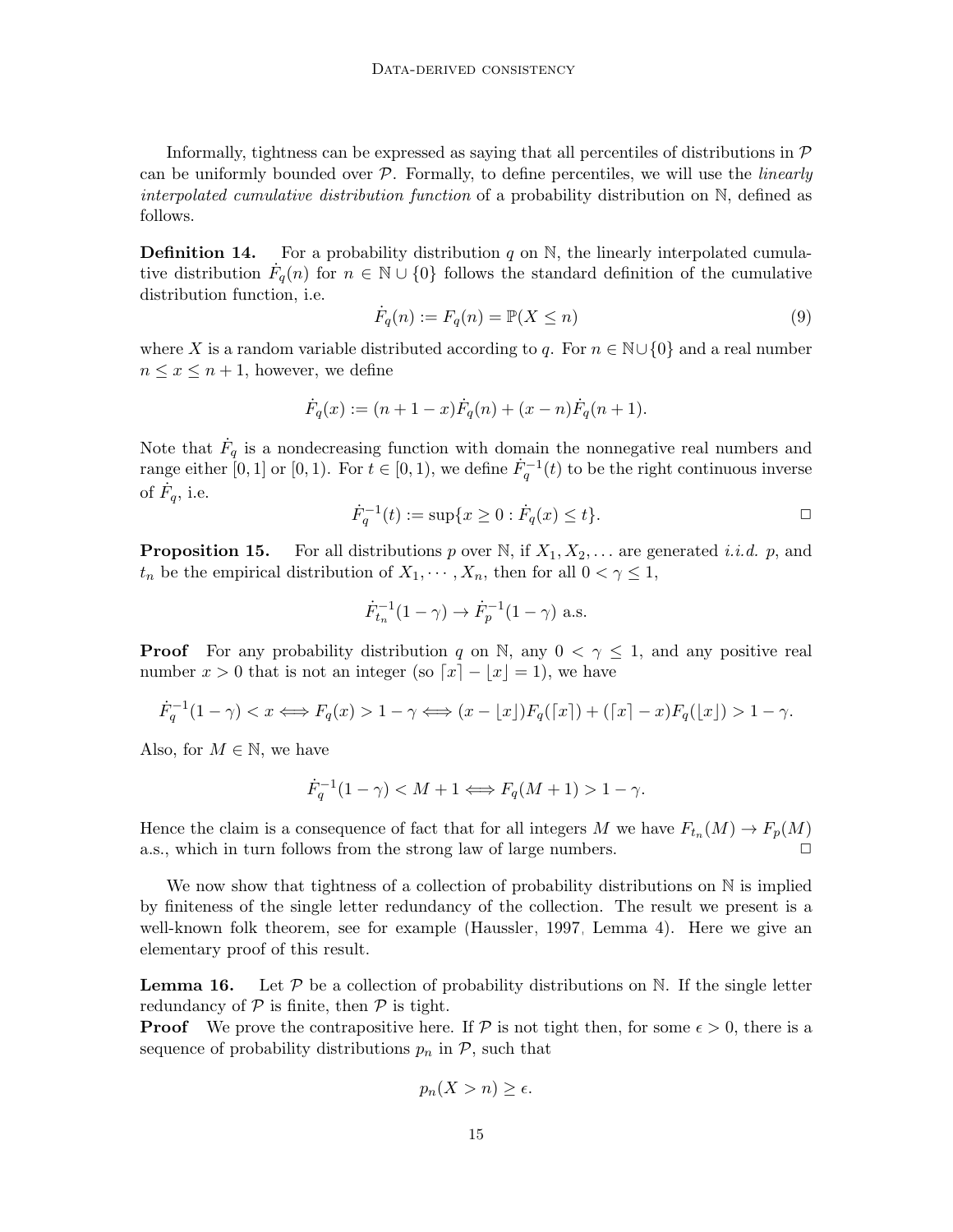For any probability distribution q over  $\mathbb N$  and any positive real number R, there is some natural number M such that  $q(X > M) < \epsilon/2^R$ . Thus we have

$$
D(p_M||q) \ge p_M(X \le M) \log \frac{p_M(X \le M)}{q(X \le M)} + p_M(X > M) \log \frac{p_M(X > M)}{q(X > M)} \ge -\frac{1}{e} + \epsilon R.
$$

Noting that R can be made arbitrarily large, we conclude that the redundancy of  $P$  is infinite.  $\Box$ 

#### 3.3 Bounds on redundancy

The following technical lemma is used in Example [26](#page-21-0) and in Example [30.](#page-27-0) Its roots go back to [\(Merhav and Feder](#page-37-6) [\(1998\)](#page-37-6)).

<span id="page-15-0"></span>**Lemma 17.** Let X be a countable set, and P be a collection of probability distributions on X. For i ranging over the finite set of indices  $\{1, \ldots, M\}$  or over all indices  $i \geq 1$ , let  $S_i \subset \mathcal{X}$  be a subset of  $\mathcal{X}$ , and assume that these sets are pairwise disjoint. Suppose that for each i there exists  $p_i \in \mathcal{P}$  such that

$$
p_i(S_i) \geq \delta.
$$

Then, for all probability distributions q on  $\mathcal{X}$ , we have

$$
\sup_{p \in \mathcal{P}} D(p||q) \ge \delta \log(M) - 1,
$$

if the number of subsets in the collection is finite, equal to  $M$ , and

$$
\sup_{p \in \mathcal{P}} D(p||q) = \infty,
$$

if the number of subsets in the collection is infinite.

**Proof** This is a simplified formulation of the *distinguishability* concept in [\(Merhav and](#page-37-6) [Feder](#page-37-6) [\(1998\)](#page-37-6)). To prove the claim, note that for any  $m$  at most equal to the number of subsets in the collection, we must have  $q(S_i) \leq 1/m$  for some i. For such a choice of i we can write

$$
D(p_i||q) = \sum_{x \in S_i} p_i(x) \log \frac{p_i(x)}{q(x)} + \sum_{x \in S_i^c} p_i(x) \log \frac{p_i(x)}{q(x)}
$$
  
\n
$$
\geq p_i(S_i) \log \frac{p_i(S_i)}{q(S_i)} + p_i(S_i^c) \log \frac{p_i(S_i^c)}{q(S_i^c)}
$$
  
\n
$$
\geq p_i(S_i) \log \frac{1}{q(S_i)} + p_i(S_i^c) \log \frac{1}{q(S_i^c)} - 1
$$
  
\n
$$
\geq \delta \log m - 1,
$$

where step (a) is from the log sum inequality. This completes the proof.  $\Box$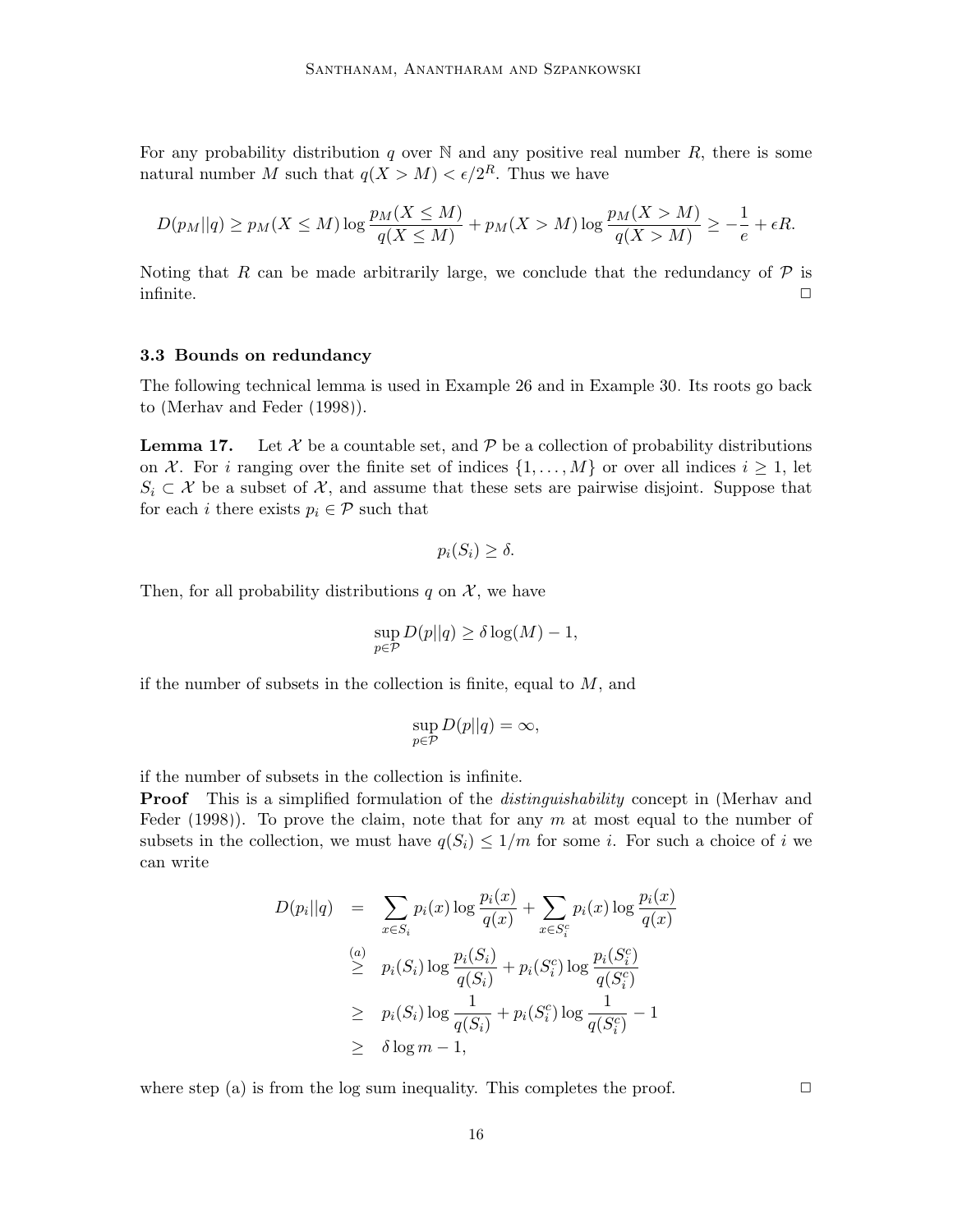# <span id="page-16-1"></span>4. Characterization of  $d.w.c.$  model classes

In this section we state our primary result, which is a necessary and sufficient condition for a model class comprised of a collection of probability distributions  $P$  on  $N$  to be data-derived weak compressible.

We will see that what decides whether a model class  $P$  is  $d.w.c.$  or not is a *local* property of the probability distributions in  $\mathcal{P}$ , viewed as members of  $\mathcal{P}$ . Namely, the characterization of data-derived weak compressibility is based on considering a property of local neighborhoods, as defined in Section [4.1,](#page-16-2) of the individual probability distributions in the model class. Distributions having bad local neighborhoods are what we call deceptive distributions, defined and studied in detail in Section [4.2.](#page-16-3) The notion of deceptive distributions lies at the heart of our characterization, in Theorem [20,](#page-16-0) of which model classes are  $d.w.c..$ 

#### <span id="page-16-2"></span>4.1 Local neighborhoods

We will see in this section that what makes the local neighborhoods of a probability distribution  $p \in \mathcal{P}$  bad and kills d.w.c. is that when a stopping rule is forced by  $p^{\infty} \in \mathcal{P}^{\infty}$  into certifying the accuracy of the estimate at some time (which will have to be the case, since the stopping rule has to stop with probability 1 under  $p$ ), it will nevertheless be the case that there are other probability distributions in  $P$ , potentially arbitrarily close to p, which induce inadequate performance on the estimator. We now proceed to make this vague description of the underlying ideas precise.

<span id="page-16-5"></span>**Definition 18.** An  $\epsilon$ -neighborhood of  $p \in \mathcal{P}$  is the set  $B(p, \epsilon; \mathcal{P})$  of all  $p' \in \mathcal{P}$  such that we have  $||p - p'||_1 < \epsilon$ , where  $|| \cdot ||_1$  denotes the  $\ell_1$  distance.

# <span id="page-16-3"></span>4.2 Deceptive distributions

<span id="page-16-6"></span>**Definition 19.**  $p^{\infty} \in \mathcal{P}^{\infty}$  is said to be *deceptive* if the asymptotic per-symbol redundancy of neighborhoods of  $p$  is bounded away from 0 in the limit as the neighborhood shrinks to 0. More precisely, we define  $p^{\infty} \in \mathcal{P}^{\infty}$ , or equivalently  $p \in \mathcal{P}$ , to be deceptive if

<span id="page-16-4"></span>
$$
\lim_{\epsilon \to 0} \inf_{q} \limsup_{n \to \infty} \sup_{p' \in B(p,\epsilon;\mathcal{P})} \frac{1}{n} D_n(p'||q) > 0.
$$
\n(10)

In the above, the infimum is over all q that are probability measures on  $\mathbb{N}^{\infty}$  (not necessarily obtained by *i.i.d.* assignments). The verbal description of this condition in terms of the asymptotic per-symbol redundancy of the neighborhoods of  $p$  is justified by Lemma [40,](#page-43-0) which is proved in Appendix [B.](#page-4-0)  $\Box$ 

Our main result is the following Theorem [20.](#page-16-0) The necessity part of this theorem is proved in Section [6](#page-29-0) and the sufficiency part in Section [7.](#page-30-0)

<span id="page-16-0"></span>**Theorem 20.** Let P be a collection of probability distributions on N and  $\mathcal{P}^{\infty}$  the associated collection of probability measures on  $\mathbb{N}^{\infty}$  got by *i.i.d.* assignments. Then  $\mathcal{P}^{\infty}$  is d.w.c. iff no  $p \in \mathcal{P}$  is deceptive.

In the rest of this section we explore the concept of deceptive distributions to flesh out a few properties of such distributions and their neighborhoods. This will help to better understand Definition [\(10\)](#page-16-4) and will set the stage for understanding the proof of Theorem [20.](#page-16-0)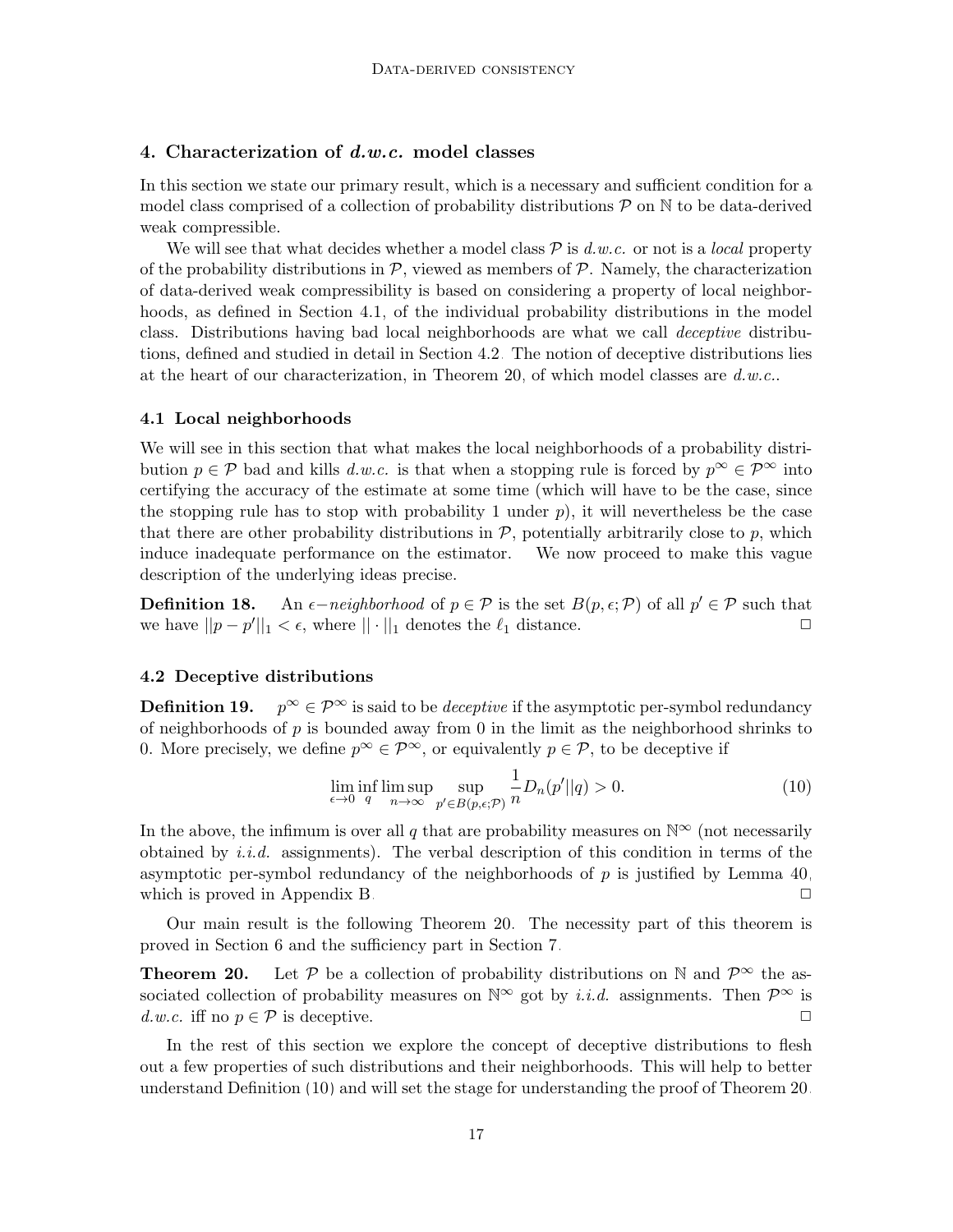# 4.2.1 A simpler characterization of deceptive distributions

In determining whether a source  $p \in \mathcal{P}$  is deceptive, [\(10\)](#page-16-4) allows us to choose q depending on  $\epsilon$ . We now show that this degree of freedom is unnecessary.

<span id="page-17-0"></span>**Lemma 21.** If  $p \in \mathcal{P}$  is not deceptive, then there is a single probability measure  $q^*$  on  $\mathbb{N}^\infty$  such that

$$
\lim_{\epsilon \to 0} \limsup_{n \to \infty} \sup_{p' \in B(p,\epsilon;\mathcal{P})} \frac{1}{n} D_n(p' || q^*) = 0.
$$

On the other hand, we have that  $p$  is deceptive iff

$$
\inf_q \lim_{\epsilon \to 0} \limsup_{n \to \infty} \sup_{p' \in B(p,\epsilon;\mathcal{P})} \frac{1}{n} D_n(p'||q) > 0.
$$

where the inf is over all probability measures q on  $\mathbb{N}^{\infty}$ .

**Proof** Because p is not deceptive, there exists a sequence  $(\delta_m > 0, m \ge 1)$ , with  $\lim_{m\to\infty} \delta_m \to$ 0, and a sequence of probability measures  $(q_m, m \ge 1)$  on  $\mathbb{N}^{\infty}$  such that, for all sufficiently large  $m \geq 1$ , we have

$$
\limsup_{n\to\infty}\sup_{p'\in B(p,1/m;\mathcal{P})}\frac{1}{n}D_n(p'||q_m)\leq \delta_m.
$$

Define the probability measure  $q^*$  on  $\mathbb{N}^{\infty}$  that, for each  $n \geq 1$  and  $\mathbf{x} \in \mathbb{N}^n$ , assigns to the string x the probability

$$
q^*(\mathbf{x}) := \sum_{m \geq 1} \frac{q_m(\mathbf{x})}{m(m+1)}.
$$

For all  $m \geq 1$ ,  $n \geq 1$  and  $p' \in B(p, 1/m; \mathcal{P})$ , we have

$$
\frac{1}{n}D_n(p'||q^*) \le \frac{1}{n}D_n(p'||q_m) + \frac{\log(m(m+1))}{n}.
$$

This implies that

$$
\limsup_{n \to \infty} \sup_{p' \in B(p, 1/m; \mathcal{P})} \frac{1}{n} D_n(p' || q^*) \le \delta_m + \lim_{n \to \infty} \frac{\log (m(m+1))}{n} = \delta_m,
$$

and so

$$
\lim_{\epsilon \to 0} \limsup_{n \to \infty} \sup_{p' \in B(p,\epsilon;\mathcal{P})} \frac{1}{n} D_n(p' || q^*) = \lim_{m \to \infty} \limsup_{n \to \infty} \sup_{p' \in B(p,1/m;\mathcal{P})} \frac{1}{n} D_n(p' || q^*) \leq \lim_{m \to \infty} \delta_m = 0.
$$

On the other hand, if  $p$  is deceptive, then

$$
\inf_q \lim_{\epsilon \to 0} \limsup_{n \to \infty} \sup_{p' \in B(p,\epsilon;\mathcal{P})} \frac{1}{n} D_n(p'||q) \ge \lim_{\epsilon \to 0} \inf_q \limsup_{n \to \infty} \sup_{p' \in B(p,\epsilon;\mathcal{P})} \frac{1}{n} D_n(p'||q) > 0.
$$

The converse follows from the first part of the Lemma.  $\Box$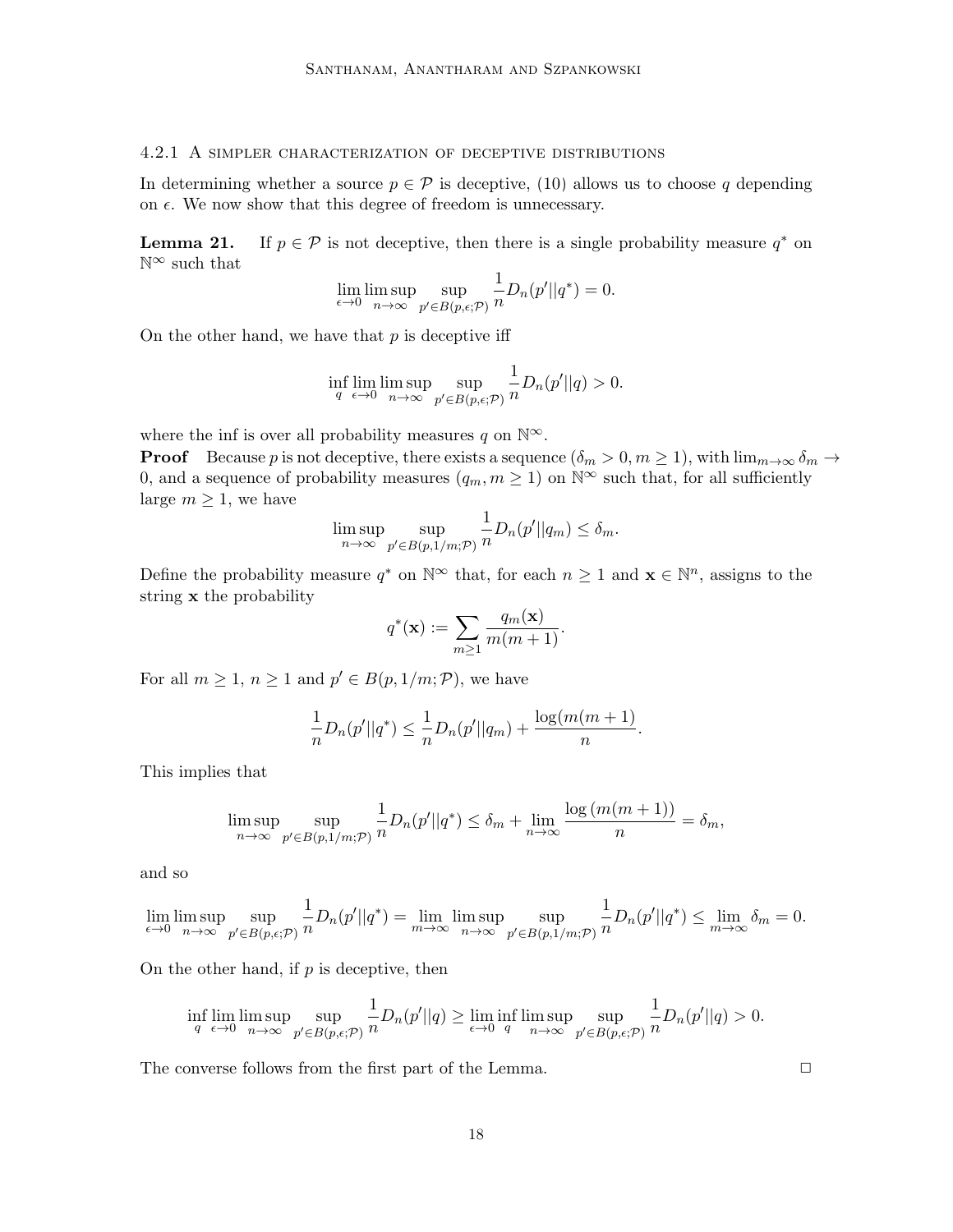4.2.2 Neighborhoods of non-deceptive distributions are tight

Recall the definition of *tightness* of a collection of probability distributions on  $\mathbb N$  from Definition [13.](#page-13-1) The following corollary is immediate.

<span id="page-18-2"></span>**Corollary 22.** If  $p \in \mathcal{P}$  is not deceptive, then some neighborhood of p is tight. **Proof** If  $p \in \mathcal{P}$  is not deceptive then, for some  $\epsilon > 0$ , there exists  $n \geq 1$  and a probability measure  $q$  on  $\mathbb{N}^\infty$  such that

$$
\sup_{p' \in B(p,\epsilon)} D_n(p'||q) < \infty.
$$

From Proposition [37](#page-42-0) in Appendix [B,](#page-4-0) it follows that the single letter redundancy of the neighborhood  $B(p, \epsilon)$  is finite, which implies that  $B(p, \epsilon)$  is tight, from Lemma [16.](#page-14-0)  $\Box$ 

The above corollary helps to make a connection between two data-derived formulations –  $d.w.c.,$  which is considered in this document, and insurability, from Example [10.](#page-12-1) We showed in [\(Santhanam and Anantharam](#page-37-9) [\(2015\)](#page-37-9)) that a collection of *i.i.d.* probability measures  $\mathcal{P}^{\infty}$ on  $\mathbb{N}^{\infty}$  is insurable iff some neighborhood, exactly as defined here, of every  $p \in \mathcal{P}$  is tight. We therefore obtain

<span id="page-18-3"></span>**Corollary 23.** Let P be a collection of probability distributions on N and let  $\mathcal{P}^{\infty}$  denote the associated collection of *i.i.d.* probability measures on  $\mathbb{N}^{\infty}$ . If  $\mathcal{P}^{\infty}$  is d.w.c., then  $\mathcal{P}^{\infty}$  is  $\Box$ insurable.  $\Box$ 

In both cases, note that the condition relies on some neighborhood within the model class of every model being simple. We expect this kind of locality to appear as a feature of the characterization of which model classes admit data-derived estimators in most data-derived formulations.

# <span id="page-18-0"></span>5. Examples

We now discuss a series of examples that highlight various aspects of our formulation. These examples also help flesh out the notion of what it means for a probability distribution to be deceptive.

# <span id="page-18-1"></span>5.1 Strongly compressible  $\subsetneq d.w.c.$   $\subsetneq$  weakly compressible

We first give examples showing that weakly compressible collections of probability distribution on  $\mathbb N$  are a strictly richer class of models than  $d.w.c.$  collections. We also show that there are collections of probability distributions on  $\mathbb N$  that are d.w.c. but are not strongly compressible.

# Weakly compressible but not  $d.w.c.$

We consider two examples in this category.

A monotone probability distribution p on N is one that satisfies  $p(y) \ge p(y+1)$  for all  $y \in \mathbb{N}$ . Let M denote the collection of all monotone probability distributions on N and  $\mathcal{M}^{\infty}$  be the corresponding collection of *i.i.d.* probability measures on  $\mathbb{N}^{\infty}$ .

# <span id="page-18-4"></span>Example 24. ( $\mathcal{M}^{\infty}$  is weakly compressible but not  $d.w.c..$ )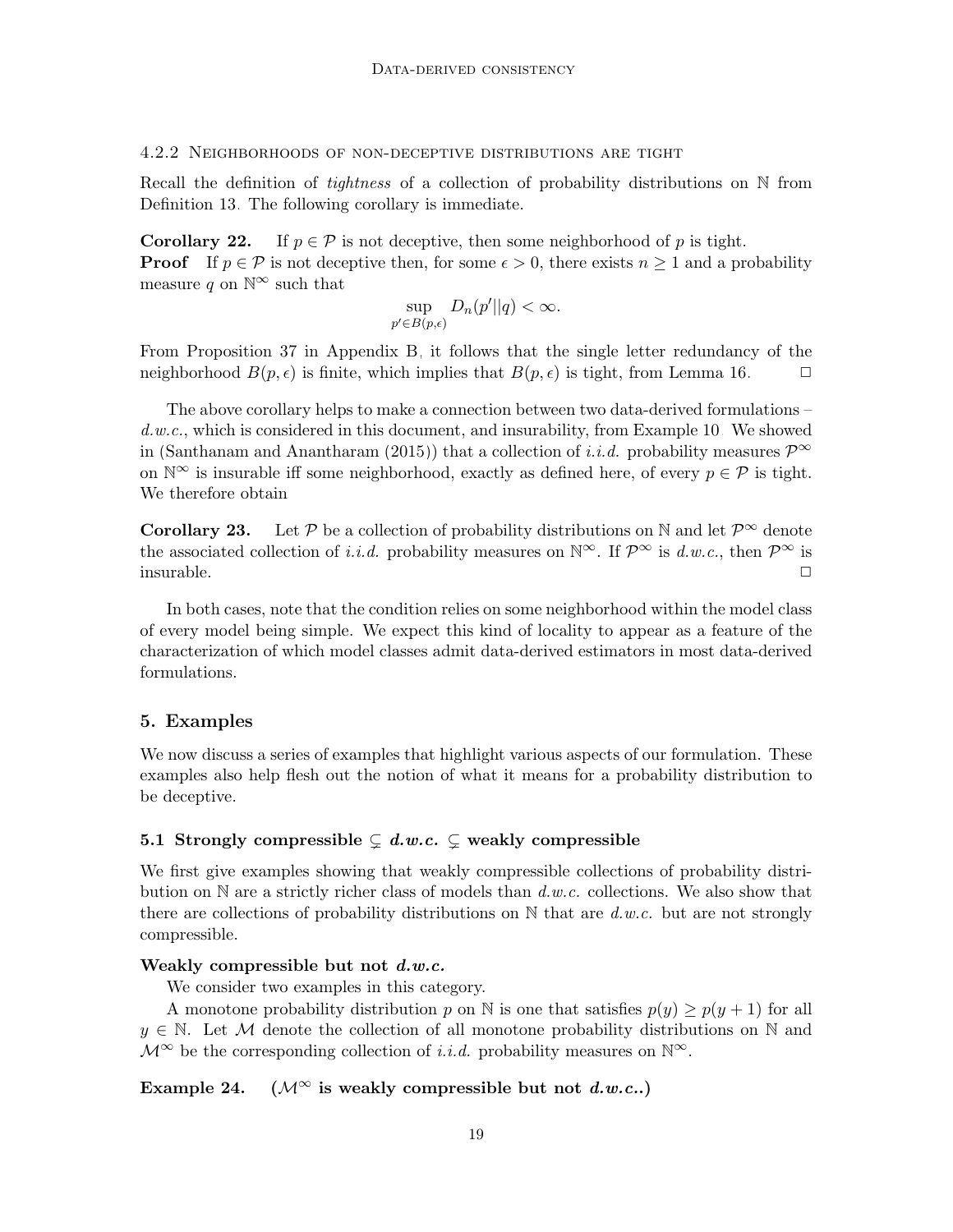

Figure 1: Summary of examples:  $\mathcal{M}_h^{\infty}$  is strongly compressible (hence d.w.c., insurable and weakly compressible),  $\mathcal{U}^{\infty}$  and  $\mathcal{F}_{h}^{\infty}$  are d.w.c. (hence insurable and weakly compressible),  $\mathcal{B}^{\infty}$  is weakly compressible and insurable but not  $d.w.c., \mathcal{N}^{\infty}$  and  $\mathcal{M}^{\infty}$ are weakly compressible, but not insurable nor  $d.w.c.,$  while  $\mathcal{I}^{\infty}$  is insurable but not weakly compressible. Note that Corollary [23](#page-18-3) shows that all  $d.w.c.$  collections are insurable, while Claim [6](#page-10-0) and Claim [7](#page-10-1) show that strong compressibility implies  $d.w.c.$  and that  $d.w.c.$  implies weak compressiblity respectively.

To see that  $\mathcal{M}^{\infty}$  is weakly compressible [\(Elias](#page-36-13) [\(1975\)](#page-36-13)) note that, for all  $p \in \mathcal{M}$  and all  $n \in \mathbb{N}$ , we have

$$
p(n) \le \frac{1}{n}.
$$

It follows that every  $p \in \mathcal{M}$  with finite entropy must satisfy

<span id="page-19-0"></span>
$$
\sum_{n\geq 1} p(n) \log n \leq \sum_{n\geq 1} p(n) \log \frac{1}{p(n)} < \infty. \tag{11}
$$

Now consider the probability distribution q on N assigning probability  $q(n) = \frac{6}{\pi^2 n^2}$  to  $n \in \mathbb{N}$ . From [\(11\)](#page-19-0) we see that, for all  $p \in \mathcal{M}$  with finite entropy, we have

$$
\sum_{n\geq 1} p(n)\log\frac{1}{q(n)} < \infty.
$$

From Lemma [12](#page-13-2) we conclude that  $\mathcal{M}^{\infty}$  is weakly compressible.

It turns out that all the probability distributions  $p \in \mathcal{M}$  are deceptive. To conclude this, we show that no neighborhood around any  $p \in \mathcal{M}$  is tight and then appeal to Corollary [22.](#page-18-2) This would then imply, by Theorem [20,](#page-16-0) that  $\mathcal{M}^{\infty}$  is not d.w.c.. In fact, it would have been enough to show that there exists some  $p \in \mathcal{M}$  such that that no neighborhood of p is tight.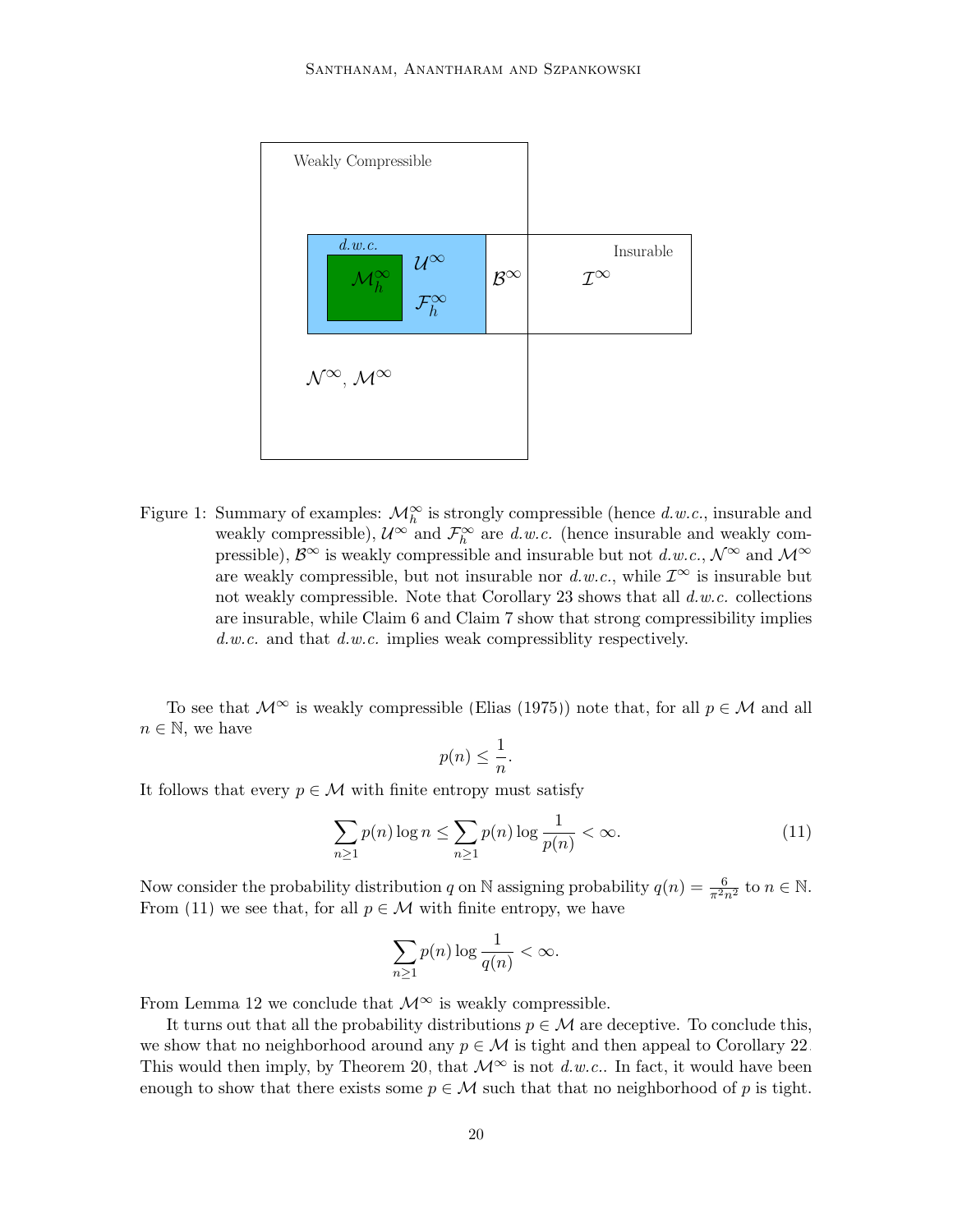Let  $U$  denote the collection of all uniform distributions over finite supports of form  ${m, m+1, \ldots, M}$  where m and M are positive integers with  $m \leq M$ . For  $p \in \mathcal{M}$  and  $\epsilon > 0$ , consider the collection

<span id="page-20-0"></span>
$$
\mathcal{M}(p,\epsilon) := \{ p' : p' = (1-\alpha)p + \alpha q \text{ for } q \in \mathcal{U} \cap \mathcal{M} \text{ and } 0 \le \alpha < \epsilon \}. \tag{12}
$$

In [\(12\)](#page-20-0) q can be any monotone uniform distribution, namely a uniform distribution with support  $\{1, \ldots, M\}$  for some  $M > 0$ . Clearly  $\mathcal{M}(p, \epsilon) \subset \mathcal{M}$ . Note also that  $\mathcal{M}(p, \epsilon)$ is a subset of an  $\ell_1$ -neighborhood of p corresponding to  $\ell_1$ -distance  $2\epsilon$ . We will show that  $\mathcal{M}(p,\epsilon)$  is not tight for all p and all  $\epsilon > 0$ . By the definition of neighborhoods in Definition [18,](#page-16-5) it follows that no neighborhood of any  $p \in \mathcal{M}$  is tight.

For  $0 < \alpha < \epsilon$ , let  $0 < \delta < \alpha$  and  $n \geq 1$ . Observe that if the support  $\{1, \ldots, M\}$  of a uniform distribution  $q' \in \mathcal{U} \cap \mathcal{M}$  satisfies  $M \ge \frac{n}{1-\frac{\delta}{\alpha}}$ , then we have

$$
q'\{j : j > n\} = 1 - \frac{n}{M} \ge \frac{\delta}{\alpha}.
$$

Thus, given any  $p \in \mathcal{M}$ , we have a distribution  $p' = (1 - \alpha)p + \alpha q' \in \mathcal{M}(p, \epsilon)$  that satisfies  $p'\{j : j > n\} \geq \delta$ . Therefore,  $\mathcal{M}(p, \epsilon)$  is not tight. This completes the argument.

For our second example, we consider the set  $\mathcal{N}_1^{\infty}$  of all *i.i.d.* probability measures on  $\mathbb{N}^{\infty}$  corresponding to the set of all probability distributions p on N such that  $E_pX < \infty$ , denoted  $\mathcal{N}_1$ .

#### Example 25.  $\widetilde{C}_1^{\infty}$  is weakly compressible but not  $d.w.c..)$

 $\sum_{i\geq 1} ip_i < \infty$ . Therefore the simplified version of Kieffer's condition for weak compress-Note that every  $p \in \mathcal{N}_1$  has finite entropy. Also, by definition, all  $p \in \mathcal{N}_1$  satisfy ibility, as stated in Lemma [12,](#page-13-2) is satisfied by the distribution  $q(i) := 1/2^i$   $(i \geq 1)$ . Thus we conclude that  $\mathcal{N}_1$  is weakly compressible.

We can show that every  $p \in \mathcal{N}_1$  is deceptive by showing that no neighborhood of any  $p \in \mathcal{N}_1$  is tight. The approach is similar to that in Example [24.](#page-18-4) Given  $\epsilon > 0$ , consider distributions of the form  $p' = (1 - \alpha)p + \alpha q$ , where  $q \in \mathcal{U}$  is a uniform distribution over a support of the form  $\{m, m+1, \ldots, M\}$ , and  $0 < \alpha < \epsilon$ . Since q has finite support, we have  $p' \in \mathcal{N}_1$ .

As in Example [24](#page-18-4) we observe that (i) the  $\ell_1$  distance between  $p'$  and  $q$  is strictly less than 2 $\epsilon$ ; (ii) for all  $0 < \delta < \alpha$  and  $n \geq 1$ , we can pick  $q' \in \mathcal{U}$ , with  $\mathcal{U}$  defined as in Example [24,](#page-18-4) whose support satisfies  $M \ge \frac{n}{1-\frac{\delta}{\alpha}}$ , which then implies that the  $(1-\delta)$ -percentile of  $p' :=$  $(1-\alpha)p+\alpha q'$  can be made to lie above n. Since the above construction works for arbitrary  $n \geq 1$  and in view of the way in which neighborhoods are defined in Definition [18,](#page-16-5) no neighborhood of any  $p \in \mathcal{N}_1$  is tight, which shows that every  $p \in \mathcal{N}_1$  is deceptive and hence, by Theorem [20,](#page-16-0) that  $\mathcal{N}_1$  cannot be d.w.c.. As in Example [24,](#page-18-4) to apply Theorem [20](#page-16-0) it would have been enough to show that there is at least one  $p \in \mathcal{N}_1$  which is deceptive.  $\Box$ 

#### d.w.c. but not strongly compressible

The example we consider in this category is  $\mathcal{U}$ , which is defined in Example [24.](#page-18-4) Let  $\mathcal{U}^{\infty}$ denote the collection of all *i.i.d.* probability measures on  $\mathbb{N}^{\infty}$  corresponding to U.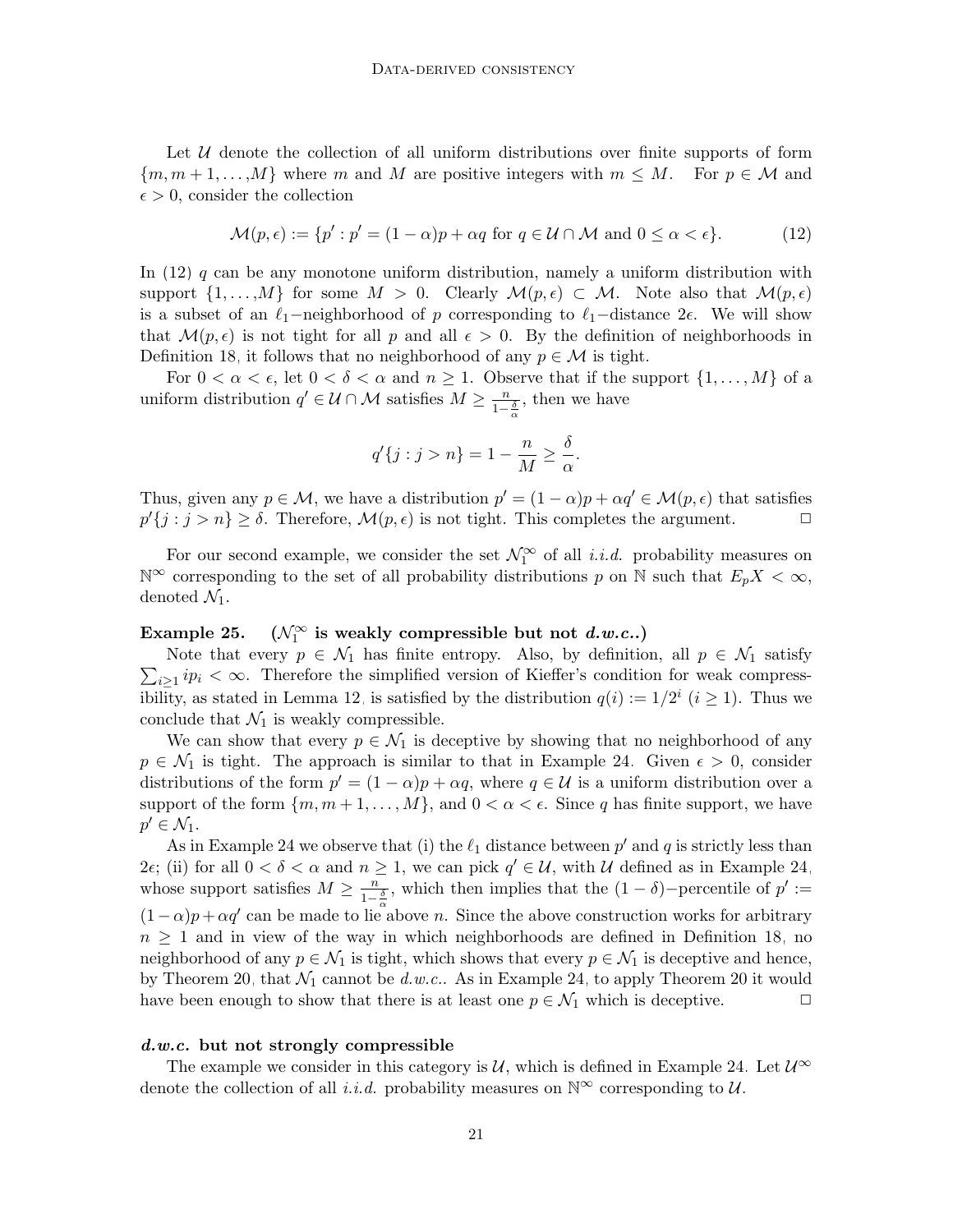# <span id="page-21-0"></span>Example 26.  $(\mathcal{U}^{\infty})$  is not strongly compressible but is  $d.w.c..$

We first show that  $U$  has infinite single letter redundancy. To see this, we partition N into disjoint subsets  $(T_i, i \geq 0)$ , where  $T_i := \{2^i, \ldots, 2^{i+1} - 1\}$ . For each  $T_i$  there is an associated distribution  $p_i \in \mathcal{U}$  such that  $p_i(T_i) = 1$ . Since the number of these disjoint sets  $T_i$  is infinite, we conclude from Lemma [17](#page-15-0) that the single redundancy of  $\mathcal{U}$  is  $\infty$ .

From the second part of Proposition [37](#page-42-0) we can now conclude that the length-n redundancy of U is  $\infty$  for all  $n \geq 1$ , so its asymptotic per-symbol redundancy is also  $\infty$ , which means, by Lemma [34,](#page-41-0) that  $\mathcal U$  is not strongly compressible.

To see that U is d.w.c., note that around each probability distribution  $p \in U$  there is an  $\ell_1$ -neighborhood that contains no other probability distribution in  $\mathcal U$ . Such a neighborhood has length-n redundancy equal to 0 for all n because the only possible distribution in the neighborhood is  $p$ . Hence the asymptotic per-symbol redundancy of all sufficient small neighborhoods of each  $p \in \mathcal{U}$  is zero, which means, by definition, that each  $p \in \mathcal{U}$  is not deceptive, see Definition [19.](#page-16-6)

#### Strongly compressible and d.w.c.

For completeness we next give an example of a collection of probability distributions on  $\mathbb N$  which is strongly compressible, hence automatically  $d.w.c..$ 

For  $h > 0$ , we consider the set  $\mathcal{M}_h \subset \mathcal{M}$  of all monotone probability distributions on N where the second moment of the self information satisfies the bound

$$
E_p\bigg(\log\frac{1}{p(X)}\bigg)^2\leq h.
$$

Let  $\mathcal{M}_h^{\infty}$  denote the set of all *i.i.d.* probability measures on  $\mathbb{N}^{\infty}$  corresponding to  $\mathcal{M}_h$ .

<span id="page-21-1"></span>Example 27.  $\frac{\infty}{h}$  is strongly compressible, hence  $d.w.c.,$ 

Note that for any monotone probability distribution p on N and all  $i \geq 1$  we have  $p(i) \leq 1/i$ . Therefore for any  $p \in \mathcal{M}_h$ , if X is a random variable taking values in N with the probability distribution  $p$ , we have

$$
E_p \log^2(X) \le E_p \log^2 \frac{1}{p(X)} \le h.
$$

Therefore, for all  $p \in \mathcal{M}_h$ , we have by the Cauchy-Schwarz inequality that  $E_p \log X \leq$ √ h. Now, for the probability distribution q on N given by  $q(i) = \frac{1}{i(i+1)}, i \geq 1$ , we have

$$
\sup_{p\in\mathcal{M}_h} E_p \bigg(\lceil \log \frac{1}{q(X)} \rceil \bigg)^2 \le \sup_{p\in\mathcal{M}_h} E_p \big(\log(X^2 + X) + 1\big)^2 \le \sup_{p\in\mathcal{M}_h} E_p (2\log X + 2)^2 \le 4(\sqrt{h} + 1)^2,
$$

where the last inequality follows because, for all  $p \in \mathcal{M}_h$ , we have

$$
E_p(2\log(X) + 2)^2 = 4E_p(\log^2(X) + 2\log X + 1) \le 4(h + 2\sqrt{h} + 1) = 4(\sqrt{h} + 1)^2.
$$

Therefore (see Appendix [D](#page-16-1) for a proof), we can construct a probability measure  $q^*$  on  $\mathbb{N}^{\infty}$ such that √

$$
\sup_{p\in\mathcal{M}_h^\infty} \frac{1}{n} D_n(p||q^*) \le \frac{2h^{\frac{1}{4}}(\sqrt{h}+1)}{\sqrt{\ln n}} + \pi \sqrt{\frac{2}{3n}} \log e.
$$

From this it follows that the collection  $\mathcal{M}_h^{\infty}$  is strongly compressible, and therefore d.w.c. trivially from Claim [6.](#page-10-0)  $\Box$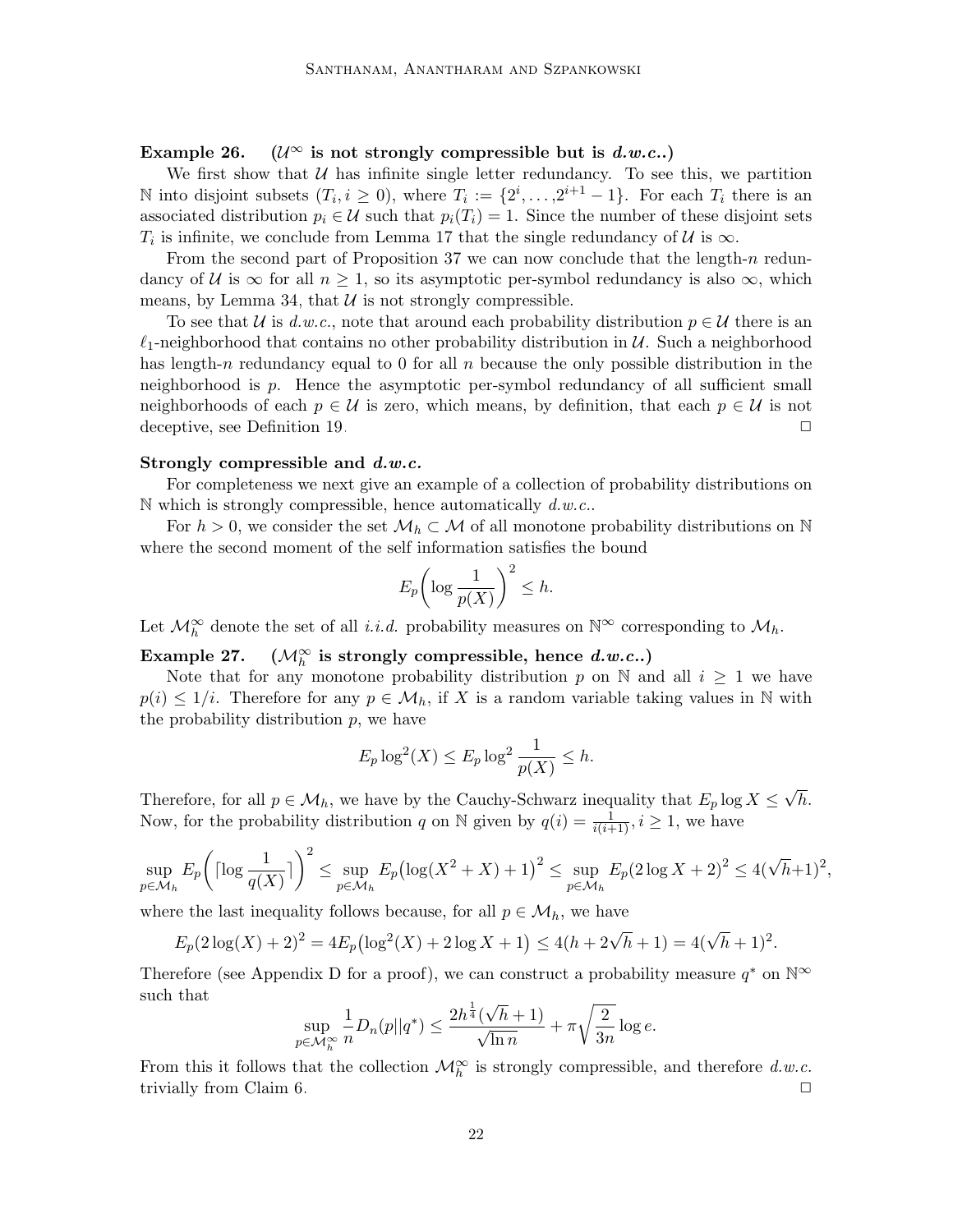Comparing Examples [24](#page-18-4) and [27,](#page-21-1) we observe, that countable unions of  $d.w.c.$  model classes need not be  $d.w.c.$  In fact, as we will see in Example [30,](#page-27-0) even finite unions of  $d.w.c.$ model classes need not be  $d.w.c..$ 

# 5.2 d.w.c. collections

Thus far, we have seen two d.w.c. classes –  $\mathcal{U}^{\infty}$  and  $\mathcal{M}_{h}^{\infty}$ . But neither is completely satisfying. In the collection  $U$  above, there was a neighborhood around each probability measure  $p \in \mathcal{U}$  with no other element of  $\mathcal{U}$ . Thus  $\mathcal{U}$  trivially satisfied the local condition characterizing d.w.c. in Theorem [20.](#page-16-0) The  $\mathcal{M}_h$  case falls into another extreme – the entire model collection  $\mathcal{M}_h$  is strongly compressible, and therefore the condition characterizing d.w.c. in Theorem [20](#page-16-0) was again satisfied in a trivial way.

We now therefore construct two additional examples of  $d.w.c.$  model classes that are much more interesting. Our first example is of d.w.c. model classes  $\mathcal{F}_h$ , where neither of the two extreme situations mentioned above holds. Our second example is of a  $d.w.c.$  model class  $H$  with a source none of whose neighborhoods are strongly compressible, but where the asymptotic per-symbol redundancy diminishes to 0 as the neighborhood shrinks to the defining probability distribution.

### More interesting d.w.c. model classes

For a probability distribution p on N and a number  $M > 0$ , define the probability measure

$$
p^{(M)}(n) := \begin{cases} p(n-M) & n \ge M+1 \\ 0 & \text{else.} \end{cases}
$$

Namely,  $p^{(M)}$  shifts p to the right by M. Furthermore, let the span of any probability distribution  $p$  on  $\mathbb N$  having finite support be defined to be the largest natural number which has non-zero probability under p.

For  $h > 0$ , we consider the model classes

$$
\mathcal{F}_h := \Big\{ (1-\epsilon)p_1 + \epsilon p_2^{(\text{span}(p_1)+1)} : p_1 \in \mathcal{U}, p_2 \in \mathcal{M}_h \text{ and } 0 < \epsilon < 1 \Big\}.
$$

As usual, let  $\mathcal{F}_h^{\infty}$  denote the set of *i.i.d.* probability measures on  $\mathbb{N}^{\infty}$  associated to  $\mathcal{F}_h$ . Note that the initial uniform component of any  $p \in \mathcal{F}_h$  is uniquely determined.

#### Example 28.  $\stackrel{\infty}{h}$  is d.w.c..)

Proof Let the base of any probability distribution over the naturals be the smallest natural number which has non-zero probability. Consider any probability distribution  $p = (1-\epsilon)p_1 +$  $\epsilon p_2^{(\text{span}(p_1)+1)} \in \mathcal{F}_h$  with  $p_1 \in \mathcal{U}, p_2 \in \mathcal{M}_h$ , and  $0 < \epsilon < 1$ . Let m denote base $(p)$  (which clearly equals base(p<sub>1</sub>)), and let  $m + M - 1$  denote the span(p<sub>1</sub>), where  $M \ge 1$ . Thus  $|\text{support}(p_1)| = M.$ 

Consider any probability distribution  $u \in \mathcal{F}_h$ , written as  $u = (1 - \epsilon')u_1 + \epsilon'u_2^{(\text{span}(q_1) + 1)}$  $\frac{2}{2}$ , where  $u_1 \in \mathcal{U}$ ,  $u_2 \in \mathcal{M}_h$ , and  $0 < \epsilon' < 1$ . Suppose that u is within  $\ell_1$  distance  $\frac{(1-\epsilon)^2}{M(M+1)}$  from p. We show that

$$
|\text{span}(u_1)| \leq m + \left\lceil \frac{M}{1-\epsilon} \right\rceil.
$$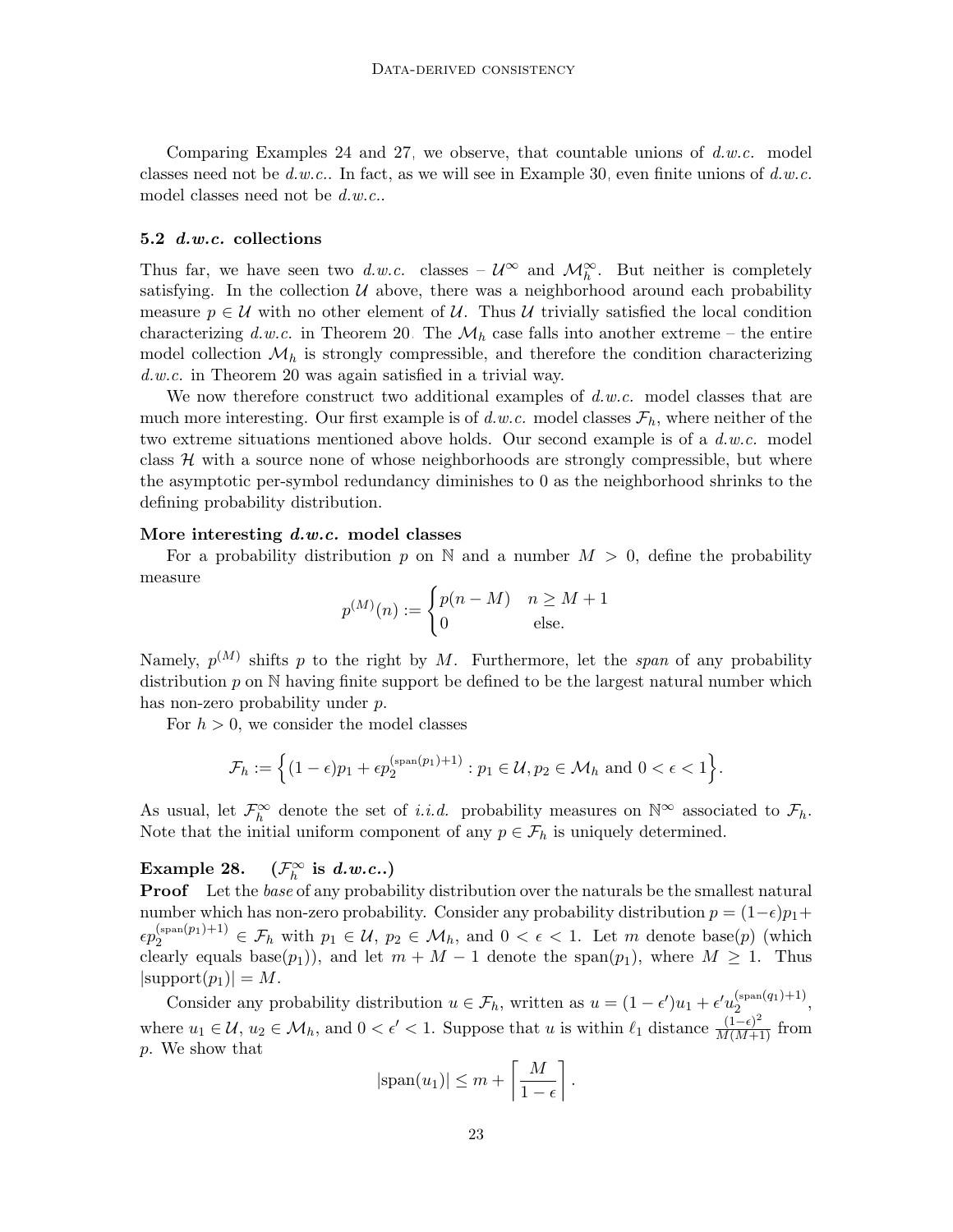To see this, suppose to the contrary that we have

$$
|\text{span}(u_1)| \ge m + \left\lceil \frac{M}{1 - \epsilon} \right\rceil + 1.
$$

If base $(u_1) \le m$ , all elements in the support of  $p_1$  are assigned probability  $\le \frac{1}{\frac{M}{1-\epsilon}+1}$  from u. If  $base(u_1) > m$ , then  $u(base(p_1))=0$ . Thus, in either case, we have  $u(base(p_1)) \leq \frac{1}{\frac{M}{1-\epsilon}+1}$ .

We can now lower bound the  $\ell_1$  distance between p and u by

$$
\frac{(1-\epsilon)}{M} - \frac{1}{\frac{M}{1-\epsilon}+1} = \frac{(1-\epsilon)^2}{M(M+1-\epsilon)} > \frac{(1-\epsilon)^2}{M(M+1)}.
$$

This contradiction proves the claim.

Now, for fixed numbers m' and M', consider the collection  $\mathcal{P}_{m',M'} \subseteq \mathcal{F}_h$  of all probability distributions with base  $m'$ , and whose support of the initial uniform component is  $M'$ . Recall that  $\mathcal{M}_h$  was shown to be strongly compressible in Example [27.](#page-21-1) Observe that the redundancy of  $\mathcal{P}_{m',M'}$  will be at most the redundancy of  $\mathcal{M}_h$  plus 1. Therefore we must also have that  $\mathcal{P}_{m',M'}$  is strongly compressible.

The set of all probability distributions in the  $\ell_1$ -neighborhood of  $p \in \mathcal{F}_h$  with radius  $\frac{(1-\epsilon)^2}{M(M+1)}$  can be decomposed into the finite union

$$
\bigcup_{\substack{m',M'\\m'+M'\leq \lceil m+\frac{M}{1-\epsilon}\rceil}}\mathcal{P}_{m',M'}.
$$

Each component of the finite union is strongly compressible. Therefore it follows that this neighborhood of  $p \in \mathcal{F}_h$  is strongly compressible. Thus no  $p \in \mathcal{F}_h$  is deceptive and the collection is  $d.w.c.$   $\Box$ 

We construct a d.w.c. collection H where one of the probability distributions in H has no non-zero neighborhood that is also strongly compressible.

We again partition  $\mathbb N$  into  $(T_i, i \geq 0)$  as before, where  $T_i = \{2^i, \ldots, 2^{i+1} - 1\}$  for  $i \geq 0$ . Let H contain the probability distribution  $p_0$  that assigns probability  $\frac{1}{(i+1)(i+2)}$  to  $2^i$  for all  $i \geq 0$ . We will construct H in such a way that while  $p_0$  is not going to be deceptive in H, no neighborhood of  $p_0$  in H will be strongly compressible.

We construct H in several steps. We first fix a sequence  $(\epsilon_m, m \geq 2)$  such that  $0 < \epsilon_m <$ 1  $\frac{1}{2}$  and

$$
\lim_{m \to \infty} \epsilon_m = 0.
$$

Next, for  $m \geq 2$ ,  $k \geq m$ , and  $j \in \{2^k+1, \ldots, 2^k+2^{\lceil k\epsilon_m \rceil}\}\$ , we define the probability distribution

$$
p_{m,k,j}(r) := \begin{cases} p_0(r), & \text{if } 1 \le r \le 2^{m-1} - 1, \\ \frac{1}{m} - \frac{1}{k+1}, & \text{if } r = 2^{m-1} + 1, \\ \frac{1}{k+1}, & \text{if } r = j, \\ 0, & \text{else.} \end{cases}
$$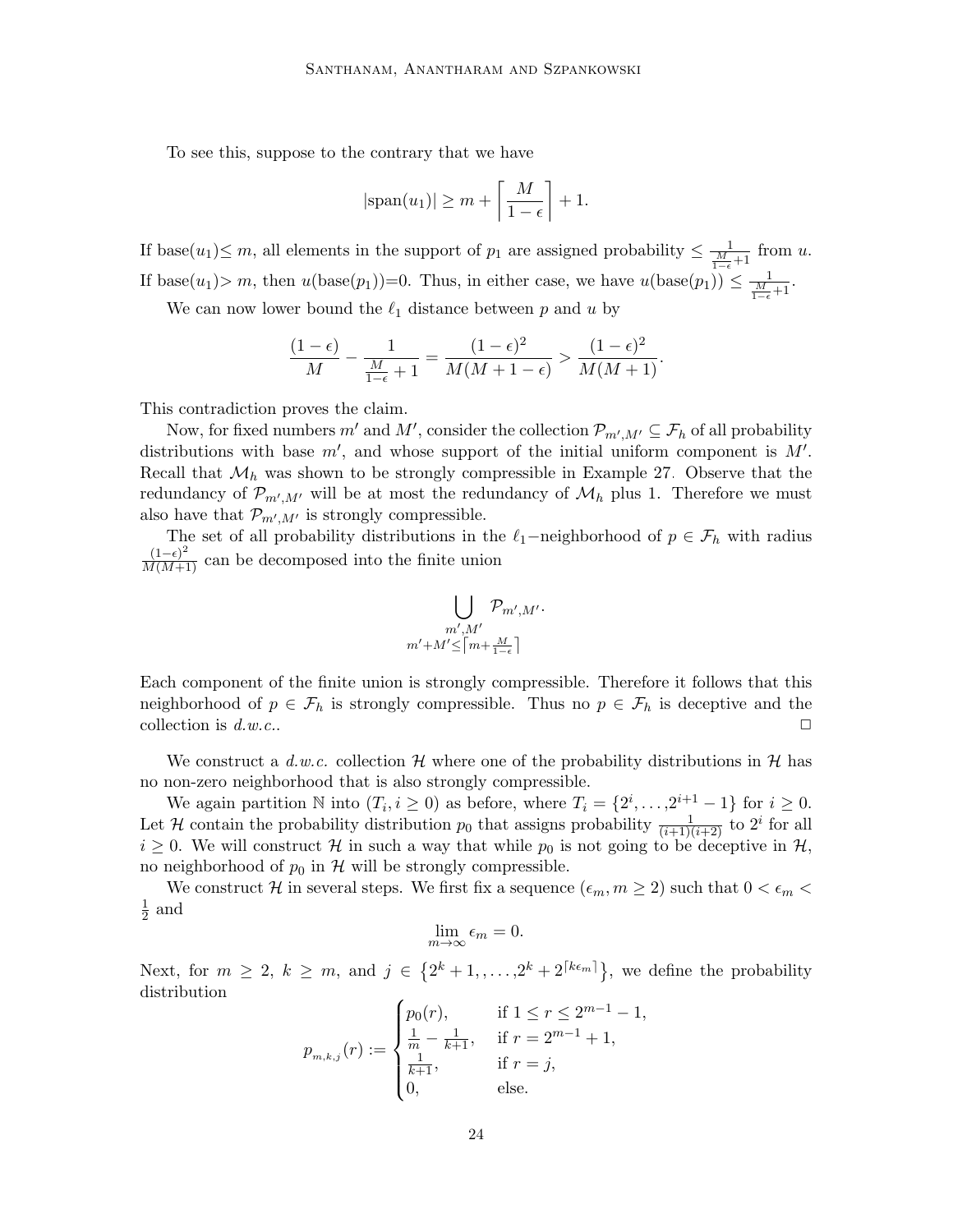Now, for  $m \geq 2$  and  $k \geq m$ , let

$$
\mathcal{H}_{m,k} := \left\{ p_{m,k,j} : 2^k + 1 \le j \le 2^k + 2^{\lceil k \epsilon_m \rceil} \right\},\
$$

let

$$
\mathcal{H}_m:=\cup_{k\geq m} \mathcal{H}_{m,k},
$$

and, finally, let

$$
\mathcal{H} := \{p_0\} \cup (\cup_{m \geq 2} \mathcal{H}_m).
$$

A few observations about our construction. For all  $m \geq 2$ , all the probability distributions in  $\mathcal{H}_m$  assign probabilities exactly as  $p_0$  does to every element in  $\cup_{i=0}^{m-2}T_i$ , and the rest of their support is disjoint from that of  $p_0$ . It follows that, for all  $m \geq 2$ . for all  $p \in \mathcal{H}_m$ , we have

$$
||p - p_0||_1 = \frac{2}{m}.
$$

Hence, for all  $m \geq 2$ , the set of probability distributions in H within  $\ell_1$  distance  $\leq \frac{2}{m}$  $\frac{2}{m}$  from p<sub>0</sub> is precisely  $\{p_0\} \cup (\cup_{r>m} \mathcal{H}_r)$ . Around any probability distribution in H other than  $p_0$ , there is a non-zero neighborhood containing no other probability distribution that belongs to H. Therefore, none of the probability distributions in H other than  $p_0$  can possibly be deceptive. Hence, to show that H is  $d.w.c.,$  we have to prove that  $p_0$  is not deceptive.

Example 29. ( None of the neighborhoods of  $p_0 \in \mathcal{H}$  is strongly compressible.) We show that for all  $m \geq 2$  the collection of probability distributions  $\mathcal{H}_m$  is not strongly

compressible, i.e., its asymptotic per-symbol redundancy is bounded away from zero. To see this, for  $2^k + 1 \leq j \leq 2^k + 2^{\lceil k \epsilon_m \rceil}$ , let  $S_j \subset \mathbb{N}^{k+1}$  be the set of all length- $(k+1)$ sequences all of whose symbols but one are from  $\cup_{i=0}^{m-1}T_i$ , and there is exactly one occurrence of the number j in the sequence. Clearly, for distinct j,  $S_j$  are disjoint. Observe that

$$
p_{m,k,j}(S_j) = \left(1 - \frac{1}{k+1}\right)^k \ge \frac{1}{e}.
$$

Therefore, from Lemma [17,](#page-15-0) we have that the length- $(k+1)$  redundancy of  $\mathcal{H}_{m,k}$ , which we denote by  $R_{k+1}(\mathcal{H}_{m,k})$ , satisfies

$$
\frac{R_{k+1}(\mathcal{H}_{m,k})}{k+1} \ge \frac{1}{k+1} \left( \frac{\log |\mathcal{H}_{k,m}|}{e} - 1 \right) = \frac{1}{k+1} \left( \frac{\lceil k \epsilon_m \rceil}{e} - 1 \right).
$$

Since for all  $k \geq m \geq 2$  we have  $\mathcal{H}_{m,k} \subset \mathcal{H}_m$ , it follows that for  $m \geq 2$  the length-n redundancy of  $\mathcal{H}_m$ , for  $n \geq m+1$ , which we denote by  $R_n(\mathcal{H}_m)$ , satisfies

$$
\frac{R_n(\mathcal{H}_m)}{n} \ge \frac{R_n(\mathcal{H}_{m,n-1})}{n} \ge \frac{1}{n} \left( \frac{\lceil (n-1)\epsilon_m \rceil}{e} - 1 \right).
$$

Hence, the asymptotic per-symbol redundancy of  $\mathcal{H}_m$  satisfies

<span id="page-24-0"></span>
$$
\limsup_{n \to \infty} \frac{R_n(\mathcal{H}_m)}{n} \ge \frac{\epsilon_m}{e}.\tag{13}
$$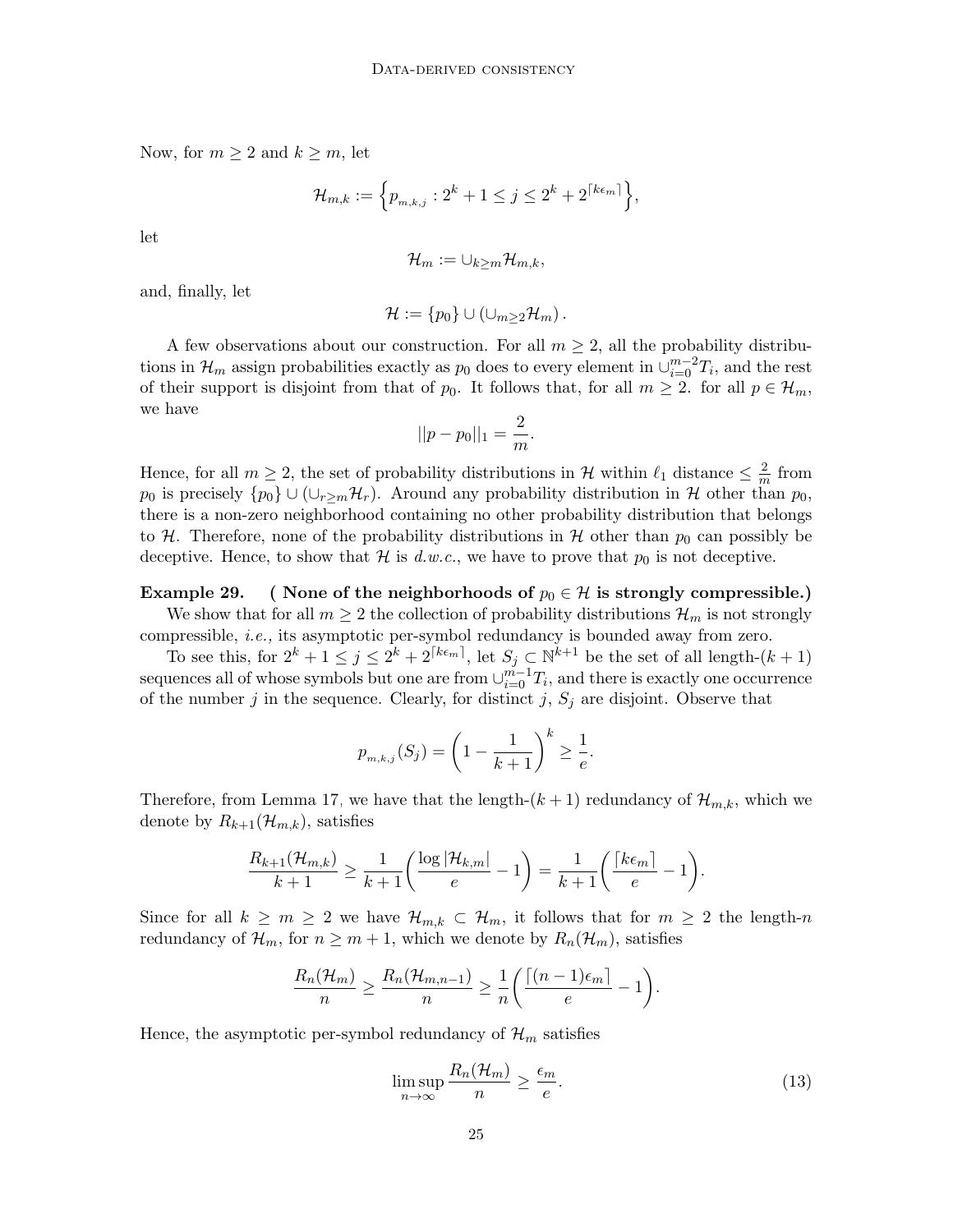Thus  $\mathcal{H}_m$  is not strongly compressible and, in particular, neither is any  $\ell_1$  neighborhood of  $p_0$ .

Nevertheless, we can show that  $p_0$  is not deceptive. We will verify that, as  $m \to \infty$ , the asymptotic per-symbol redundancy of an  $\ell_1$  neighborhood of radius  $\frac{2(m+1)}{m^2}$  around  $p_0$  goes to 0. [4](#page-25-0)

To do so, observe from Proposition [38](#page-43-1) that the asymptotic per-symbol redundancy of any collection of probability distributions on N is upper bounded by the single-letter redundancy of the collection. Recall that for  $m \geq 2$  the  $\ell_1$  neighborhood of radius  $\frac{2(m+1)}{m^2}$ around  $p_0$  is the collection  $\{p_0\} \cup (\cup_{l\geq m} \mathcal{H}_l)$ . We will verify that the single-letter redundancy of  $\{p_0\}\cup(\cup_{l\geq m}\mathcal{H}_l)$  diminishes to 0 as  $m\to\infty$ , which will then imply that  $p_0$  is not deceptive, using Proposition [38.](#page-43-1)

For  $m \geq 2$ , let  $q_m$  be the probability distribution on N defined by

$$
q_m(r) := \begin{cases} p_0(r), & \text{if } 1 \le r \le 2^{m-1} - 1, \\ \frac{1}{m} - \frac{1}{m+1}, & \text{if } r = 2^{m-1} + 1, \\ \frac{1}{(k+1)(k+2)} \frac{1}{2^{\lceil k \epsilon_m \rceil}}, & \text{if } r \in \{2^k + 1, \dots, 2^{\lceil k \epsilon_m \rceil}\}, k \ge m, \\ 0, & \text{else.} \end{cases}
$$

Let  $l \geq m \geq 2$ . Then, for every  $k \geq l$  and  $j \in \{2^k + 1, \ldots, 2^k + 2^{\lceil k \epsilon_l \rceil}\}\$ , note that  $p_{l,k,j} \in \mathcal{H}_{l,k}$  and  $q_l$  assign the same probabilities as those assigned by  $p_0$  to every number  $\leq 2^{l-1} - 1$ . It follows that

$$
D(p_{l,k,j}||q_l) = p_{l,k,j}(2^{l-1} + 1) \log \frac{p_{l,k,j}(2^{l-1} + 1)}{q_l(2^{l-1} + 1)} + p_{l,k,j}(j) \log \frac{p_{l,k,j}(j)}{q_l(j)}
$$
  
\n
$$
\leq \frac{1}{l} \log(l+1) + \frac{1}{k+1} \log(k+2) + \frac{1}{k+1} \log 2^{\lceil k\epsilon_l \rceil}
$$
  
\n
$$
\leq \epsilon_l + \frac{2}{l} \log(l+1) + \frac{1}{l+1}.
$$
\n(14)

Now, for  $m \geq 2$ , consider the mixture probability distribution  $\bar{q}_m$  on N given by

<span id="page-25-1"></span>
$$
\bar{q}_m(r) := \sum_{l \ge m} \frac{m}{l(l+1)} q_l(r).
$$

Fix  $m \geq 2$ . We have seen that any probability distribution in H in the  $\ell_1$  neighborhood of radius  $\frac{2(m+1)}{m^2}$  around  $p_0$  must belong to  $\{p_0\} \cup (\cup_{l\geq m} \mathcal{H}_l)$ . For every  $k \geq l \geq m$ , and  $j \in \{2^k+1, \ldots, 2^k+2^{\lceil k\epsilon_l \rceil}\}\,$ , we observe that  $p_{l,k,j} \in \mathcal{H}_{l,k}$  and  $\bar{q}_m$  assign the same probabilities as those assigned by  $p_0$  to every number  $\leq 2^{m-1} - 1$ . Also,  $p_0$  and  $\bar{q}_m$  assign the same probabilities as those assigned by  $p_0$  to every number  $\leq 2^{m-1}-1$ . We will now use this observation to find upper bounds for  $D(p_{m,k,j}||\bar{q}_m)$  for  $k \geq m$  and  $j \in \{2^k+1, \ldots, 2^k+2^{\lceil \log m \rceil}\},$ then for  $D(p_{l,k,j}||\bar{q}_m)$  for  $k \geq l \geq m+1$  and  $j \in \{2^k+1, \ldots, 2^k+2^{\lceil k\epsilon_l \rceil}\}\$ , and finally for  $D(p_0||\bar{q}_m).$ 

<span id="page-25-0"></span><sup>4.</sup> The choice of radius  $\frac{2(m+1)}{m^2}$  is made since it satisfies  $\frac{2}{m} < \frac{2(m+1)}{m^2} < \frac{2}{m-1}$  for  $m \ge 2$ , and we defined  $\ell_1$ neighborhoods to be open sets.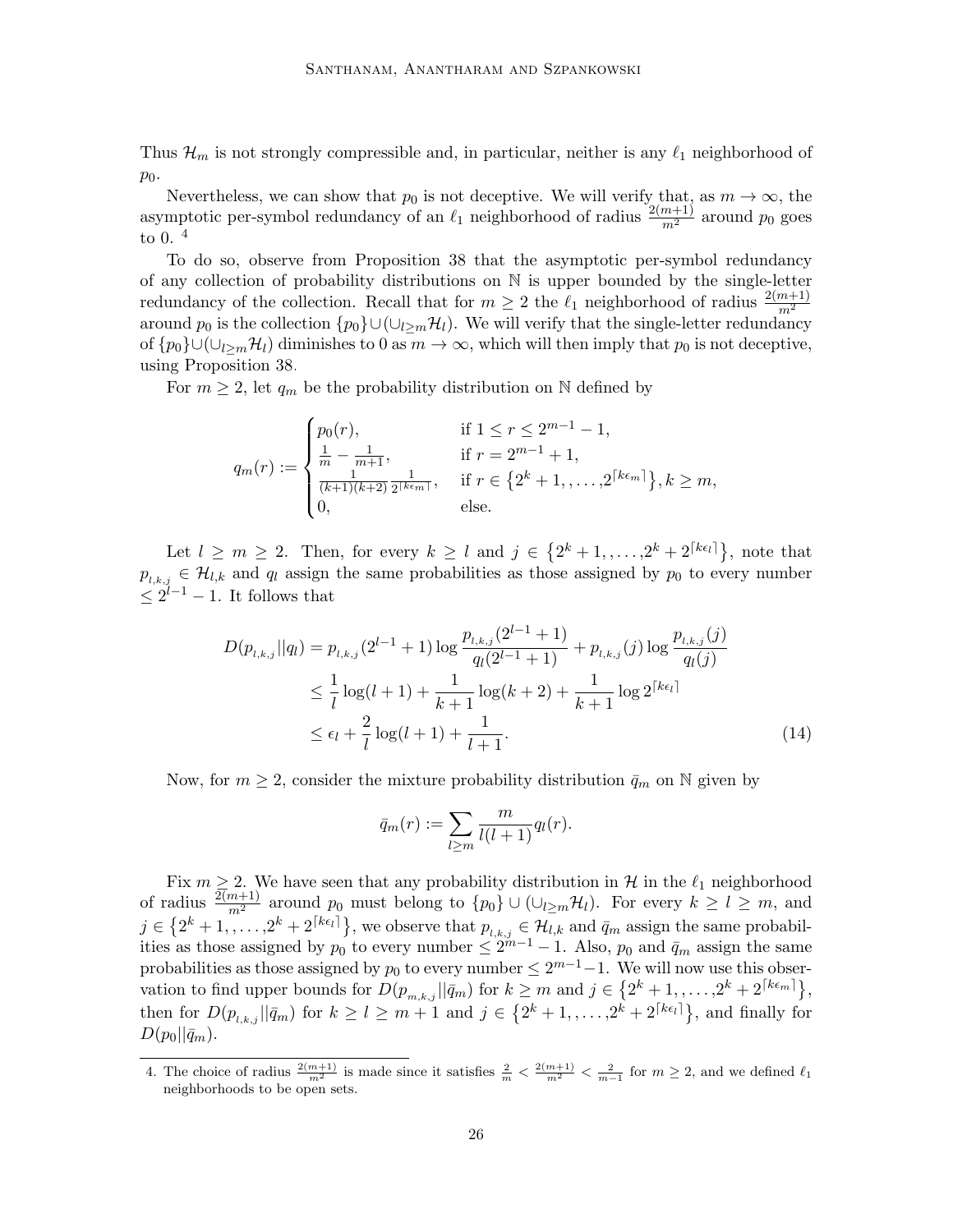For  $k \geq m$  and  $j \in \{2^k + 1, \ldots, 2^k + 2^{\lceil k \epsilon_m \rceil} \}$ , we write

$$
D(p_{m,k,j}||\bar{q}_m) = p_{m,k,j}(2^{m-1}+1)\log\frac{p_{m,k,j}(2^{m-1}+1)}{\bar{q}_m(2^{m-1}+1)} + p_{m,k,j}(j)\log\frac{p_{m,k,j}(j)}{q_m(j)}
$$
  
\n
$$
\leq p_{m,k,j}(2^{m-1}+1)\log\frac{(m+1)p_{m,k,j}(2^{m-1}+1)}{q_m(2^{m-1}+1)} + p_{m,k,j}(j)\log\frac{(m+1)p_{m,k,j}(j)}{q_m(j)}
$$
  
\n
$$
\leq \epsilon_m + \frac{4}{m}\log(m+1) + \frac{1}{m+1},
$$
\n(15)

where the last step uses [\(14\)](#page-25-1) for the choice  $l = m$ .

<span id="page-26-0"></span>For  $k \geq l \geq m+1$  and  $j \in \{2^k+1, \ldots, 2^k+2^{\lceil k \epsilon_l \rceil}\}\)$ , we write

$$
D(p_{l,k,j}||\bar{q}_m) = \sum_{n=m-1}^{l-2} p_{l,k,j}(2^n) \log \frac{p_{l,k,j}(2^n)}{\bar{q}_m(2^n)} + \sum_{r=2^{l-1}}^{\infty} p_{l,k,j}(r) \log \frac{p_{l,k,j}(r)}{\bar{q}_m(r)}
$$
  
\n
$$
\leq \sum_{n=m-1}^{l-2} p_{l,k,j}(2^n) \log \frac{p_{l,k,j}(2^n)}{\frac{mq_{n+2}(2^n)}{(n+2)(n+3)}} + \sum_{r=2^{l-1}}^{\infty} p_{l,k,j}(r) \log \frac{p_{l,k,j}(n)l(l+1)}{mq(n)}
$$
  
\n
$$
\leq \sum_{n=m-1}^{l-2} p_{l,k,j}(2^n) \log \frac{p_{l,k,j}(2^n)}{\frac{q_{n+2}(2^n)}{(n+2)(n+3)}} + \sum_{r=2^{l-1}}^{\infty} p_{l,k,j}(r) \log \frac{p_{l,k,j}(r)}{q_l(r)} + \frac{\log(\frac{l(l+1)}{m})}{l}
$$
  
\n
$$
= \sum_{n=m-1}^{l-2} \frac{\log((n+2)(n+3))}{(n+1)(n+2)} + \sum_{r=2^{l-1}}^{\infty} p_{l,k,j}(r) \log \frac{p_{l,k,j}(r)}{q_l(r)} + \frac{\log(\frac{l(l+1)}{m})}{l}
$$
  
\n
$$
\leq \sum_{n=m-1}^{l-2} \frac{\log((n+2)(n+3))}{(n+1)(n+2)} + \epsilon_l + 4 \frac{\log(l+1)}{l} + \frac{1}{l+1}
$$
  
\n
$$
\leq \sum_{n=m-1}^{\infty} \frac{\log((n+2)(n+3))}{(n+1)(n+2)} + \epsilon_m + \frac{4 \log(m+1)}{m} + \frac{1}{m+1}, \qquad (16)
$$

where (a) uses the bound  $\log(l(l+1)/m) \leq 2 \log(l+1)$ , observes that  $q_{n+2}(2^n) = p_0(2^n) =$  $p_{l,k,j}(2^n)$ , and uses [\(14\)](#page-25-1).

To bound  $D(p_0||\bar{q}_m)$  from above, note that  $\bar{q}_m(2^n) = \frac{m}{n+2}p_0(2^n)$  for  $n \geq m-1$ . Therefore we have

<span id="page-26-2"></span><span id="page-26-1"></span>
$$
D(p_0||\bar{q}_m) = \sum_{n=m-1}^{\infty} p_0(2^n) \log \frac{p_0(2^n)}{\bar{q}_m(2^n)}
$$
  
 
$$
\leq \sum_{n=m-1}^{\infty} \frac{\log(n+1)}{(n+1)(n+2)}.
$$
 (17)

From [\(15\)](#page-26-0), [\(16\)](#page-26-1), and [\(17\)](#page-26-2), the single letter redundancy of all sources around  $p_0$  within  $\ell_1$ distance  $\frac{2(m+1)}{m^2}$  of  $p_0$  satisfies the upper bound

<span id="page-26-3"></span>
$$
\sup_{p \in \{p_0\} \cup (\cup_{l \ge m} \mathcal{H}_l)} D(p||\bar{q}_m) \le \sum_{n=m-1}^{\infty} \frac{\log((n+2)(n+3))}{(n+1)(n+2)} + \epsilon_m + \frac{4\log(m+2)}{m+1} + \frac{1}{m+1}.
$$
 (18)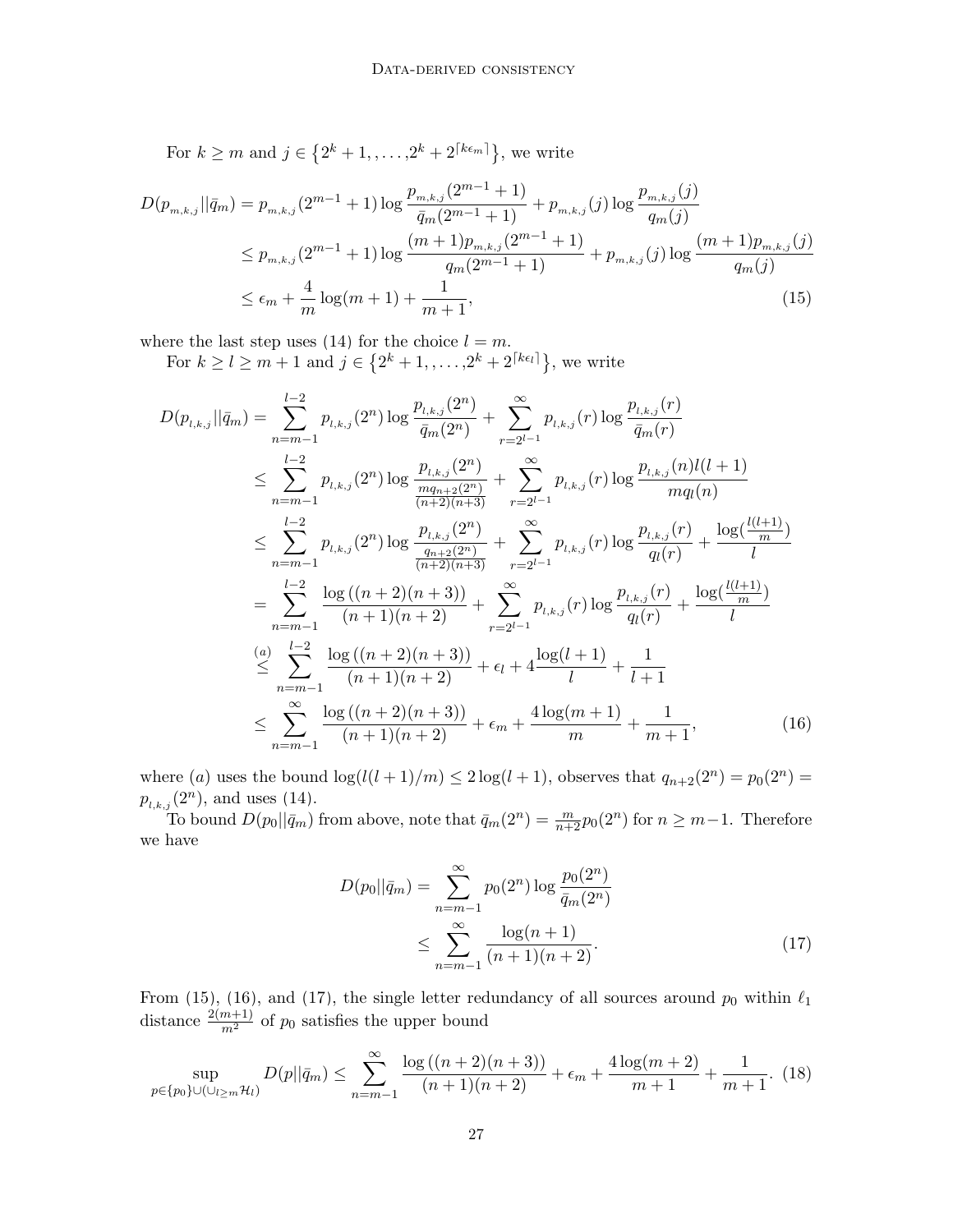Note that

$$
\sum_{n=1}^{\infty} \frac{\log ((n+2)(n+3))}{(n+1)(n+2)} < \infty.
$$

Hence, as  $m \to \infty$ , each of the terms on the right side of [\(18\)](#page-26-3) converges to 0. Since the single letter redundancy of  $\{p_0\} \cup (\cup_{l>m} \mathcal{H}_l)$  diminishes to 0 as  $m \to \infty$ , from Proposition [38,](#page-43-1) the asymptotic per-symbol redundancy of  $\{p_0\} \cup (\cup_{l\geq m} \mathcal{H}_l)$  also diminishes to zero as  $m \to \infty$ . Therefore  $p_0$  is not deceptive.

In conclusion, none of the neighborhoods of  $p_0$  is strongly compressible, from [\(13\)](#page-24-0), since the asymptotic per-symbol redundancy of a  $\frac{2(m+1)}{m^2}$  size  $\ell_1$  neighborhood of  $p_0$  is lower bounded by  $\epsilon_m/e > 0$ . Yet, as we showed above,  $p_0$  is not deceptive. As noted above, no other probability distribution in  $H$  can possibly be deceptive since it has a neighborhood of nonzero radius around it containing no other probability distribution from  $H$ . Therefore,  $\mathcal{H}$  is d.w.c..

 $\Box$ 

#### 5.3 Non-d.w.c. collections

We now construct two examples of non- $d.w.c.$  model classes to illustrate some additional points.

In Example [30](#page-27-0) we define a model class  $\beta$  where exactly one source in the model class is deceptive. This would mean that  $\mathcal{B}$  is not d.w.c.. However, even though  $\mathcal{B}$  is not d.w.c., removing the single deceptive source renders the rest of the model class  $d.w.c.$ . Put another way, adding a single source to a  $d.w.c.$  model class may make the resulting bigger model class not d.w.c.. Since a model class with one source is trivially  $d.w.c.,$  it follows that even finite unions of  $d.w.c.$  classes may not be  $d.w.c.$ .

The second example we give here is of an insurable model class  $\mathcal I$  that is not  $d.w.c.$ . See Example [10](#page-12-1) for the definition of insurability of a model class.

Partition N into  $(T_i, i \ge 0)$ , where  $T_i := \{2^i, \ldots, 2^{i+1} - 1\}$ ,  $i \ge 0$ . For  $0 < \epsilon < 1$ , let  $n_{\epsilon} = \lceil \frac{1}{\epsilon} \rceil$  $\frac{1}{\epsilon}$ . Note that  $\epsilon$  lies in the range  $[\frac{1}{n_{\epsilon}}, \frac{1}{n_{\epsilon}-1})$ . For  $1 \leq j \leq 2^{n_{\epsilon}}$ , let  $p_{\epsilon,j}$  be the probability distribution on N that assigns probability  $1 - \epsilon$  to the natural number 1 (or equivalently, to the set  $T_0$ ), and  $\epsilon$  to the natural number  $2^{n_{\epsilon}}+j-1$ . Finally, let  $p_0$  be a singleton probability distribution assigning probability 1 to the natural number 1.

Now, let  $\beta$  (mnemonic for binary, since every probability distribution in  $\beta$  has support of cardinality at most 2) be the collection of probability distributions on N defined by

$$
\mathcal{B} := \{p_{\epsilon,j} : 0 < \epsilon < 1, \, 1 \leq j \leq 2^{n_{\epsilon}}\} \cup \{p_o\}.
$$

As usual,  $\mathcal{B}^{\infty}$  denotes the set of *i.i.d.* probability measures on  $\mathbb{N}^{\infty}$  corresponding to  $\mathcal{B}$ .

<span id="page-27-0"></span>Example 30. ( $p_0$  is the unique probability distribution in  $\beta$  that is deceptive.) An  $\ell_1$  neighborhood of radius  $\delta$  around  $p_0$  is comprised of  $p_0$  and the  $p_{\epsilon,j}$  for all  $0 < \epsilon <$  $\delta/2$ , and all  $1 \leq j \leq 2^{n_{\epsilon}}$ . For all  $n \geq 1$  and  $j \in \mathcal{T}_n$ , let  $S_{n,j}$  denote the set of all length n strings of natural numbers with exactly one appearance of j and the remaining  $n-1$ elements of the string being 1. Then, we have

$$
p_{\frac{1}{n},j}(S_{n,j}) = \left(1 - \frac{1}{n}\right)^{n-1} \ge \frac{1}{e}.
$$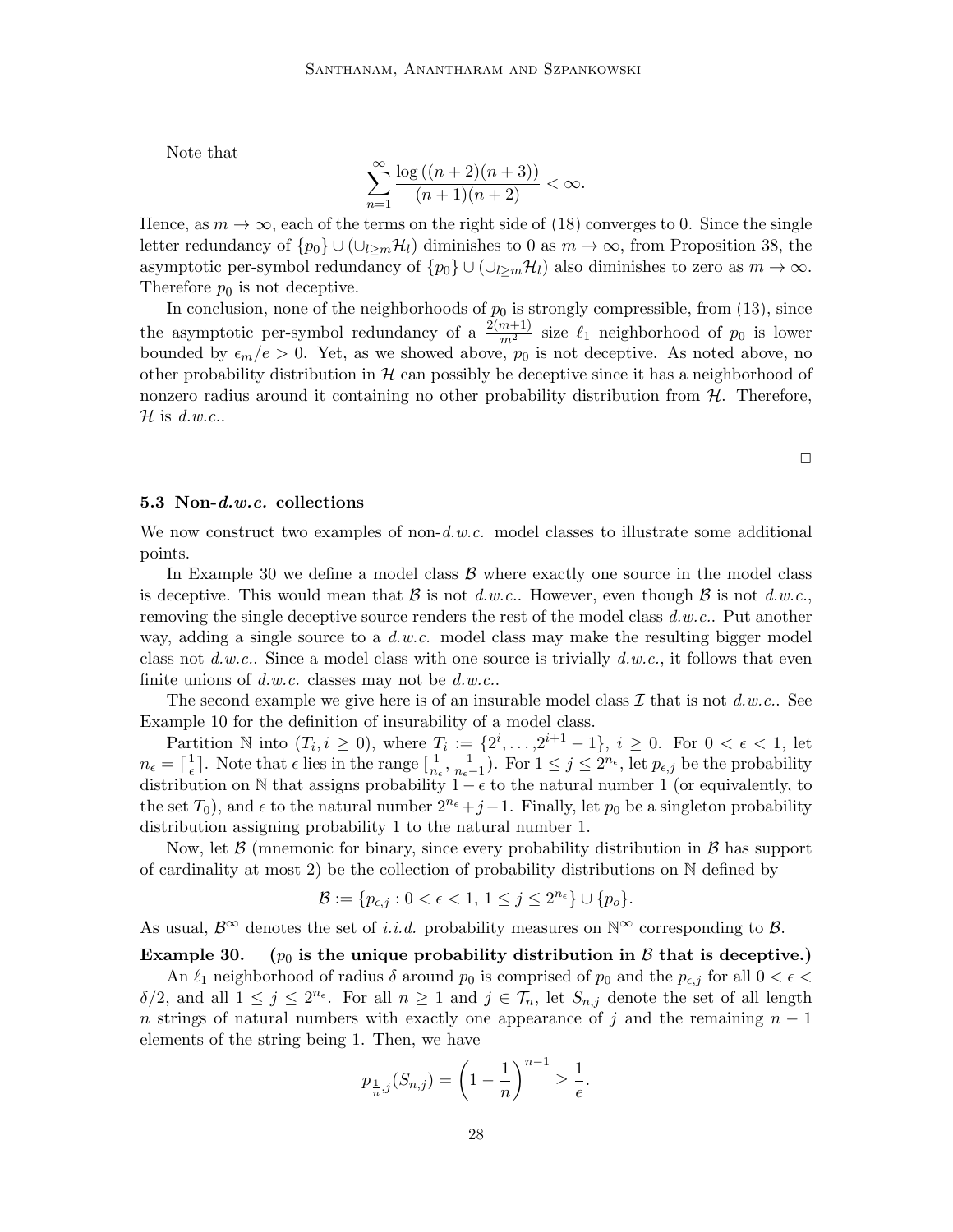For each  $n \geq 1$ , the sets  $S_{n,j}$  are disjoint as j ranges over  $\mathcal{T}_n$ . Further, they are subsets of  $\mathbb{N}^n$ . Therefore, Lemma [17](#page-15-0) implies that the length-n redundancy of the collection  $\{p_{\frac{1}{n},j} : j \in \mathcal{T}_n\}$ is lower bounded by

$$
\frac{n}{e} - 1.
$$

Therefore, for all  $n > \frac{2}{\delta}$ , the length-n redundancy of the  $\ell_1$  neighborhood of radius  $\delta$  is bounded below by  $\frac{n}{e} - 1$ . This implies that the asymptotic per-symbol redundancy of the  $\ell_1$  neighborhood of size  $\delta$  is bounded below by  $\frac{1}{e}$ . From the second part of Lemma [21,](#page-17-0) we conclude that  $p_0$  is deceptive.

On the other hand, for  $0 < \epsilon < 1$ , around every other probability distribution  $p_{\epsilon,j} \in \mathcal{B}$ , there is an  $\ell_1$ -neighborhood of radius  $\frac{1}{n_{\epsilon}}$  that contains only probability distributions in  $\beta$ that have support equal to  $\{1, 2^{n_{\epsilon}} + j - 1\}$ . For  $n \geq 1$ , let  $\hat{r}_n$  denote the probability measure on  $\mathbb{N}^n$  giving probability  $\frac{1}{(n+1)\binom{n}{k}}$  to each of the strings in  $\mathbb{N}^n$  comprised of k occurrences of  $2^{n_{\epsilon}} + j - 1$  and  $n - k$  occurrences of 1,  $0 \leq k \leq n$ . Let  $r_n$  be the probability measure corresponding to  $\hat{r}_n$ , as in Lemma [32.](#page-38-4) Then, for all  $p \in \mathcal{B}$  in this  $\ell_1$ -neighborhood of  $p_{\epsilon,j} \in \mathcal{B}$ , we have for all  $n$ 

$$
D_n(p||r_n) \le \log(n+1).
$$

Noting that the measure r on  $\mathbb{N}^{\infty}$  that assigns probability

$$
r(\mathbf{x}) = \sum_{m \ge 1} \frac{r_m(\mathbf{x})}{m(m+1)}
$$

satisfies

$$
\limsup_{n \to \infty} \sup_{p:|p-p_{\epsilon,j}| < \frac{1}{n_{\epsilon}}} \frac{1}{n} D_n(p||q) \le \lim_{n \to \infty} \frac{\log n}{n} = 0,
$$

we conclude that for every  $p_{\epsilon,j} \in \mathcal{B}$  there is an  $\ell_1$ -neighborhood of  $p_{\epsilon,j}$  that has zero asymptotic per-symbol redundancy. Hence, there is a neighborhood of  $p_{\epsilon,j}$  that has zero asymptotic per-symbol redundancy. We conclude that, while  $p_0$  is deceptive, no other probability distribution in  $\beta$  is deceptive.

Indeed, this is quite intuitive when we think about what is involved operationally in compressing strings of integers whose statistics are  $i.i.d.$  and governed by a probability distribution in  $\beta$ . If at any point we see two distinct symbols in such a string, there is no ambiguity about what the underlying distribution is from that point on, and very little ambiguity in the probabilities of the two distinct symbols seen, of which one must be the symbol 1. But if we see a string of all 1s we can never be sure (no matter what the length of the string) what the underlying source is. One possibility is that the source is  $p_0$ .

But having seen a string of 1s of length  $m$ , there is also a reasonable chance that the underlying source could be  $p_{\epsilon,j}$  for some  $\epsilon \ll \frac{1}{m}$  and any  $j \in T_{n_{\epsilon}}$ . There are  $2^{n_{\epsilon}}$  such possible values j can take in  $T_{n_{\epsilon}}$ , so any description of j requires an additional  $n_{\epsilon}$  bits or  $\gg m$  bits.

However, if we remove  $p_0$  from the collection, we have no such trouble. We have no obligation to stop on any finite length string of all 1s, no matter how long it is, since the sequence of all 1s has probability 0 under every source in  $\beta$  other than  $p_0$ .

The last example is a collection  $\mathcal I$  of probability measures over  $\mathbb N$  that is insurable but not d.w.c.. In fact  $\mathcal I$  is not even weakly compressible.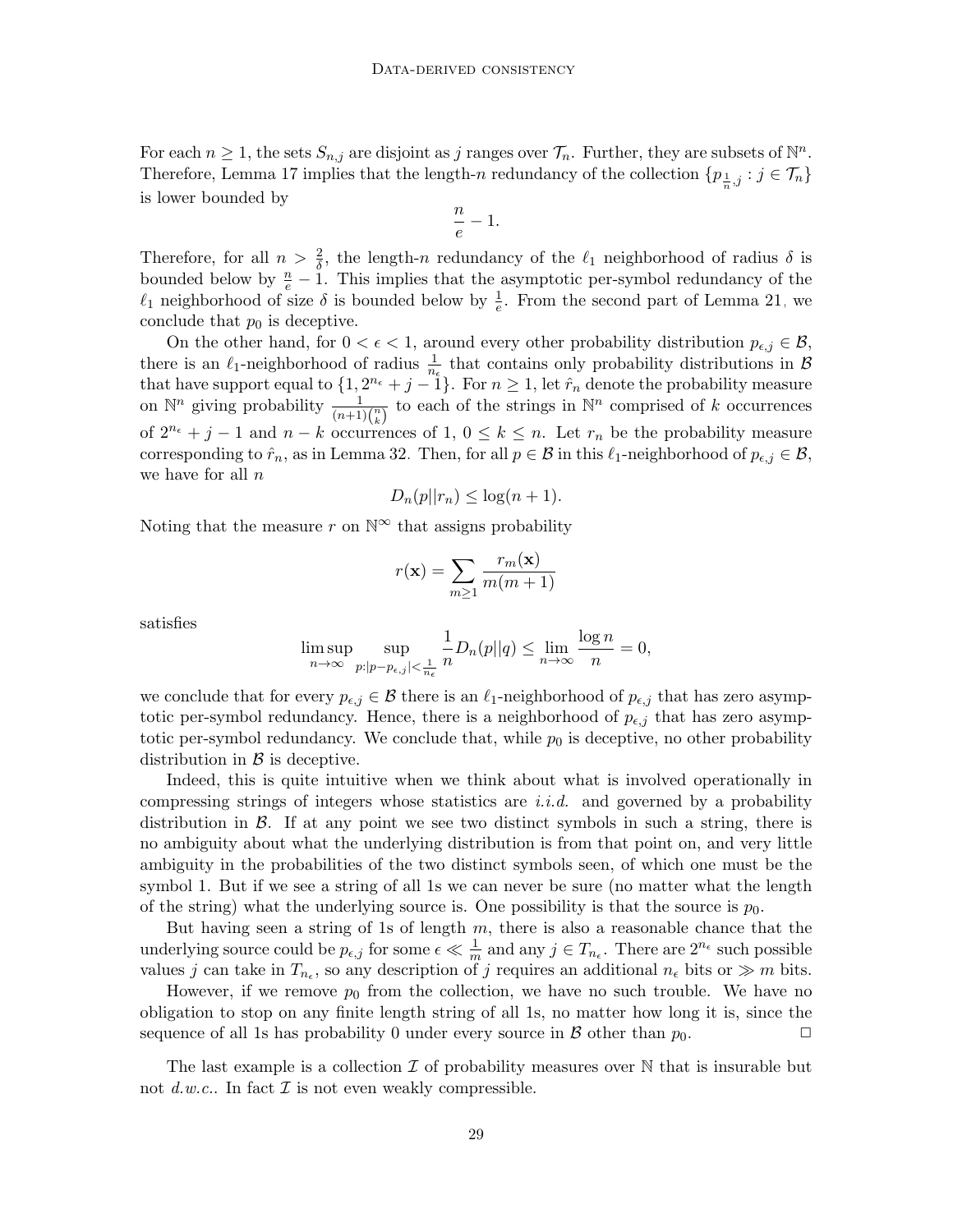Partition N into the sets  $(T_i, i \geq 0)$  as before, where  $T_i := \{2^i, \ldots, 2^{i+1} - 1\}$ . For each  $i \geq 1$ , pick exactly one element of  $T_i$  and assign it probability  $1/(i(i+1))$ . We define  $\mathcal I$  to be the collection of all probability distributions on N that can be formed in this way.  $\mathcal{I}^{\infty}$ denotes the set of *i.i.d.* probability measures on  $\mathbb{N}^{\infty}$  corresponding to  $\mathcal{I}$ .

Example 31. (*I* is insurable but not weakly compressible, hence not  $d.w.c.$ ) For all  $p \in \mathcal{I}$  and all  $k \geq 1$ , we have

$$
\sum_{n\geq 2^k} p(n) = \frac{1}{k}.
$$

This means that the entire set  $\mathcal I$  is tight. By [\(Santhanam and Anantharam, 2015,](#page-37-9) Theorem 1), we can therefore conclude that  $\mathcal I$  is insurable.

On the other hand, for every probability distribution q on N, for all  $i \geq 1$  there is  $x_i \in T_i$ such that

$$
q(x_i) \le \frac{1}{2^i}.
$$

By the definition of  $\mathcal{I}$ , there is a probability distribution  $p \in \mathcal{I}$  that has support  $\{x_i : i \geq 1\}$ . Note that  $D(p||q) = \infty$ . Since every probability distribution in T has finite entropy (in fact they all have the same entropy), from Lemma [12](#page-13-2) we conclude that  $\mathcal I$  is not weakly compressible. In particular,  $\mathcal I$  is not  $d.w.c.$   $\Box$ 

#### <span id="page-29-0"></span>6. Necessity part of Theorem [20](#page-16-0)

In this section we prove the necessity part of Theorem [20.](#page-16-0) Namely, we prove that the existence of deceptive distributions kills d.w.c.. More precisely, we prove that if  $\mathcal P$  is a collection of probability distributions on N and  $\mathcal{P}^{\infty}$  the associated collection of *i.i.d.* probability measures on  $\mathbb{N}^{\infty}$ , then  $\mathcal{P}^{\infty}$  is decessive. only if no  $p \in \mathcal{P}^{\infty}$  is deceptive.

To prove this, suppose  $p \in \mathcal{P}$  is deceptive. Then, by the second part of Lemma [21,](#page-17-0) for every probability measure q on  $\mathbb{N}^{\infty}$  we can find  $\delta > 0$  such that

$$
\lim_{\epsilon' \to 0} \limsup_{n \to \infty} \sup_{p' \in B(p,\epsilon';\mathcal{P})} \frac{1}{n} D_n(p' || q) > \delta.
$$

Pick any  $0 < \eta < 1$ , and let  $\tau$  be a stopping rule. We will demonstrate that there is some  $\tilde{p} \in \mathcal{P}$  such that

 $\tilde{p}(\tau \text{ is } \delta-\text{premature with respect to } q \text{ for } \tilde{p}) > \eta,$ 

where we refer to the discussion around  $(5)$  to recall what it means for a stopping rule to be δ−premature for the probability distribution  $\tilde{p} \in \mathcal{P}$ , with respect to the probability measure q on  $\mathbb{N}^{\infty}$ .

In order to do this, for all  $n \geq 1$  let

$$
A_n := \{x^n \in \mathbb{N}^n : \tau(x^n) = 1\}
$$

denote the set of sequences of length n on which  $\tau$  has entered. Note that  $p(A_n)$  is increasing with n and  $\lim_{n\to\infty} p(A_n) = 1$ . We can therefore pick  $n \geq 4/(1 - \eta)$  large enough such that  $p(A_n) \ge (1 + \eta)/2.$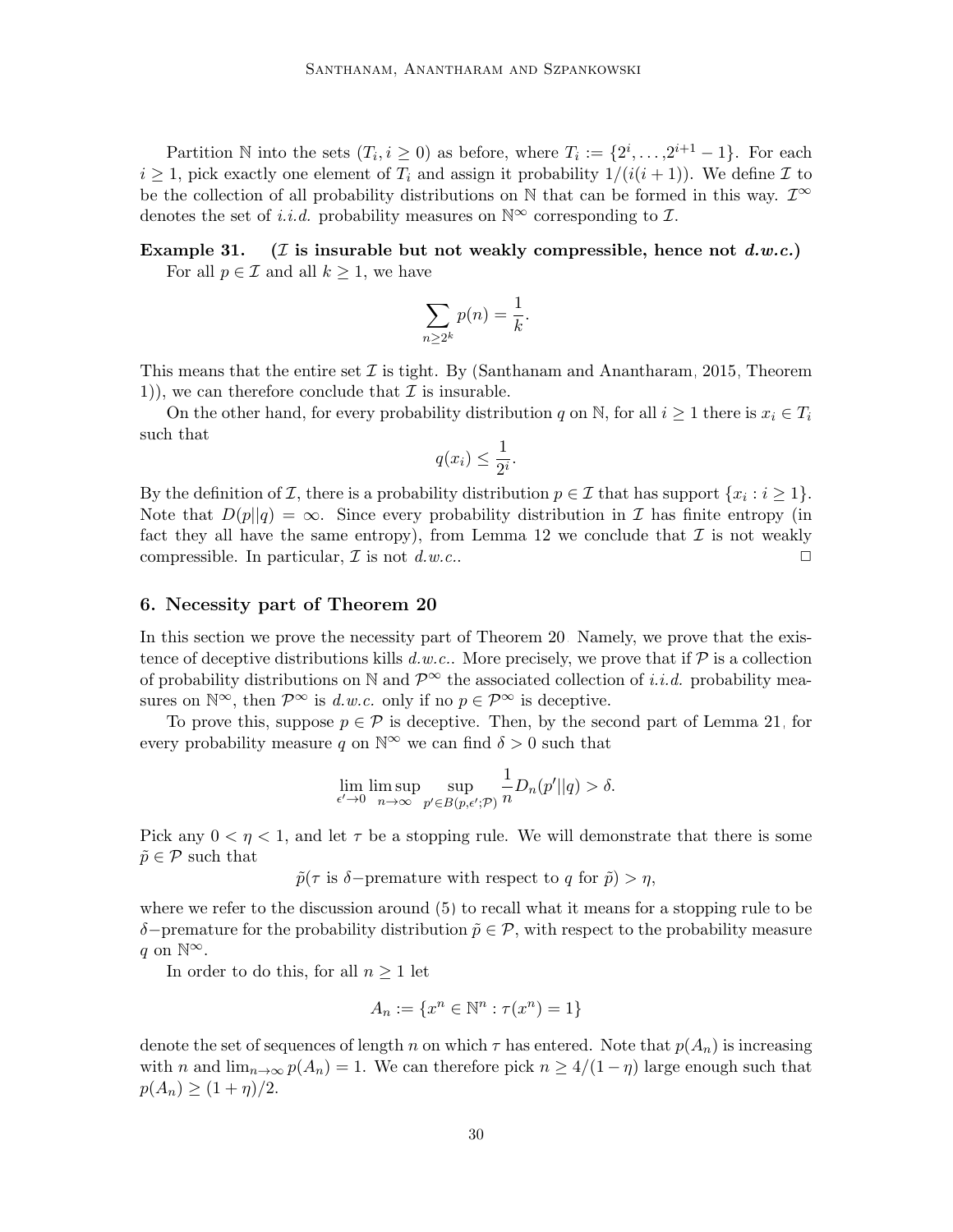Let  $5 \epsilon := \frac{1}{2n^4}$  $5 \epsilon := \frac{1}{2n^4}$ . Applying Lemma [42](#page-45-0) in Appendix [B](#page-4-0) to *i.i.d.* probability measures over length-n strings, we see that for all  $\tilde{p} \in \mathcal{P}$  such that  $||p - \tilde{p}||_1 \leq \epsilon$ , we have

$$
\tilde{p}(A_n) > (1+\eta)/2 - \frac{2}{n} \ge \eta,
$$

and for all  $m \geq n$ , since  $A_m$  is an increasing sequence of events with m,

$$
\tilde{p}(A_m) \geq \tilde{p}(A_n).
$$

Since  $\limsup_{m\to\infty} \sup_{p'\in B(p,\epsilon';\mathcal{P})} \frac{1}{m}D_m(p'||q)$  is nondecreasing in  $\epsilon'$  as  $\epsilon'$  increases, we can choose  $\tilde{p} \in B(p, \epsilon; \mathcal{P})$  such that for some  $m \geq n$  we have

$$
\tilde{p}(A_m) > \eta
$$
 and  $\frac{1}{m}D_m(\tilde{p}||q) > \delta$ .

This in turn means, for the choice of  $\eta$  and  $\delta$  above, that

 $\tilde{p}(\tau)$  is  $\delta$ -premature with respect to q for  $\tilde{p}$ ) >  $\eta$ .

This completes the proof of the necessity part of Theorem [20.](#page-16-0)

As a caveat regarding the structure of this proof, we remark that the presence of a deceptive distribution  $p \in \mathcal{P}$  does not automatically imply that any other probability distribution in any neighborhood of the deceptive distribution  $p$  is also deceptive. For example, the class  $\beta$  in Example [30](#page-27-0) has only  $p_0$  deceptive, while no other distribution in its neighborhood is.

## <span id="page-30-0"></span>7. Sufficiency part of Theorem [20](#page-16-0)

In this section we prove the sufficiency part of Theorem [20.](#page-16-0) Namely, we prove that if a collection  $P$  of probability distributions on  $\mathbb N$  does not contain any deceptive distributions, then P is d.w.c.. We do this by explicitly constructing a probability measure  $q^*$  on  $\mathbb{N}^{\infty}$ such that, given any desired confidence probability  $0 < 1 - \eta < 1$  and accuracy  $\delta > 0$ , there is a stopping rule  $\tau$  such that, for every  $p \in \mathcal{P}$ , under p,  $\tau$  is  $\delta$ -premature with respect to  $q^*$  for p, as defined in [\(5\)](#page-9-3), with probability at most  $\eta$ .

Note that it suffices to prove this for all  $\delta$  of the form  $\frac{1}{m}$  for  $m \geq 1$ . So will restrict attention to this case, set  $\delta = \frac{1}{n}$  $\frac{1}{m}$  for the rest of the proof, and denote the corresponding stopping rule we construct by  $\tau_{\eta,m}$ .

We proceed in three steps. Using the fact that  $P$  does not have deceptive distributions, in Section [7.1](#page-31-0) we cover  $P$  by countably many  $\ell_1$  neighborhoods, each of which has asymptotic per-symbol redundancy  $\langle \frac{1}{m} \rangle$  $\frac{1}{m}$ . In the second step, in Section [7.2,](#page-32-0) we construct a universal measure  $q^*$  of the kind desired by taking advantage of the countable covering.

In the third step, in Section [7.3,](#page-32-1) we use the type of the sequence generated to estimate which of the neighborhoods from the first step the underlying source may be in. If we get the neighborhood right, note that in that neighborhood the asymptotic per symbol redundancy is bounded by  $\frac{1}{m}$  uniformly over all sources in the neighborhood. This allows us to get the

<span id="page-30-1"></span><sup>5.</sup> Please note that in the interest of simplicity, we have not attempted to provide the best scaling for  $\epsilon$  or the tightest possible bounds.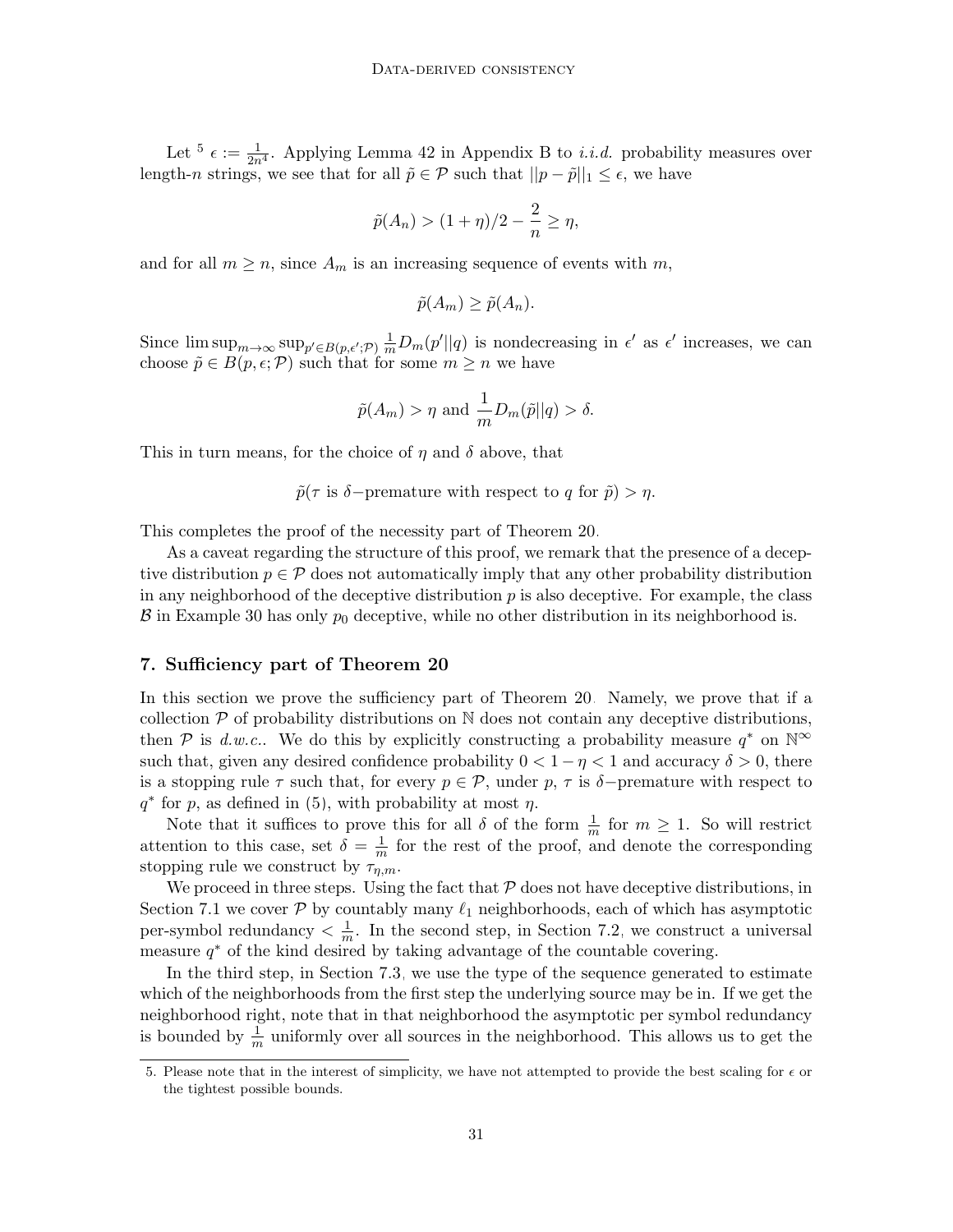compression rate down to the desired accuracy by pretending that the marginal distribution in force is the one determining the neighborhood, i.e. its centroid.

Ideally, we would like to be able identify one of the neighborhoods from the first step that cover the underlying source (a "good" neighborhood). This requires some care since different neighborhoods may have different sizes, and the rate of convergence of the empirical statistics to the source statistics is usually pointwise and not uniform. But when there are no deceptive distributions, given any confidence, a stopping rule can be constructed that can certify against prematurely deciding a bad neighborhood to the required confidence.

# <span id="page-31-0"></span>7.1 Covering  $P$  by countably many neighborhoods

Using the fact that  $P$  does not have deceptive distributions, we cover  $P$  by countably many neighborhoods, each of which has asymptotic per-symbol redundancy  $\langle \frac{1}{m} \rangle$  $\frac{1}{m}$ .

Suppose  $p \in \mathcal{P}$  is not deceptive. From Lemma [21,](#page-17-0) there is a probability measure  $q_p$  on  $\mathbb{N}^{\infty}$  such that for all  $m \geq 1$  we can pick  $\epsilon_{p,m} > 0$  satisfying

<span id="page-31-2"></span>
$$
\limsup_{n \to \infty} \sup_{p' \in B(p,\epsilon_{p,m};\mathcal{P})} \frac{1}{n} D_n(p' || q_p) < \frac{1}{m}.\tag{19}
$$

We fix such an  $\epsilon_{n,m} > 0$  for each  $p \in \mathcal{P}$  and  $m \geq 1$ .

**Reach of**  $p \in \mathcal{P}$  For  $\delta \geq 1$ , let  $m = 1$  and for  $0 < \delta < 1$  let  $m = \lfloor 1/\delta \rfloor$ . Therefore m is the natural number such that  $\frac{1}{m} \leq \delta < \frac{1}{m-1}$ . For any  $\delta > 0$ , we call  $\epsilon_{p,\lceil 1/\delta \rceil}$  the  $\delta$ -reach of p. In particular,  $\epsilon_{p,m} > 0$  is the  $\frac{1}{m}$ -reach of p. We do not require any regularity of  $\epsilon_{p,m}$ over  $p \in \mathcal{P}$ , in particular inf<sub>p∈</sub> $p \epsilon_{p,m}$  can be 0.

**Zone of**  $p \in \mathcal{P}$  Given  $m \geq 1$ , the *zone*  $Q_{p,m}$  of a probability distribution  $p \in \mathcal{P}$  is defined to be the set of probability distributions  $u$  on  $\mathbb N$  given by

<span id="page-31-3"></span>
$$
Q_{p,m} \stackrel{\text{def}}{=} \left\{ u : ||p - u||_1 < \frac{\epsilon_{p,m}}{2} \right\},\tag{20}
$$

where,  $\epsilon_{p,m}$  is the  $\frac{1}{m}$ -reach of p. Note that the probability distributions in  $Q_{p,m}$  are not necessarily in  $P$ .

**Countable cover of P** The zone  $Q_{p,m}$  satisfies  $Q_{p,m} \cap \mathcal{P} \subseteq B(p, \epsilon_{p,m}; \mathcal{P})$ . Trivially  $p \in Q_{p,m} \cap \mathcal{P}$ . Therefore we have we have

$$
\mathcal{P}=\cup_{p\in\mathcal{P}}(Q_{p,m}\cap\mathcal{P}).
$$

Further, since  $Q_{p,m}$  is open in the  $\ell_1$  topology, each of the intersections  $Q_{p,m} \cap \mathcal{P}$  is relatively open in the  $\ell_1$  topology on P. Since P under the  $\ell_1$  topology is second countable, it is also Lindelöf (see [\(Santhanam and Anantharam, 2015,](#page-37-9) Sec. 6.1) for a proof), *i.e.*, there is a countable set  $\mathcal{P}_m \subseteq \mathcal{P}$ , such that  $\mathcal P$  is covered by the collection of relatively open sets  $(Q_{\tilde{p},m}\cap\mathcal{P},\tilde{p}\in\tilde{\mathcal{P}}_m)$ , i.e. we have

<span id="page-31-1"></span>
$$
\mathcal{P} = \bigcup_{\tilde{p} \in \tilde{\mathcal{P}}_m} (Q_{\tilde{p},m} \cap \mathcal{P}).\tag{21}
$$

For any fixed  $m \geq 1$ , we will make a choice of such a  $\tilde{\mathcal{P}}_m$  and refer to it as the *quantization* of P and to elements of  $\tilde{\mathcal{P}}_m$  as the *centroids* of the quantization, borrowing from commonly used literature. We index the countable set of centroids,  $\tilde{\mathcal{P}}_m$  by  $\iota_m : \tilde{\mathcal{P}}_m \to \mathbb{N}$ .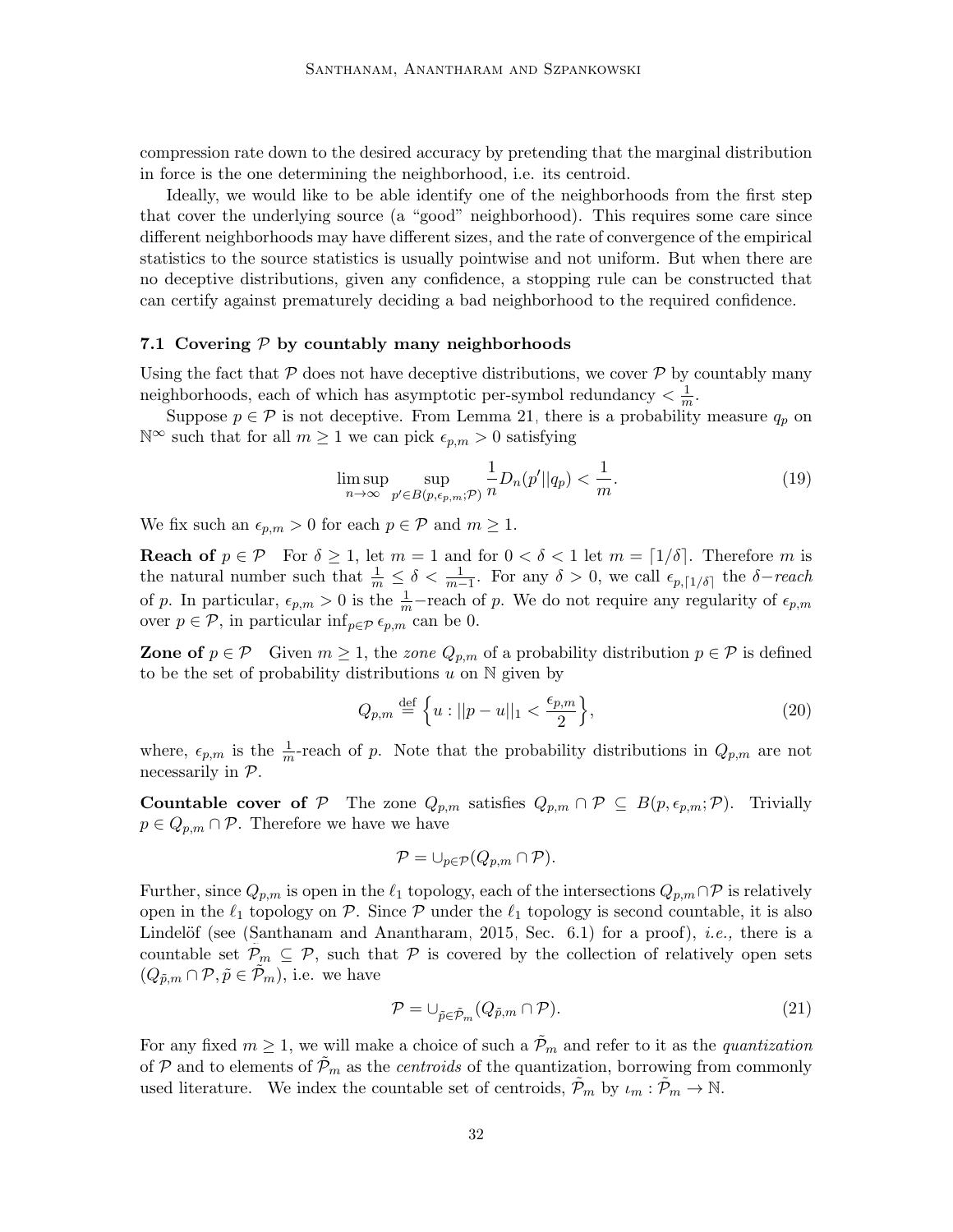# <span id="page-32-0"></span>7.2 Construction of the probability measure  $q^*$  on  $\mathbb{N}^{\infty}$

We now construct a probability measure  $q^*$  on  $\mathbb{N}^{\infty}$  and, for each  $0 < \eta < 1$  and  $m \geq 1$ , a stopping rule  $\tau_{\eta,m}$ , such that the pair  $q^*$  and  $\tau_{\eta,m}$  will together satisfy the required guarantee that for every  $p \in \mathcal{P}$ , the probability that the stopping rule  $\tau_{\eta,m}$  is  $\frac{1}{m}$ -premature with respect to  $q^*$  for p is at most  $\eta$ . This section details the construction of  $q^*$ , while Section [7.3](#page-32-1) details the construction of  $\tau_{\eta,m}$ . Note that while the stopping rule  $\tau_{\eta,m}$  depends on the confidence  $\eta$  and accuracy threshold  $\frac{1}{m}$ , the measure  $q^*$  is universal over all choices of the confidence and accuracy.

First, fix  $\eta$  and m. We construct the universal  $q^*$  using the partition in [\(21\)](#page-31-1), which holds regardless of what the confidence  $\eta$  is. Therefore, our construction of the measure is not dependent on the confidence  $\eta$ , and is universal over the choice of  $\eta$  automatically. For each  $\tilde{p} \in \mathcal{P}_m$  there is a probability measure  $q_{\tilde{p}}$  on  $\mathbb{N}^{\infty}$  satisfying [\(19\)](#page-31-2) for  $\tilde{p}$ , with  $\epsilon_{\tilde{p},m}$ denoting the  $\frac{1}{m}$ -reach of  $\tilde{p}$ . Let

$$
\tilde{Q}_m:=\{q_{\tilde{p}}: \tilde{p}\in \tilde{\mathcal{P}}_m\}
$$

denote the collection of these probability measures as  $\tilde{p}$  ranges over  $\tilde{\mathcal{P}}_m$ . Note that  $\tilde{Q}_m$ is countable and is a collection of not necessarily i.i.d. probability measures on  $\mathbb{N}^{\infty}$ . For  $\tilde{q} \in Q_m$ , set the index  $\iota_m(\tilde{q})$  to be equal the index assigned to the corresponding centroid  $\tilde{p}$ in the enumeration of  $\mathcal{P}_m$ . Then define a probability measure  $q_m$  on  $\mathbb{N}^\infty$  by extending the following assignment for each  $n \geq 1$  and each  $\mathbf{x} \in \mathbb{N}^n$ ,

$$
q_m(\mathbf{x}) := \sum_{\tilde{q} \in \tilde{Q}_m} \frac{\tilde{q}(\mathbf{x})}{\iota_m(\tilde{q}) (\iota_m(\tilde{q}) + 1)}.
$$

Similarly, to remove dependence on m, let  $q^*$  be the probability measure on  $\mathbb{N}^{\infty}$  extending the following assignment for each  $n \geq 1$  and each  $\mathbf{x} \in \mathbb{N}^n$ ,

<span id="page-32-2"></span>
$$
q^*(\mathbf{x}) := \sum_{m \geq 1} \frac{q_m(\mathbf{x})}{m(m+1)}.
$$

Now, for all  $\tilde{p} \in \tilde{\mathcal{P}}_m$ , we have

$$
\limsup_{n \to \infty} \sup_{p' \in B(p, \epsilon_{p,m}; \mathcal{P})} \frac{1}{n} D_n(p' || q^*) = \limsup_{n \to \infty} \sup_{p' \in B(p, \epsilon_{p,m}; \mathcal{P})} \frac{1}{n} D_n(p' || q_m)
$$

$$
= \limsup_{n \to \infty} \sup_{p' \in B(p, \epsilon_{p,m}; \mathcal{P})} \frac{1}{n} D_n(p' || q_{\tilde{p}})
$$

$$
< \frac{1}{m}.
$$
 (22)

# <span id="page-32-1"></span>7.3 Description of the stopping rule  $\tau_{n,m}$

We turn next to construct a stopping rule  $\tau_{\eta,m}$  having the property that, for all  $p \in \mathcal{P}$ , we have

$$
p(\tau_{\eta,m} \text{ is } \frac{1}{m}\text{-premature with respect to } q^* \text{ for } p) < \eta.
$$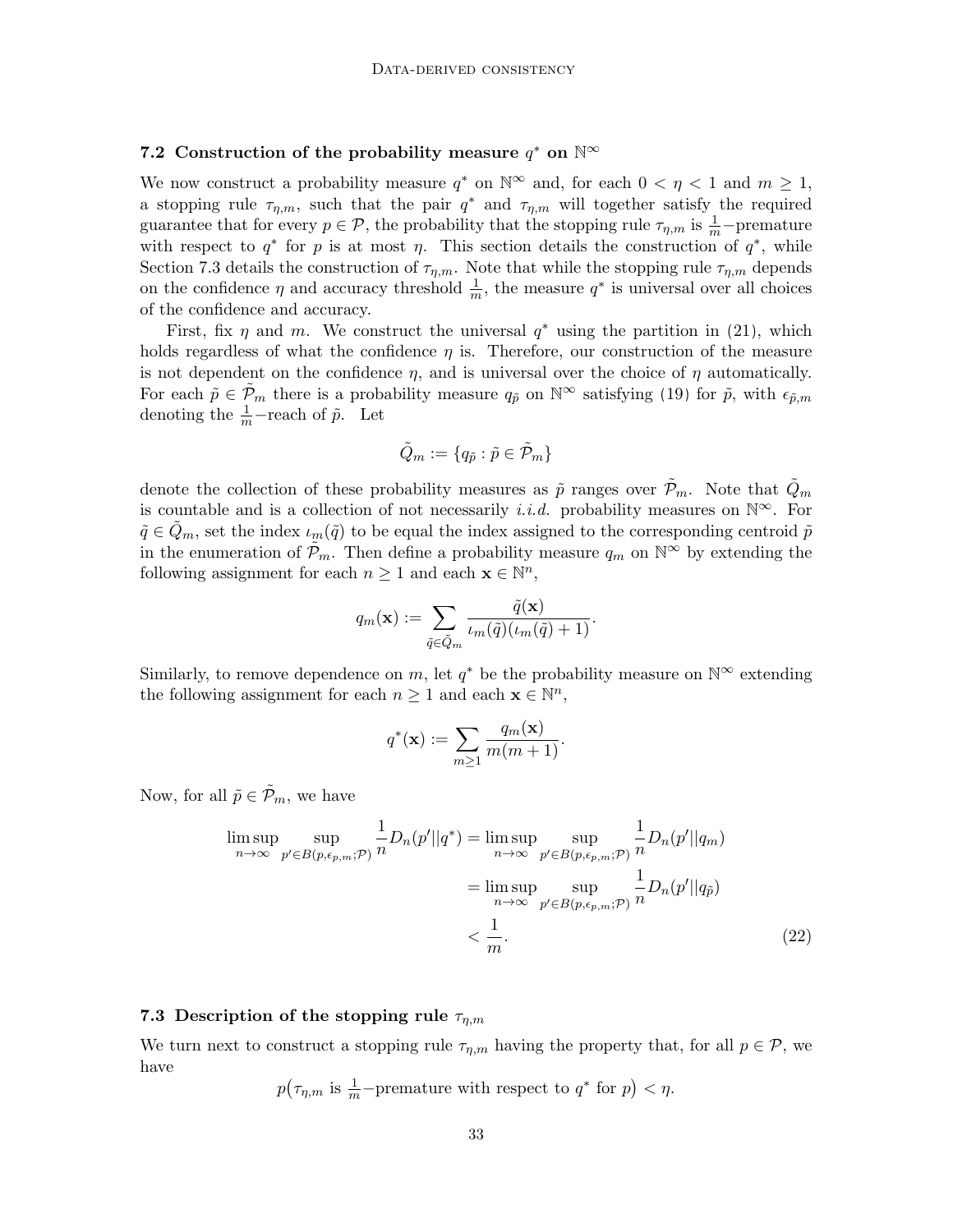The essential task in this section is to use the type of the empirically observed sequence, say  $(n, t)$ , to identify one of the centroids in the covering  $(21)$  that contains the underlying source, say p, within its  $\frac{1}{m}$ -reach.

Summary This is a variant of a hypothesis testing problem over a countable number of hypotheses—where we either choose one of the hypothesis (guaranteeing that at the point of choice our estimate will be accurate with the required confidence) or defer the decision to a point where we have more data.

To summarize the theoretical approach, initialize  $\tau_{\eta,m}$  to be 0 on the empty string. Given a string  $X_1^T$ , if for any  $i < T$  we have  $\tau_{\eta,m}(X_1^i) = 1$  then set  $\tau_{\eta,m}(X_1^T) = 1$ . (Here  $X_1^0$  denotes the empty string.) Else, we consider the following tests, one for each centroid  $\tilde{p} \in \mathcal{P}_m$ : test if the empirical distribution  $t \in Q_{\tilde{p},m}$ , and, if so, additionally test for Equations [\(24\)](#page-34-0) and [\(25\)](#page-34-1) below. If any centroid passes all the tests, we choose the first centroid (according to the enumeration of  $\tilde{\mathcal{P}}_m$  chosen in Section [7.1\)](#page-31-0) among them, and we also determine  $\tau_{\eta,m}(X_1^n)$ for all  $n \geq 1$ , as explained in the detailed description of the scheme below. If none do, we defer the decision to a future point.

Testing whether a centroid contains the observed type in its zone is clearly a natural thing to do. Since the empirical distribution converges to the underlying probability distribution at a rate that is only pointwise and cannot in general be uniformly bounded over  $P$ , it could happen on any finite sequence (say, with type  $(n, t)$ ) that certain centroids close to the empiricial distribution  $t$  may not contain the generating distribution  $p$  within their  $\frac{1}{m}$ -reach.

Resolving which centroids are misleading and which are not cannot always be done to arbitrary confidence using finite sequences. However if  $P$  has no deceptive distributions, imposing the additional tests in [\(24\)](#page-34-0) and [\(25\)](#page-34-1) enables us to attest that the probability the type generated by a source p can be captured by any centroid in  $\mathcal{P}_m$  which does not have p in its reach is  $\lt \eta$ .

At this point, we prove that with the desired confidence, we have identified a centroid  $\hat{p}$ that contains the generating source p within its  $\frac{1}{m}$ -reach. Therefore we can now identify, based on the uniform convergence of per symbol redundancy within the  $\frac{1}{m}$ -reach of  $\hat{p}$ , when the per-symbol redundancy drops  $\leq \frac{1}{m}$  $\frac{1}{m}$  and stays below the threshold.

**Detailed description** Fix  $0 \leq \eta \leq 1$  and  $m > 1$ . Let  $p \in \mathcal{P}$  be the probability distribution in force, which is unknown. Consider a length-n sequence  $x^n$  on which we have not yet decided that  $\tau_{\eta,m}(x^r) = 1$  for any  $1 \leq r < n$ . Let  $x^n$  have type  $(n, t)$  where t is the empirical distribution. The set of centroids in  $\tilde{\mathcal{P}}_m$  that can potentially *capture* the type is defined to be

$$
\tilde{\mathcal{P}}_{m,t} := \{ \tilde{p} \in \tilde{\mathcal{P}}_m : t \in Q_{\tilde{p},m} \}.
$$

Not every centroid in  $\tilde{\mathcal{P}}_{m,t}$  is necessarily benign. Some of the centroids in  $\tilde{\mathcal{P}}_{m,t}$  may not have the generating probability measure p within their  $\frac{1}{m}$ -reach. Therefore, when  $\tilde{\mathcal{P}}_{m,t} \neq \emptyset$ , we refine  $\tilde{\mathcal{P}}_{m,t}$  further to a set of safe centroids  $\hat{\mathcal{P}}_{m,t} \subset \tilde{\mathcal{P}}_{m,t}$  in a way that will allow us to use Lemma [43](#page-51-0) to bound the probability of wrong capture.

To counter the possibility that the convergence of empirical distribution is not necessarily uniform over  $P$ , we use a modified convergence result in Lemma [43.](#page-51-0) This is a distribution free bound that bounds the probability that the empirical distribution is far from the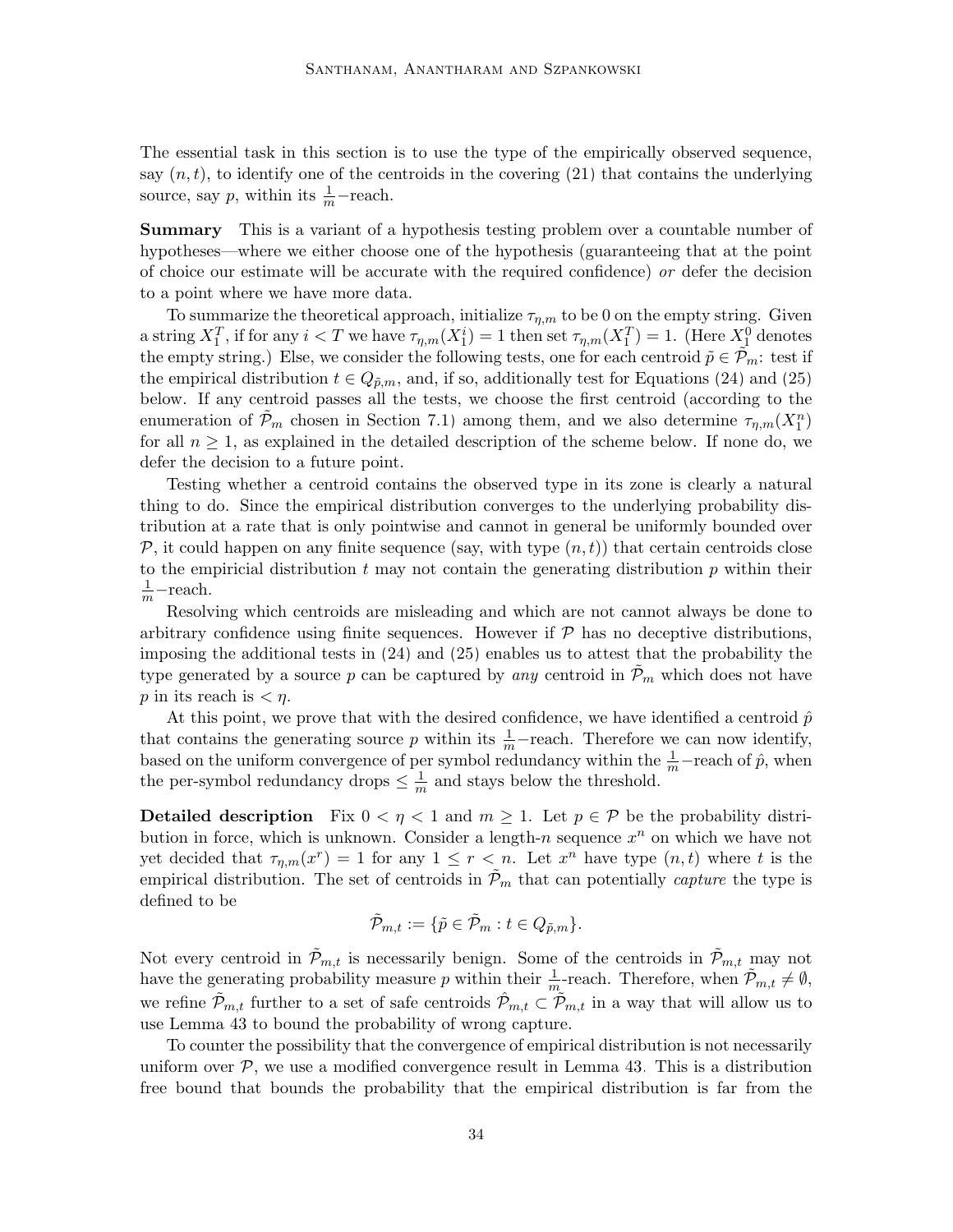underlying  $p$ , but only for empirical distributions that are "top heavy" (namely, those with at least a certain probability mass within the first k symbols). To do so, for every  $\tilde{p} \in \mathcal{P}_m$ , with  $\frac{1}{m}$ -reach  $\epsilon_{\tilde{p},m}$ , let

$$
\gamma_{\tilde p,m}:=\frac{\epsilon_{\tilde p,m}}{2}
$$

The quantity above plays the role of  $\gamma$  when using Lemma [43.](#page-51-0) Note that  $\frac{\epsilon_{p,m}}{2}$  also played a role in defining the zone  $Q_{p,m}$  (for given  $m \geq 1$ ) of an arbitrary probability distribution (not just a centroid)  $p \in \mathcal{P}$ . [\(20\)](#page-31-3).

To understand the core of our sufficiency proof, consider what happens when the underlying p happens to be outside the  $\frac{1}{m}$ -reach of some  $p' \in \tilde{\mathcal{P}}_{m,t}$ . Since p is far from p' (out of its  $\frac{1}{m}$ -reach), but p' is close to the empirical distribution, t, of the observed sequence, the triangle inequality will lower bound the distance of t from the underlying p by  $\gamma_{\tilde{p},m}$ .

The centroids in  $\mathcal{P}_{m,t}$  that get placed into the safe set  $\mathcal{P}_{m,t}$  are those that satisfy [\(24\)](#page-34-0) and [\(25\)](#page-34-1) in addition. In what follows, the quantity  $\log C(p', m)$  of a centroid  $p' \in \tilde{\mathcal{P}}_{m,t}$  plays the role of the "effective size" of the support size of  $p'$ , corresponding to the number k of Lemma [43.](#page-51-0) Given  $\tilde{p} \in \mathcal{P}_m$ , we define  $C(\tilde{p}, m)$  via

<span id="page-34-2"></span>
$$
C(\tilde{p}, m) := 2^{3\left(\sup_{r \in B(\tilde{p}, \epsilon_{\tilde{p}, m}; p)} \dot{F}_r^{-1} (1 - \gamma_{\tilde{p}, m}/6)\right)},\tag{23}
$$

and we note that  $C(\tilde{p}, m)$  is finite from the tightness result in Lemma [16.](#page-14-0) This is because we have

$$
\limsup_{n \to \infty} \sup_{r \in B(\tilde{p}, \epsilon_{\tilde{p},m}; \mathcal{P})} \frac{1}{n} D_n(r || q^*) < \frac{1}{m},
$$

from  $(22)$ , which implies that for sufficiently large n the single letter redundancy of the family of *n*-fold product measures on  $\mathbb{N}^n$  corresponding to the probability distributions in  $B(\tilde{p}, \epsilon_{\tilde{n},m}; \mathcal{P})$  is finite, which, by Lemma [16,](#page-14-0) implies that this family of *n*-fold product measures on  $\mathbb{N}^n$  is tight, which implies that the family of probability distributions  $B(\tilde{p}, \epsilon_{\tilde{p},m}; \mathcal{P})$ is tight.

With  $C(p', m)$  for  $p' \in \tilde{\mathcal{P}}_{m,t}$  defined as in [\(23\)](#page-34-2), the conditions we require on  $p' \in \tilde{\mathcal{P}}_{m,t}$  in order to place it in  $\mathcal{P}_{m,t}$  are

<span id="page-34-0"></span>
$$
\exp\left(-n\gamma_{p',m}^2/18\right) \le \frac{\eta}{2C(p',m)\iota(p')^2n(n+1)},\tag{24}
$$

and

<span id="page-34-1"></span>
$$
2\dot{F}_t^{-1}(1-\gamma_{p',m}/6) \le \log C(p',m). \tag{25}
$$

These criteria will be then translated into a bound on the probability of wrong capture. It is also worth remarking that the proof of sufficiency of the necessary and sufficient condition for the insurability of a model class in [\(Santhanam and Anantharam, 2015,](#page-37-9) Thm. 1)) also uses a similar criterion to bound the probability of wrong capture.

We are now in a position to specify the stopping rule  $\tau_{\eta,m}$ . Consider a sequence of natural numbers,  $x^n$ , having type  $(n, t)$ . Assume that we have not yet specified  $\tau_{\eta,m}$  for any prefix  $x^l$  of the sequence  $x^n$  for  $1 \leq l \leq n$ .

If  $\hat{\mathcal{P}}_{m,t} = \emptyset$ , we move on to all the possible single letter extensions of the sequence  $x^n$ .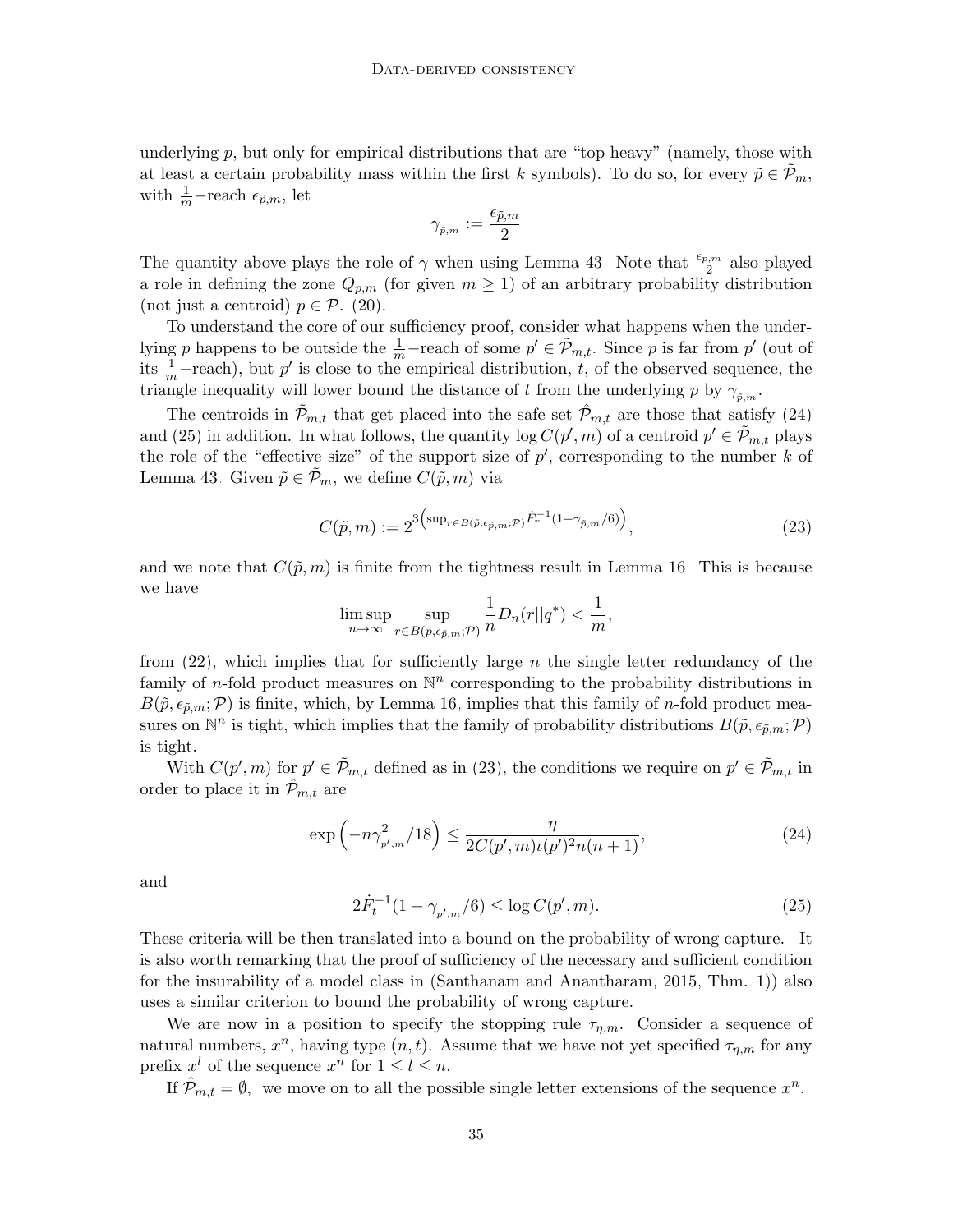If  $\hat{\mathcal{P}}_{m,t} \neq \emptyset$ , let  $\hat{p}$  denote the probability distribution in  $\hat{\mathcal{P}}_{m,t}$  with the smallest index. All suffixes of  $x^n$  are then said to be *trapped* by  $\hat{p}$ , which means that they are assigned to  $\hat{p} \in \mathcal{P}_{m,t}$ . From [\(22\)](#page-32-2), we have

$$
\limsup_{n\to\infty}\sup_{r\in B(\hat{p},\epsilon_{\hat{p},m};\mathcal{P})}\frac{1}{n}D_n(r||q^*)<\frac{1}{m}.
$$

This means that the set

$$
N_{\hat{p}} := \{ n : \sup_{r \in B(\hat{p}, \epsilon_{\hat{p}, m}; \mathcal{P})} \frac{1}{n} D_n(r || q^*) \ge \frac{1}{m} \}
$$
(26)

is finite. For any suffix  $x^N$  of  $x^n$ , when  $N > \max N_{\hat{p}}$ , we set  $\tau_{\eta,m}(x^N) = 1$ , 0 else.

Finally for each finite string  $x^n$  for which the value of  $\tau_{\eta,m}(x^n)$  has not yet been decided, we set this value to be 0. It can be checked that  $\tau_{\eta,m}$  so defined is a stopping rule. This is because if  $\tau_{\eta,m}(x^n) = 0$  for any sequence  $x^n \in \mathbb{N}^n$ , then we also have  $\tau_{\eta,m}(x^m) = 0$  for  $1 \leq m \leq n$ , i.e. for all its prefixes.

 $\tau_{n,m}$  enters with probability 1 This is proved in Appendix [F,](#page-29-0) using an argument similar to that used in the sufficiency proof in [\(Santhanam and Anantharam](#page-37-9) [\(2015\)](#page-37-9)).

Probability under any  $p \in \mathcal{P}$  that  $\tau_{\eta,m}$  is  $\frac{1}{m}-$ premature with respect to  $q*$  for  $p$ is strictly less than  $\eta$  Consider any  $p \in \mathcal{P}$ . Among sequences of natural numbers on which  $\tau_{\eta,m}$  has entered, we will distinguish between those that are in good traps and those in bad traps. If a sequence  $x^n$  is trapped by  $\hat{p} \in \tilde{\mathcal{P}}_m$  such that  $p \in B(\hat{p}, \epsilon_{\hat{p},m}; \mathcal{P})$ , we call  $\hat{p}$ is a good trap for that sequence. Conversely, if  $p \notin B(\hat{p}, \epsilon_{\hat{p},m}; \mathcal{P})$ ,  $\hat{p}$  is called a bad trap for that sequence.

(Good traps) Suppose a length-n sequence  $x^n$  is in a good trap. Namely, it is trapped by a probability distribution  $\hat{p} \in \tilde{\mathcal{P}}_m$  such that  $p \in B(\hat{p}, \epsilon_{\hat{p},m}; \mathcal{P})$ . Then, if  $\tau_{\eta,m}(x^n) = 1$  it must be the case that  $\frac{1}{n}D(p||q^*) < \frac{1}{m}$  $\frac{1}{m}$ . Thus such sequences cannot contribute to the probability under p of  $\tau_{\eta,m}$  being  $\frac{1}{m}$ -premature with respect to  $q^*$  for p.

 $(Bad$  traps) We can show that the probability with which sequences generated by p fall into bad traps is strictly less than  $\eta$  using an argument, which is essentially identical to the one used in [\(Santhanam and Anantharam](#page-37-9) [\(2015\)](#page-37-9)). This argument is reproduced in Ap-pendix [G](#page-30-0) for the sake of completeness. Pessimistically, we assume that  $\tau_{\eta,m}$  is  $\frac{1}{m}$ -premature with respect to  $q^*$  for p on every sequence that falls into a bad trap.

This completes the proof of the sufficiency part of Theorem [20.](#page-16-0)

# Acknowledgments

We thank the anonymous reviewer for several suggestions that helped streamline the proofs and improve the readability of the document. We also thank the reviewer for suggesting one direction of the connection to learnability (as noted in two footnotes and in Appendix [C\)](#page-12-0).

This work was in part supported by the NSF Science & Technology Center for Science of Information Grant number CCF-0939370. In addition, Santhanam was also supported by NSF Grants CCF-1065632 and CCF-1619452; Anantharam was also supported by the ARO MURI grant W911NF- 08-1-0233, "Tools for the Analysis and Design of Complex Multi-Scale Networks", Marvell Semiconductor Inc., the U.C. Discovery program, the William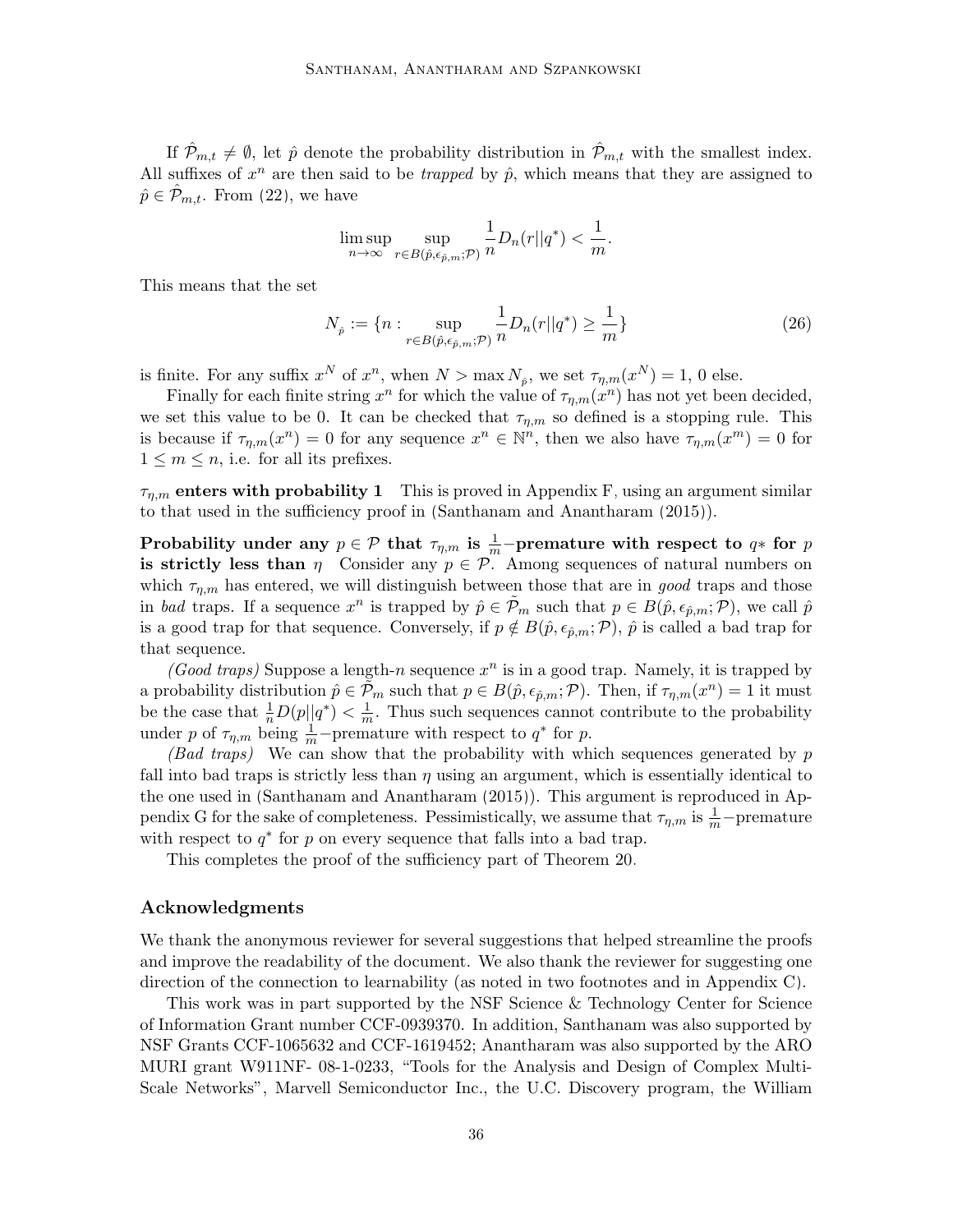and Flora Hewlett Foundation supported Center for Long Term Cybersecurity at Berkeley, and the NSF grants CNS-0910702, ECCS-1343998, CNS–1527846, CCF–1618145 and CCF-1901004; Szpankowski was also supported by NSF Grants CCF-2006440, and CCF-2007238.

# References

- <span id="page-36-10"></span>M. Asadi, R. Paravi, and N. Santhanam. Stationary and transition probabilities in slow mixing, long memory Markov processes. IEEE Transactions on Information Theory, 60 (9), September 2014.
- <span id="page-36-4"></span>A. Barron, J. Rissanen, and B. Yu. The minimum description length principle in coding and modeling. IEEE Transactions on Information Theory, 44(6):2743—2760, October 1998.
- <span id="page-36-2"></span>P.L. Bartlett and S. Mendelson. Rademacher and Gaussian complexities: Risk bounds and structural results. Journal of Machine Learning Research, 3:463–482, 2002.
- <span id="page-36-1"></span>P.L. Bartlett, S. Boucheron, and G. Lugosi. Model selection and error estimation. *Machine* Learning, 48:85–113, 2002.
- <span id="page-36-8"></span>S. Ben-David and S. Shalev-Schwartz. Understanding Machine Learning. Cambridge University Press, 2012.
- <span id="page-36-0"></span>C.M. Bishop. Pattern Recognition and Machine Learning. Springer, 2006.
- <span id="page-36-7"></span>Olivier Catoni. Pac-bayesian supervised classification: The thermodynamics of statistical learning. Full version from https://arxiv.org/abs/0712.0248, 2007.
- <span id="page-36-14"></span>K.L. Chung. A note on the ergodic theorem of information theory. Annals of Mathematical Statistics, 32:612—614, 1961.
- <span id="page-36-11"></span>Thomas M Cover et al. On determining the irrationality of the mean of a random variable. The annals of Statistics, 1(5):862–871, 1973.
- <span id="page-36-6"></span>L.D. Davisson. Universal noiseless coding. IEEE Transactions on Information Theory, 19 (6):783—795, November 1973.
- <span id="page-36-12"></span>Amir Dembo and Yuval Peres. A topological criterion for hypothesis testing. The Annals of Statistics, pages 106–117, 1994.
- <span id="page-36-5"></span>M. Drmota and W. Szpankowski. Precise minimax redundancy and regrets. IEEE Trans. Information Theory, 50:2686–2707, 2004.
- <span id="page-36-13"></span>P. Elias. Universal codeword sets and representations of integers. IEEE Transactions on Information Theory, 21(2):194—203, March 1975.
- <span id="page-36-3"></span>B. Fittingoff. Universal methods of coding for the case of unknown statistics. In *Proceedings* of the 5th Symposium on Information Theory, pages 129—135. Moscow-Gorky, 1972.
- <span id="page-36-9"></span>P. Grunwald. The Minimum Description Length Principle. MIT Press, 2007.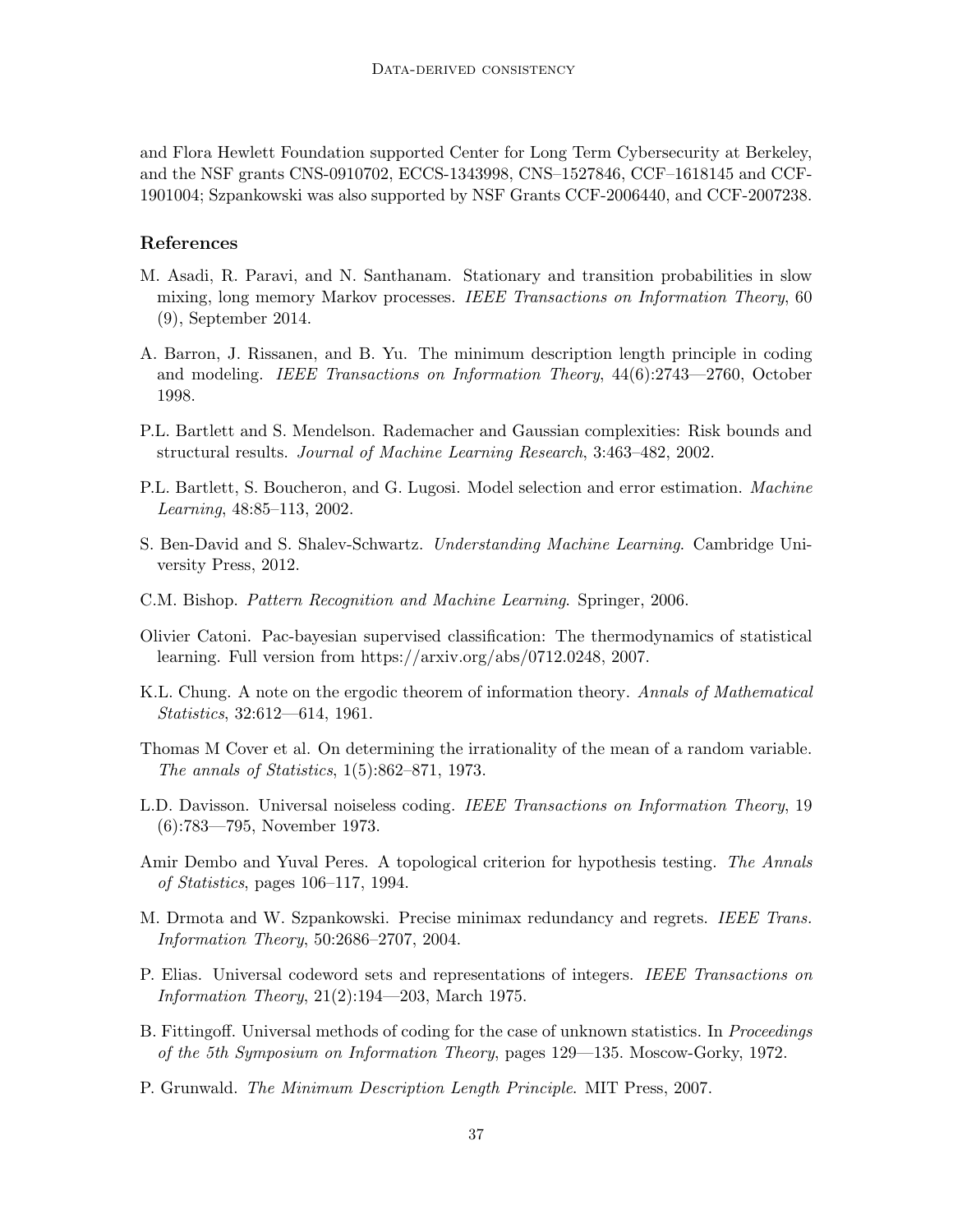- <span id="page-37-11"></span>David Haussler. A general minimax result for relative entropy. IEEE Transactions on Information Theory, 43(4):1276–1280, 1997.
- <span id="page-37-14"></span>S. Ho and R. Yeung. On information divergence measures and joint typicality. IEEE Transactions on Information Theory, 56(12):5893–5905, 2010.
- <span id="page-37-10"></span>J.C. Kieffer. A unified approach to weak universal source coding. IEEE Transactions on Information Theory, 24(6):674—682, November 1978.
- <span id="page-37-0"></span>V. Koltchinskii. Rademacher penalties and structural risk minimization. IEEE Transactions on Information Theory, 47:1902–1914, 2001.
- <span id="page-37-8"></span>Jack Koplowitz, Jeffrey E Steif, and Olle Nerman. On cover's consistent estimator. Scandinavian Journal of Statistics, pages 395–397, 1995.
- <span id="page-37-2"></span>R.E. Krichevsky and V.K. Trofimov. The performance of universal coding. IEEE Transactions on Information Theory, 27(2):199—207, March 1981.
- <span id="page-37-7"></span>Sanjeev R Kulkarni and David N. C. Tse. A paradigm for class identification problems. IEEE Transactions on Information Theory, 40(3):696–705, 1994.
- <span id="page-37-5"></span>D. McAllester. Pac bayesian model averaging. In *Proceedings of the twelfth annual confer*ence on Computational learning theory, page 164–170, July 1999.
- <span id="page-37-6"></span>N. Merhav and M. Feder. Universal prediction. *IEEE Transactions on Information Theory*, 44(6):2124—2147, October 1998.
- <span id="page-37-13"></span>A. Orlitsky, N.P. Santhanam, K. Viswanathan, and J.Zhang. On modeling profiles instead of values. In Uncertainty in Artificial Intelligence, 2004a.
- <span id="page-37-12"></span>A. Orlitsky, N.P. Santhanam, and J. Zhang. Universal compression of memoryless sources over unknown alphabets. IEEE Transactions on Information Theory, 50(7):1469—1481, July 2004b.
- <span id="page-37-3"></span>J. Rissanen. Universal coding, information, prediction, and estimation. IEEE Transactions on Information Theory, 30(4):629—636, July 1984.
- <span id="page-37-9"></span>N. Santhanam and V. Anantharam. Agnostic insurance of model classes. *Journal of Machine* Learning Research, pages 2329–2355, 2015. Full version available from arXiv doc id: 1212:3866.
- <span id="page-37-1"></span>Y.M. Shtarkov. Universal sequential coding of single messages. *Problems of Information* Transmission, 23(3):3—17, 1987.
- <span id="page-37-4"></span>W. Szpankowski and M. Weinberger. Minimax pointwise redundancy for memoryless models over large alphabets. IEEE Transactions on Information Theory, 58:4094–4104, 2012.
- <span id="page-37-15"></span>T. Weissman, E. Ordentlich, G. Seroussi, S. Verdu, and M. Weinberger. Universal discrete denoising: known channel. IEEE Transactions on Information Theory, 51(1):5–28, 2005. See also HP Labs Tech Report HPL-2003-29, Feb 2003.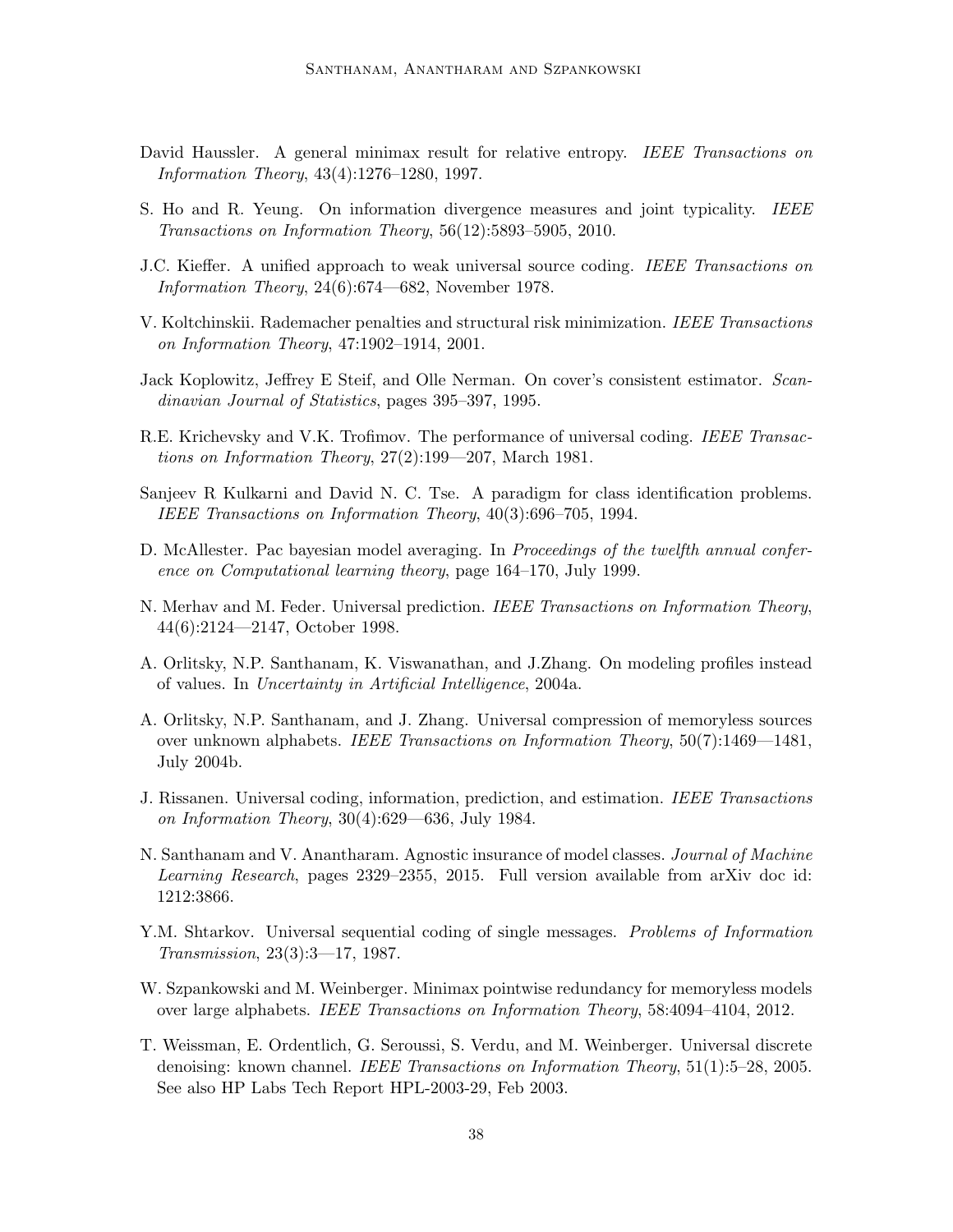- <span id="page-38-1"></span>C. Wu and N. Santhanam. Entropy property testing with finitely many errors'. In Proceedings of IEEE Symposium on Information Theory, Virtual conference due to covid-19, 2020.
- <span id="page-38-3"></span>C. Wu and N. Santhanam. Prediction with finitely many errors almost surely. In *Proceedings* of The 24th International Conference on Artificial Intelligence and Statistics, 2021a.
- <span id="page-38-2"></span>C. Wu and N. Santhanam. Non-uniform consistency of online learning with random sampling. In Proceedings of the 32nd International Conference on Algorithmic Learning Theory, 2021b.
- <span id="page-38-0"></span>Changlong Wu and Narayana Santhanam. Being correct eventually almost surely. In Information Theory (ISIT), 2019 IEEE International Symposium on, pages 1989–1993. IEEE, 2019.

# Appendix A. Alternate definitions of strong and weak compressibility

We first establish the following elementary result.

<span id="page-38-4"></span>**Lemma 32.** For  $n \geq 1$ , let  $\hat{q}_n$  be a probability measure on  $\mathbb{N}^n$ . Then there is a probability measure  $q_n$  on  $\mathbb{N}^{\infty}$  such that, for all  $\mathbf{x} \in \mathbb{N}^n$ , we have  $q_n(\mathbf{x}) = \hat{q}_n(\mathbf{x})$ . **Proof** We define  $q_n$  by specifying  $q_n(\mathbf{y})$  for all  $\mathbf{y} \in \mathbb{N}^m$  for all  $m \geq 1$ . If  $1 \leq m \leq n$  and  $y \in \mathbb{N}^m$ , let

$$
q_n(\mathbf{y}) := \sum_{\mathbf{x}' \in \mathbb{N}^n : \mathbf{y} \preceq \mathbf{x}'} \hat{q}_n(\mathbf{x}').
$$

For  $m \geq n$  and  $y \in \mathbb{N}^m$ , if y is x followed by a string of 1s, for some  $x \in \mathbb{N}^n$ , let

$$
q_n(\mathbf{y}) := \hat{q}_n(\mathbf{x}),
$$

else let  $q_n(\mathbf{y}) := 0$ . It can be checked that  $q_n$ , defined in this way, satisfies the consistency conditions  $q_n(\mathbf{z}) = \sum_{\mathbf{y} \in \mathbb{N}^m : \mathbf{z} \preceq \mathbf{y}} q_n(\mathbf{y})$  for all  $1 \leq l \leq m$  and  $\mathbf{z} \in \mathbb{N}^l$ . Hence  $q_n$  defines a probability measure on  $\mathbb{N}^{\infty}$ . It can also be checked that  $q_n$  satisfies the requirement in the statement of the lemma.  $\Box$ 

Using Lemma [32,](#page-38-4) we now get the following result, which will help establish the equivalence of our definitions of strong and weak compressibility with those common in literature.

<span id="page-38-5"></span>**Lemma 33.** Let  $\Lambda$  be any collection of probability measures on  $\mathbb{N}^{\infty}$  (not necessarily *i.i.d.*). Suppose there exists a sequence of probability measures  $\hat{q}_n$  on  $\mathbb{N}^n$  such that

$$
\limsup_{n \to \infty} \sup_{r \in \Lambda} \frac{1}{n} E_r \log \frac{r(X^n)}{\hat{q}_n(X^n)} = 0.
$$

Then there is a probability measure q on  $\mathbb{N}^{\infty}$  such that

$$
\limsup_{n \to \infty} \sup_{r \in \Lambda} \frac{1}{n} E_r \log \frac{r(X^n)}{q(X^n)} = 0.
$$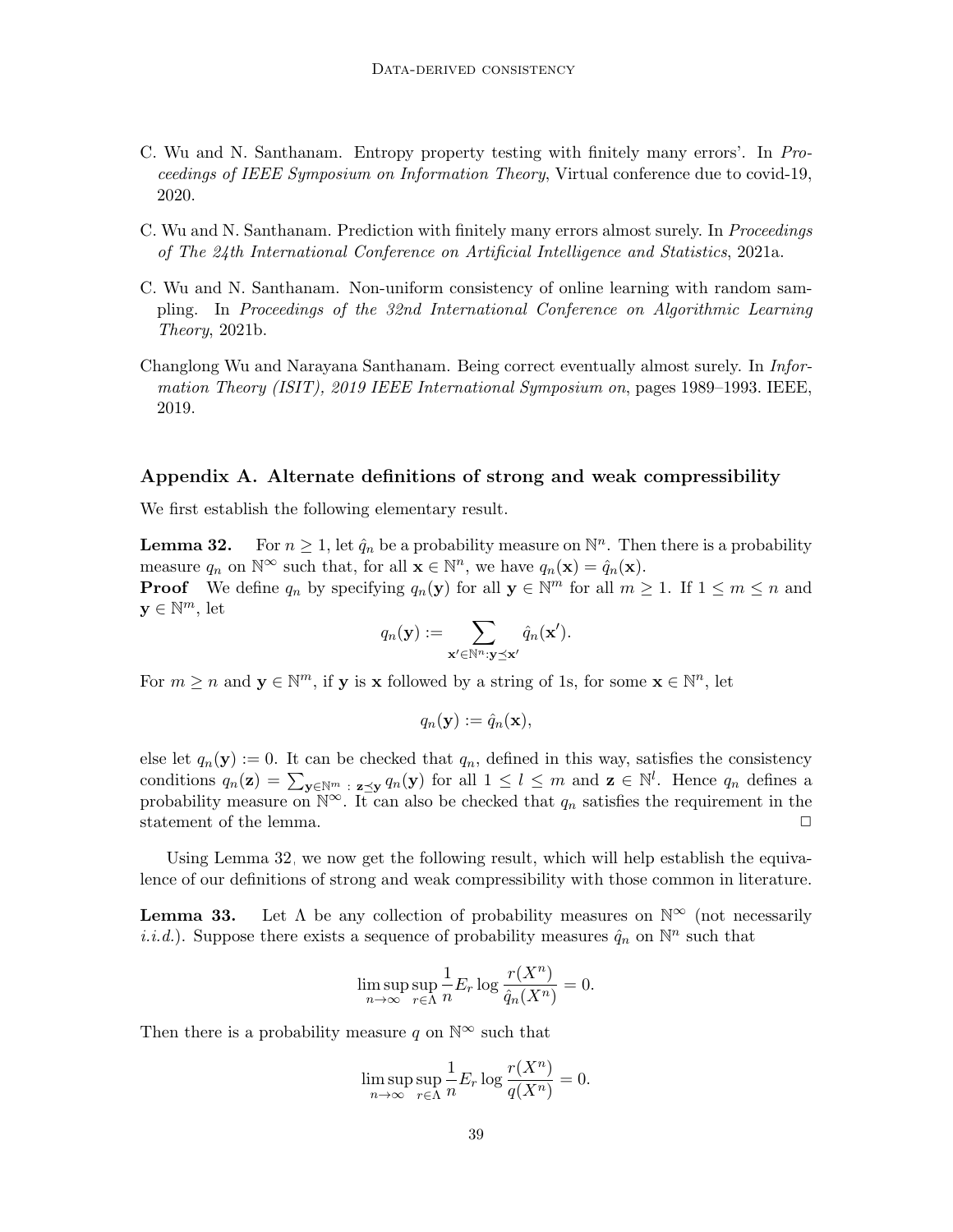**Proof** For each  $n \geq 1$ , let the probability measure  $q_n$  on  $\mathbb{N}^{\infty}$  be constructed to match the probability measure  $\hat{q}_n$  on  $\mathbb{N}^n$ , as in Lemma [32.](#page-38-4) Define the probability measure q on  $\mathbb{N}^\infty$ that, for each  $n \geq 1$  and  $\mathbf{x} \in \mathbb{N}^n$ , assigns to  $\mathbf{x}$  the probability

$$
q(\mathbf{x}) := \sum_{i=1}^{\infty} \frac{q_i(\mathbf{x})}{i(i+1)}.
$$

For all  $n \geq 1$  we therefore have

$$
\sup_{r \in \Lambda} \frac{1}{n} E_r \log \frac{r(X^n)}{q(X^n)} \leq \sup_{r \in \Lambda} \frac{1}{n} E_r \log \frac{r(X^n)}{q_n(X^n)} + \frac{\log(n(n+1))}{n}
$$

$$
= \sup_{r \in \Lambda} \frac{1}{n} E_r \log \frac{r(X^n)}{\hat{q}_n(X^n)} + \frac{\log(n(n+1))}{n}.
$$

Hence

$$
\limsup_{n \to \infty} \sup_{r \in \Lambda} \frac{1}{n} E_r \log \frac{r(X^n)}{q(X^n)} = 0.
$$

Let P be a collection of probability distributions on N and  $\mathcal{P}^{\infty}$  the collection of probability measures on  $\mathbb{N}^{\infty}$  induced by *i.i.d.* assignments from the individual probability distributions in  $\mathcal{P}$ . In most prior work [\(Fittingoff](#page-36-3) [\(1972\)](#page-36-3); [Davisson](#page-36-6) [\(1973\)](#page-36-6); [Kieffer](#page-37-10) [\(1978\)](#page-37-10)) the collection  $P$  is called strongly compressible if there is a sequence of probability measures  $\hat{q}_n$ on  $\mathbb{N}^n$  such that

$$
\limsup_{n\to\infty}\sup_{p\in\mathcal{P}^\infty}\frac{1}{n}E_p\log\frac{p(X^n)}{\hat{q}_n(X^n)}=0.
$$

Lemma [33](#page-38-5) immediately establishes that this definition is equivalent to the definition of strong compressibility that we have made in Definition [2.](#page-6-2)

The most commonly used definition of weak compressibility in prior work is due to Kieffer [\(Kieffer](#page-37-10) [\(1978\)](#page-37-10)), and is framed in the language of length functions of compression schemes. Let  $\Lambda$  be any collection of stationary ergodic probability measures on  $\mathbb{N}^{\infty}$  (not necessarily *i.i.d.*). A compression scheme is a sequence of mappings  $\phi_n : \mathbb{N}^n \to \{0,1\}^*\backslash\emptyset$ whose image satisfies the prefix condition, i.e. for any two distinct elements in the domain the image of the first is not a prefix of the image of the second. The collection  $\Lambda$  is called weakly compressible if there is a compression scheme  $(\phi_n, n \geq 1)$  such that, for all  $r \in \Lambda$ , we have

$$
\lim_{n \to \infty} \frac{1}{n} E_r l(\phi_n(X^n)) = H(r),
$$

where  $H(r)$  denotes the entropy rate of r.

Let P be a collection of probability distributions on N and  $\mathcal{P}^{\infty}$  the corresponding collection of *i.i.d.* probability measures on  $\mathbb{N}^{\infty}$ . Note that  $\mathcal{P}^{\infty}$  is a collection of stationary ergodic probability measures. We now show that the definition of weak compressibility of  $\mathcal{P}^{\infty}$  in the sense of Kieffer [\(Kieffer](#page-37-10) [\(1978\)](#page-37-10)) is identical to the definition of weak compressibility of  $\mathcal{P}^{\infty}$  that we have made in Definition [4.](#page-7-1)

Suppose first that  $\mathcal{P}^{\infty}$  is weakly compressible in the sense of Definition [4.](#page-7-1) If every probability distribution in  $\mathcal P$  has infinite entropy, consider an arbitrary compression scheme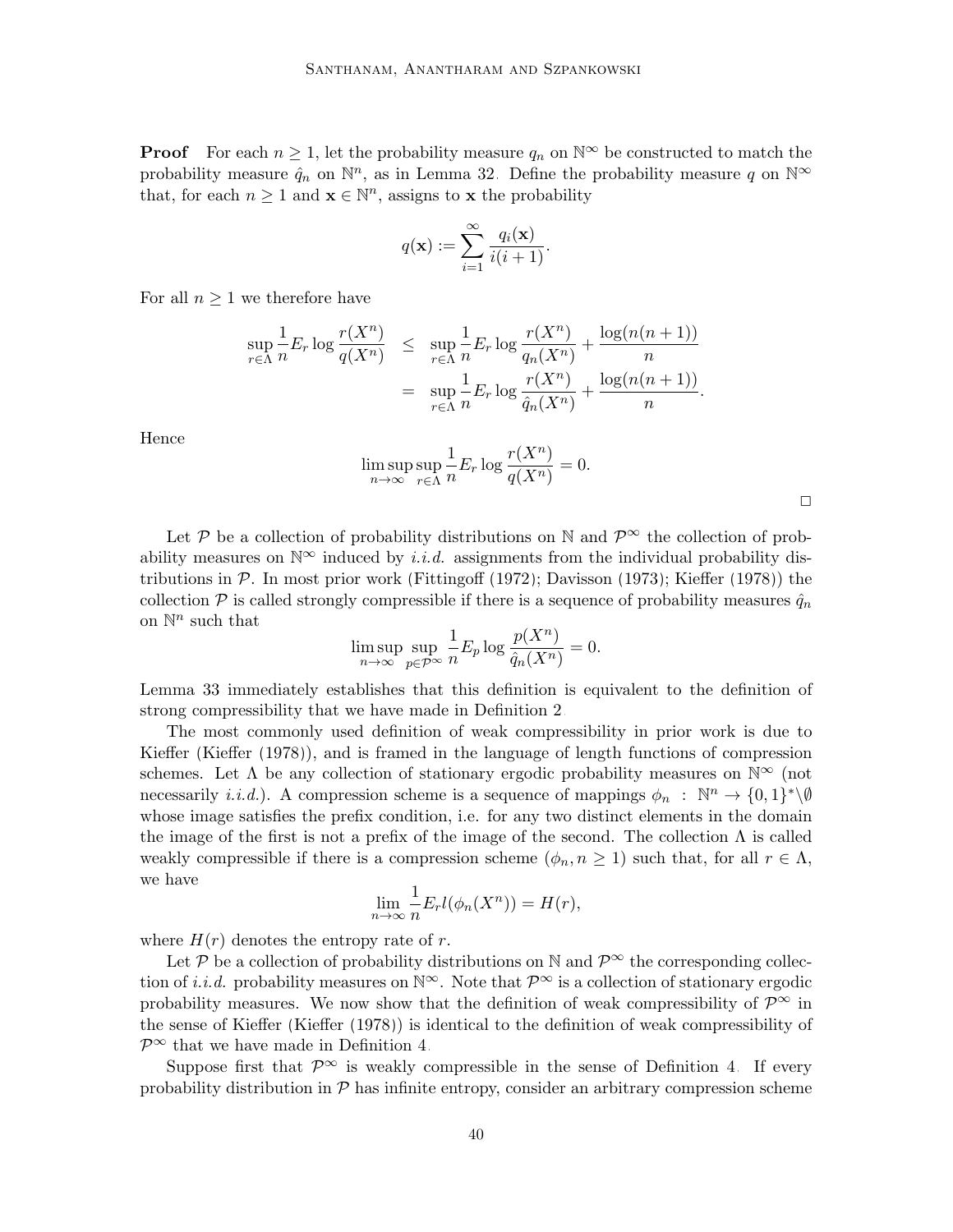$(\phi_n, n \ge 1)$ , for instance by defining  $\phi_n(x^n)$  by concatenating symbol by symbol the representation of  $i \in \mathbb{N}$  by a bit string of length  $\lceil \log \frac{1}{(i+1)(i+2)} \rceil$  coming from a prefix code for  $\mathbb N$ corresponding to the probability distribution assigning probability  $\frac{1}{(i+1)(i+2)}$  to  $i \in \mathbb{N}$ . Then we have

<span id="page-40-0"></span>
$$
\frac{1}{n}E_p l(\phi_n(X^n)) \stackrel{(a)}{\geq} \frac{1}{n}E_p \log \frac{1}{p(X^n)} = \infty,
$$
\n(27)

and so

$$
\lim_{n \to \infty} \frac{1}{n} E_p l(\phi_n(X^n)) = H(p),
$$

for all  $p \in \mathcal{P}$ . Here (a) in [\(27\)](#page-40-0) can be seen by picking a probability measure  $q_n$  on  $\mathbb{N}^n$ that satisfies  $l(\phi_n(X^n)) \geq \log \frac{1}{q_n(x^n)}$  and observing that  $E_p \log \frac{p(X^n)}{q_n(X^n)} \geq 0$ . If there are probability distributions in  $\mathcal P$  with finite entropy, let q be a probability measure on  $\mathbb N^{\infty}$ verifying the requirements in Definition [4.](#page-7-1) For  $n \geq 1$ , let  $\hat{q}_n$  denote the probability measure on  $\mathbb{N}^n$  resulting from restricting q to  $\mathbb{N}^n$ . We can then define a compression scheme  $(\phi_n, n \geq 1)$ 1) such that  $l(\phi_n(\mathbf{x})) = \lceil \log \frac{1}{\hat{q}_n(\mathbf{x})} \rceil$  for all  $\mathbf{x} \in \mathbb{N}^n$  for all  $n \geq 1$ . Hence, for every  $p \in \mathcal{P}$ , we have

$$
\frac{1}{n}E_p l(\phi_n(X^n)) = \frac{1}{n}E_p \lceil \log \frac{1}{\hat{q}_n(X^n)} \rceil = \frac{1}{n}E_p \lceil \log \frac{1}{q(X^n)} \rceil.
$$

Suppose  $H(p) = \infty$ . By the same argument as that used in [\(27\)](#page-40-0) we conclude that  $\frac{1}{n}E_p l(\phi_n(X^n)) = \infty$  for all  $n \ge 1$  and so, for all such p, we have

$$
\lim_{n \to \infty} \frac{1}{n} E_p l(\phi_n(X^n)) = H(p).
$$

On the other hand, if  $H(p) < \infty$  we have

$$
\frac{1}{n} E_p l(\phi_n(X^n)) \leq \frac{1}{n} E_p \log \frac{1}{q(X^n)} + \frac{1}{n} \n= \frac{1}{n} E_p \log \frac{p(X^n)}{q(X^n)} + H(p) + \frac{1}{n},
$$

and so, letting  $n \to \infty$ , we see that

$$
\lim_{n \to \infty} \frac{1}{n} E_p l(\phi_n(X^n)) = H(p)
$$

also holds for such p. We have established that  $\mathcal{P}^{\infty}$  is also weakly compressible in the sense of Kieffer [\(Kieffer](#page-37-10) [\(1978\)](#page-37-10)), irrespective of whether  $P$  is comprised entirely of probability distributions with infinite entropy or also contains probability distributions with finite entropy.

For the converse, suppose that  $\mathcal{P}^{\infty}$  is weakly compressible in the sense of Kieffer [\(Kieffer](#page-37-10) [\(1978\)](#page-37-10)). For each  $n \geq 1$  we can find a probability measure  $\hat{q}_n$  on  $\mathbb{N}^n$  such that  $\hat{q}_n(\mathbf{x}) \geq$  $2^{-l(\phi_n(\mathbf{x}))}$  for all  $\mathbf{x} \in \mathbb{N}^n$ , where  $(\phi_n, n \geq 1)$  is a compression scheme verifying the weak compressibility of  $\mathcal{P}^{\infty}$  in the sense of Kieffer [\(Kieffer](#page-37-10) [\(1978\)](#page-37-10)). For each  $n \geq 1$  we define the probability measure  $q_n$  on  $\mathbb{N}^\infty$  in terms of  $\hat{q}_n$  as in Lemma [32,](#page-38-4) and we define the probability measure q on  $\mathbb{N}^{\infty}$  which, for each  $n \geq 1$  and  $\mathbf{x} \in \mathbb{N}^{n}$ , assigns to x the probability

$$
q(\mathbf{x}) := \sum_{i=1}^{\infty} \frac{q_i(\mathbf{x})}{i(i+1)}.
$$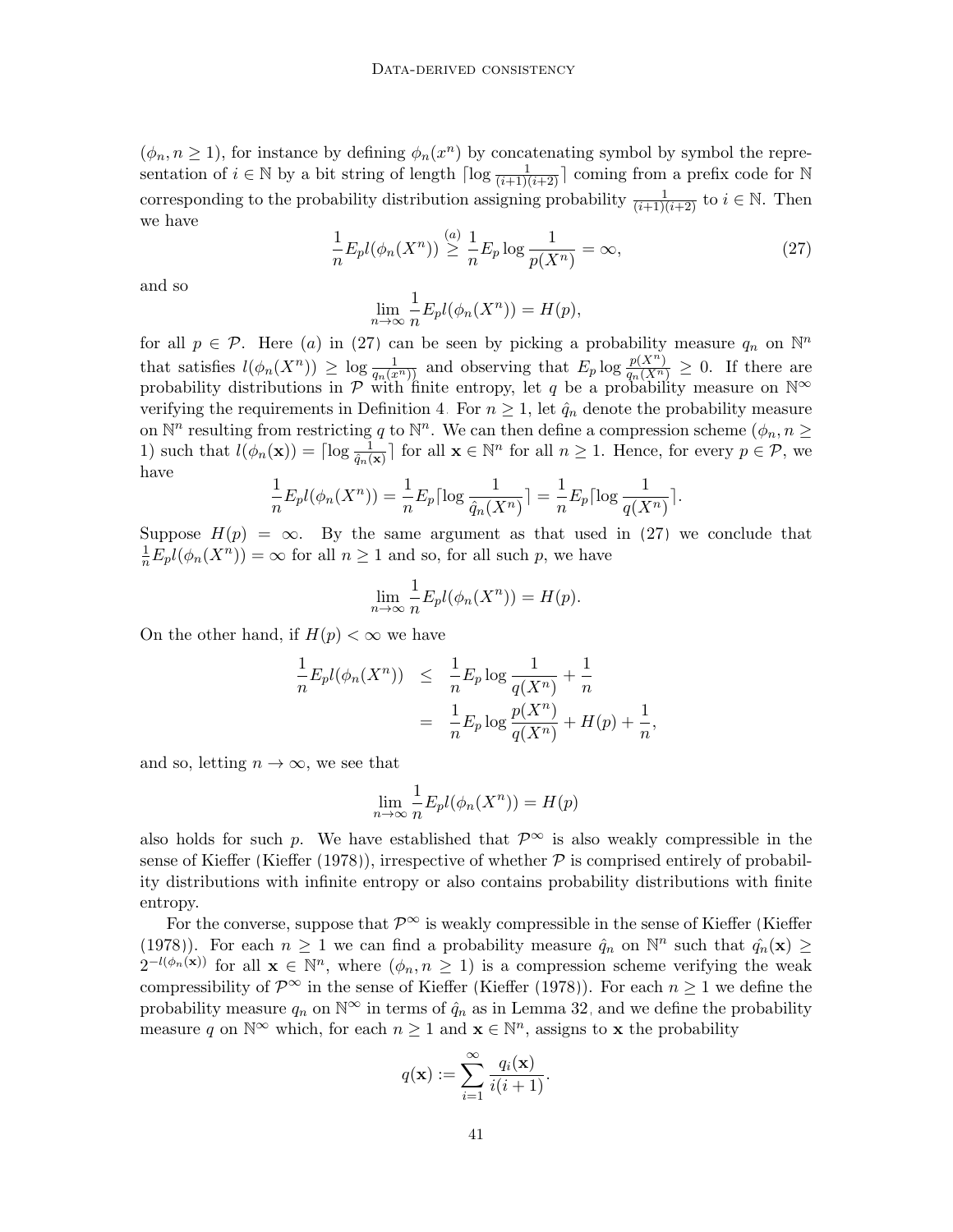For each  $p \in \mathcal{P}$  with finite entropy, we have

$$
\frac{1}{n}E_p \log \frac{p(X^n)}{q(X^n)} \leq \frac{1}{n}E_p \log \frac{p(X^n)}{q_n(X^n)} + \frac{\log n(n+1)}{n} \\
= \frac{1}{n}E_p \log \frac{p(X^n)}{\hat{q}_n(X^n)} + \frac{\log n(n+1)}{n} \\
\leq -H(p) + \frac{1}{n}E_p l(\phi_n(X^n)) + \frac{\log n(n+1)}{n},
$$

and so, from  $\lim_{n\to\infty}\frac{1}{n}E_p l(\phi_n(X^n))=H(p)$ , we conclude that  $\limsup_{n\to\infty}\frac{1}{n}E_p \log \frac{p(X^n)}{q(X^n)}=$ 0. This proves that  $\mathcal{P}^{\infty}$  is weakly compressible in the sense of Definition [4.](#page-7-1)

To close this section, we give proofs of two statements that allow us to think about strong compressibility and weak compressibility respectively in terms of vanishing asymptotic persymbol redundancy.

<span id="page-41-0"></span>**Lemma 34.** Let P be a collection of probability distribution on N and  $\mathcal{P}^{\infty}$  the collection of probability measures on  $\mathbb{N}^{\infty}$  induced by *i.i.d.* assignments from the individual probability distributions in P. Then  $\mathcal{P}^{\infty}$  is strongly compressible iff it has zero asymptotic per-symbol redundancy.

# Proof

If  $\mathcal{P}^{\infty}$  is strongly compressible, then taking the probability measure q on  $\mathbb{N}^{\infty}$  which verifies the strong compressibility condition in  $(1)$  from Definition [2](#page-6-2) as the q in  $(2)$  from Definition [3](#page-6-4) for each  $n \geq 1$  immediately implies that  $\mathcal{P}^{\infty}$  has zero asymptotic per-symbol redundancy.

Conversely, suppose  $\mathcal{P}^{\infty}$  has zero asymptotic per-symbol redundancy. Given  $\epsilon > 0$ , for each  $n \geq 1$  let  $q_n$  be a probability measure on  $\mathbb{N}^{\infty}$  for which  $\sup_{p \in \mathcal{P}^{\infty}} E_p \log \frac{p(X^n)}{q_n(X^n)} \leq R_n + \epsilon$ , and define the probability measure q on  $\mathbb{N}^{\infty}$  by

$$
q(\mathbf{x}) := \sum_{i=1}^{\infty} \frac{q_i(\mathbf{x})}{i(i+1)}.
$$

Then we have

$$
\frac{1}{n}\sup_{p\in\mathcal{P}^\infty} E_p \log \frac{p(X^n)}{q(X^n)} \le \frac{1}{n}\sup_{p\in\mathcal{P}^\infty} E_p \log \frac{r(X^n)}{q_n(X^n)} + \frac{\log(n(n+1))}{n},
$$

and so

$$
\limsup_{n \to \infty} \frac{1}{n} \sup_{p \in \mathcal{P}^{\infty}} E_p \log \frac{p(X^n)}{q(X^n)} \le \epsilon.
$$

Letting  $\epsilon \to 0$  shows that  $\mathcal{P}^{\infty}$  is strongly compressible.

<span id="page-41-1"></span>**Lemma 35.** Let P be a collection of probability distribution on N and  $\mathcal{P}^{\infty}$  the collection of probability measures on  $\mathbb{N}^{\infty}$  induced by *i.i.d.* sampling from the individual probability distributions in P. Then  $\mathcal{P}^{\infty}$  is weakly compressible iff there is a probability measure q on  $\mathbb{N}^{\infty}$  such that for every  $p \in \mathcal{P}$  with finite entropy the corresponding  $p^{\infty} \in \mathcal{P}^{\infty}$  has zero asymptotic per-symbol redundancy with respect to q.

# Proof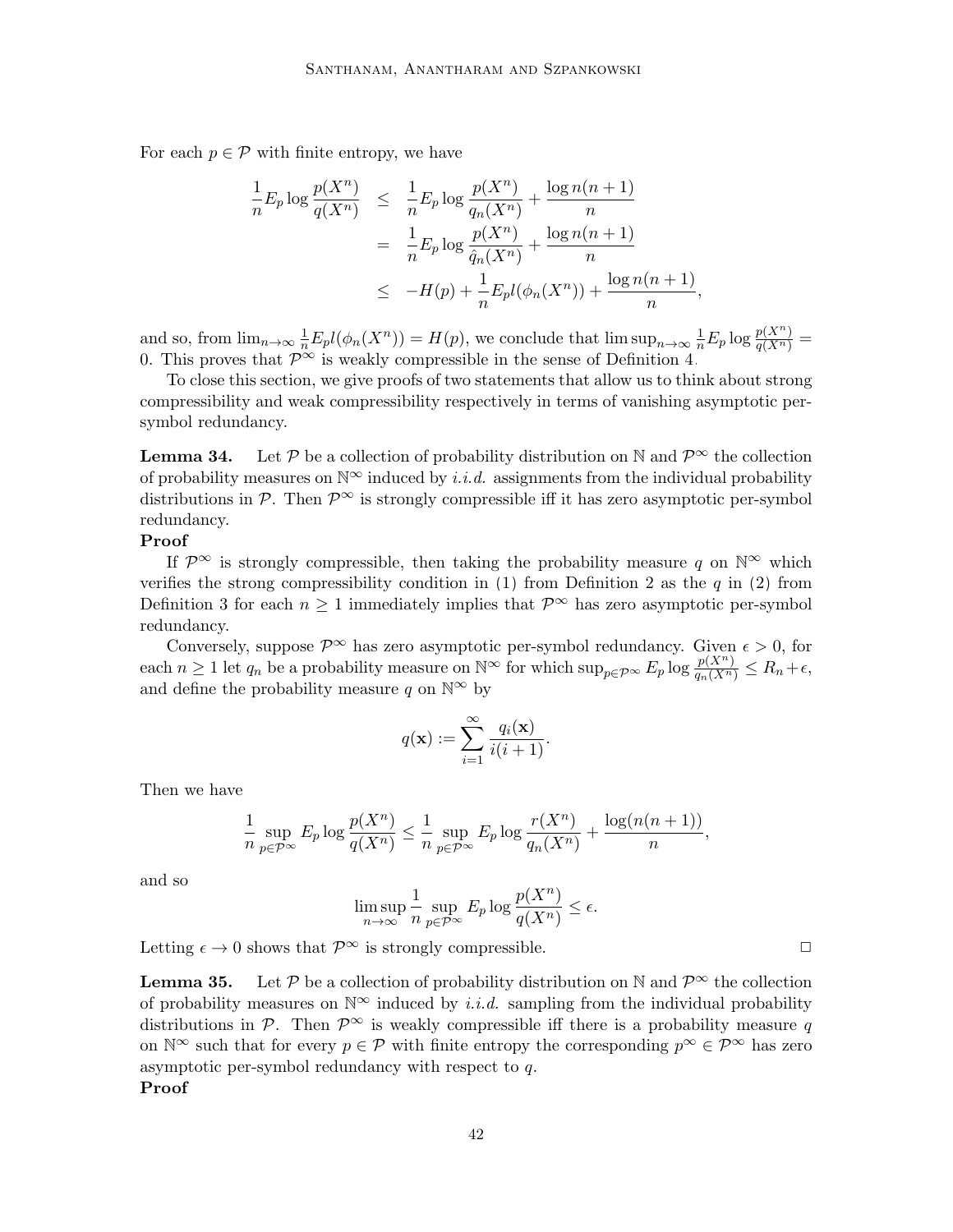The claim is vacuously true if all the probability distributions in  $P$  have infinite entropy. If there are distributions in  $\mathcal P$  with finite entropy and  $\mathcal P^{\infty}$  is weakly compressible, then consider the probability measure q on  $\mathbb{N}^{\infty}$  which verifies the weak compressibility condition in [\(3\)](#page-7-0) from Definition [4.](#page-7-1) By definition, with respect to this q, every  $p \in \mathcal{P}$  with finite entropy is such that the corresponding  $p^{\infty} \in \mathcal{P}^{\infty}$  has zero asymptotic per-symbol redundancy with respect to q. Conversely, if there are distributions in  $\mathcal P$  with finite entropy and there is a probability measure q on  $\mathbb{N}^{\infty}$  such that for every  $p \in \mathcal{P}$  the corresponding  $p^{\infty} \in \mathcal{P}^{\infty}$  has zero asymptotic per-symbol redundancy with respect to  $q$  then, by definition, this  $q$  satisfies the condition in [\(3\)](#page-7-0) from Definition [4](#page-7-1) for all  $p \in \mathcal{P}$  with finite entropy. This establishes that  $\mathcal{P}^{\infty}$  is weakly compressible.

# Appendix B. Basic properties of relative entropy and redundancy

In this appendix we gather some basic results on the KL divergence and redundacy, which are used at various points in the document.

**Proposition 36.** Let p and q be two probability distributions on a countable set  $\mathcal{X}$ . Then

$$
\sum_{x \in \mathcal{X}} p(x) \left| \log \frac{p(x)}{q(x)} \right| \le D(p||q) + 2 \frac{\log e}{e}.
$$

**Proof** Let  $S \subset \mathcal{X}$  be the set of all elements  $x \in \mathcal{X}$  such that  $p(x) \leq q(x)$ . Note that  $q(S) > 0$ . We have

$$
D(p||q) - \sum_{x \in \mathcal{X}} p(x) \left| \log \frac{p(x)}{q(x)} \right| = 2 \sum_{x \in S} p(x) \log \frac{p(x)}{q(x)}
$$
  
\n
$$
\geq 2p(S) \log \frac{p(S)}{q(S)}
$$
  
\n
$$
\geq 2p(S) \log p(S)
$$
  
\n
$$
\geq -2 \frac{\log e}{e},
$$

where step (a) is from the log sum inequality. The proposition follows.  $\Box$ 

<span id="page-42-0"></span>**Proposition 37.** For all probability measures r and q on  $\mathbb{N}^{\infty}$  and all  $1 \leq m \leq n$ , we have

$$
D_m(r||q) \le D_n(r||q).
$$

In particular, for any collection of probability distributions  $\mathcal{P}$  on N, if  $\mathcal{P}^{\infty}$  denotes the associated collection of *i.i.d.* probability measures on  $\mathbb{N}^{\infty}$ , we will have

$$
R_m(\mathcal{P}) := \inf_q \sup_{p \in \mathcal{P}} E_p \log \frac{p(X^m)}{q(X^m)} \le \inf_q \sup_{p \in \mathcal{P}} E_p \log \frac{p(X^n)}{q(X^n)} = R_n(\mathcal{P}),
$$

where the outer infimum on both sides is taken over all probability measures q on  $\mathbb{N}^{\infty}$  and so  $R_m(\mathcal{P})$  and  $R_n(\mathcal{P})$  are the length-m redundancy and the length-m redundancy of  $\mathcal{P}$ , respectively.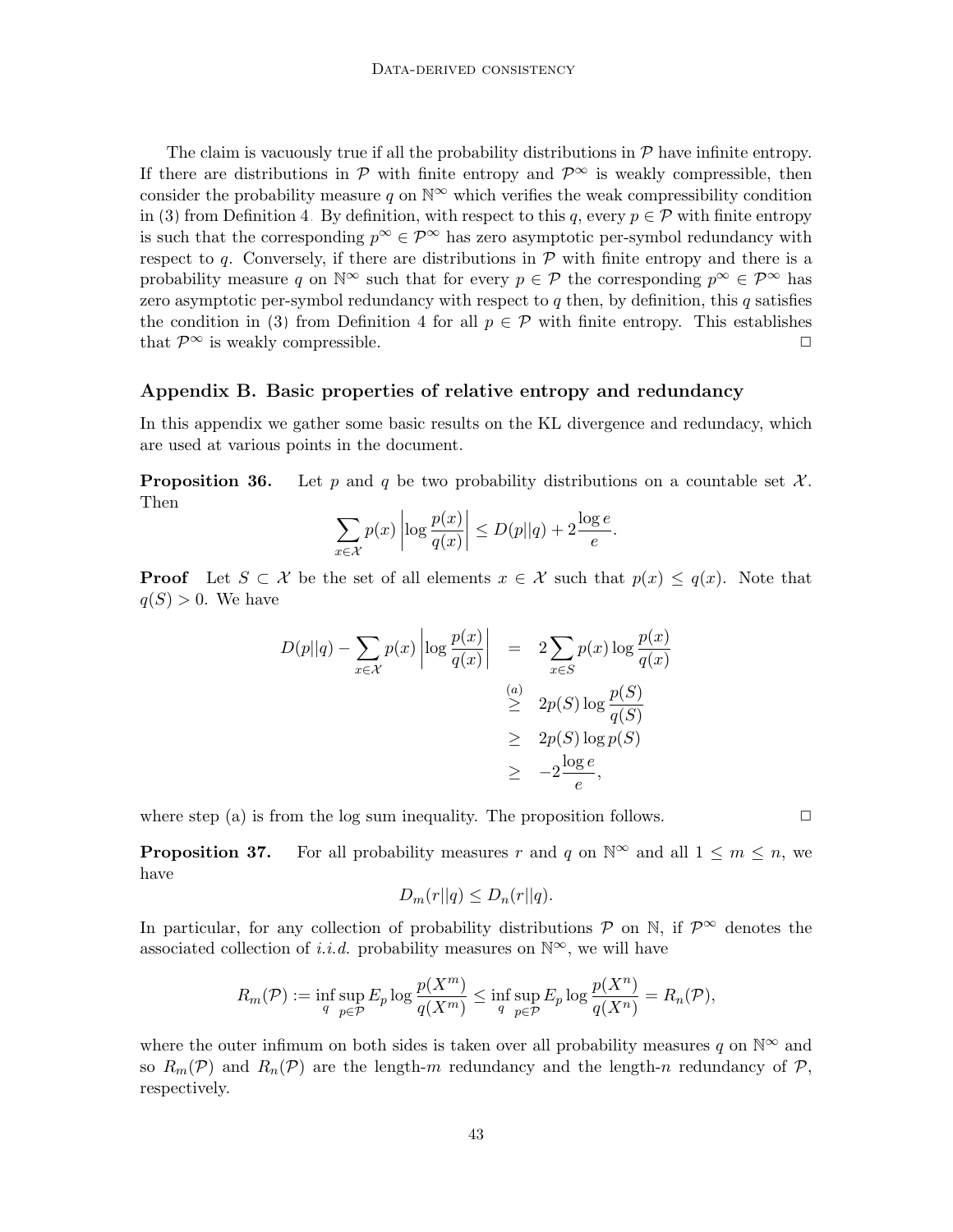**Proof** The first part of the claim follows from convexity, because, for all  $y^m \in \mathbb{N}^m$ , we have

$$
r(y^m) = \sum_{x^n : y^m \preceq x^n} r(x^n)
$$
 and  $q(y^m) = \sum_{x^n : y^m \preceq x^n} q(x^n)$ .

For the second part of the claim, for any  $\epsilon > 0$  pick a probability measure q' on  $\mathbb{N}^{\infty}$  such that

$$
\sup_{p \in \mathcal{P}} E_p \log \frac{p(X^n)}{q'(X^n)} < R_n(\mathcal{P}) + \epsilon.
$$

It then follows from the first part of the claim that

$$
R_m(\mathcal{P}) \le \sup_{p \in \mathcal{P}} E_p \log \frac{p(X^m)}{q'(X^m)} < R_n(\mathcal{P}) + \epsilon.
$$

We let  $\epsilon \to 0$  to complete the proof.

<span id="page-43-1"></span>**Proposition 38.** Let P be a collection of probability distributions on N and  $\mathcal{P}^{\infty}$  the corresponding collection of probability measures on  $\mathbb{N}^{\infty}$  got by *i.i.d.* sampling from the individual probability distributions in  $P$ . For  $n \geq 1$ , let  $R_n$  denote the length-n redundancy of  $\mathcal{P}^{\infty}$ , as defined in [\(2\)](#page-6-3). Then, for all  $n \geq 1$ , the per-symbol length-n redundancy of  $\mathcal{P}^{\infty}$ satisfies  $R_n/n \leq R_1$ .

**Proof** Let  $\epsilon > 0$ . Let  $\tilde{p}$  be a probability distribution on N such that the single letter redundancy of  $\mathcal{P}^{\infty}$  with respect to  $\tilde{p}$  is strictly less than  $R_1 + \epsilon$ . With the usual abuse of notation, let  $\tilde{p}$  also denote the *i.i.d.* probability measure on  $\mathbb{N}^{\infty}$  corresponding to  $\tilde{p}$ . Then, for all  $p \in \mathcal{P}$ , we have

$$
\frac{1}{n}E_p \log \frac{p(X^n)}{\tilde{p}(X^n)} = E_p \log \frac{p(X)}{\tilde{p}(X)} < (R_1 + \epsilon).
$$

By letting  $\epsilon \to 0$ , the proposition follows.

**Corollary 39.** Let P be any collection of distributions over N and let  $\mathcal{P}^{\infty}$  the set of probability measures obtained by *i.i.d.* sampling from distributions in  $\mathcal{P}$ . Then  $\limsup_{n\to\infty}\frac{1}{n}R_n(\mathcal{P})$  <  $\infty$  iff  $R_1 < \infty$ .

**Proof** Immediate from the Propositions [37](#page-42-0) and [38](#page-43-1) since for all  $n$ ,

$$
\frac{1}{n}R_1(\mathcal{P}) \leq \frac{1}{n}R_n(\mathcal{P}) \leq R_1(\mathcal{P}).
$$

<span id="page-43-0"></span>**Lemma 40.** Let  $\Lambda$  be a collection of probability measures on  $\mathbb{N}^{\infty}$ . Then we have

<span id="page-43-2"></span>
$$
\limsup_{n \to \infty} \frac{1}{n} \inf_{q} \sup_{r \in \Lambda} E_r \log \frac{r(X^n)}{q(X^n)} = \inf_{q} \limsup_{n \to \infty} \frac{1}{n} \sup_{r \in \Lambda} E_r \log \frac{r(X^n)}{q(X^n)},
$$
\n(28)

where the infimum is taken over all probability measures q on  $\mathbb{N}^{\infty}$ . Namely, the lim sup $_{n\to\infty}$ can be interchanged with the  $\inf_{q}$  in the definition of the asymptotic per-symbol redundancy of Λ.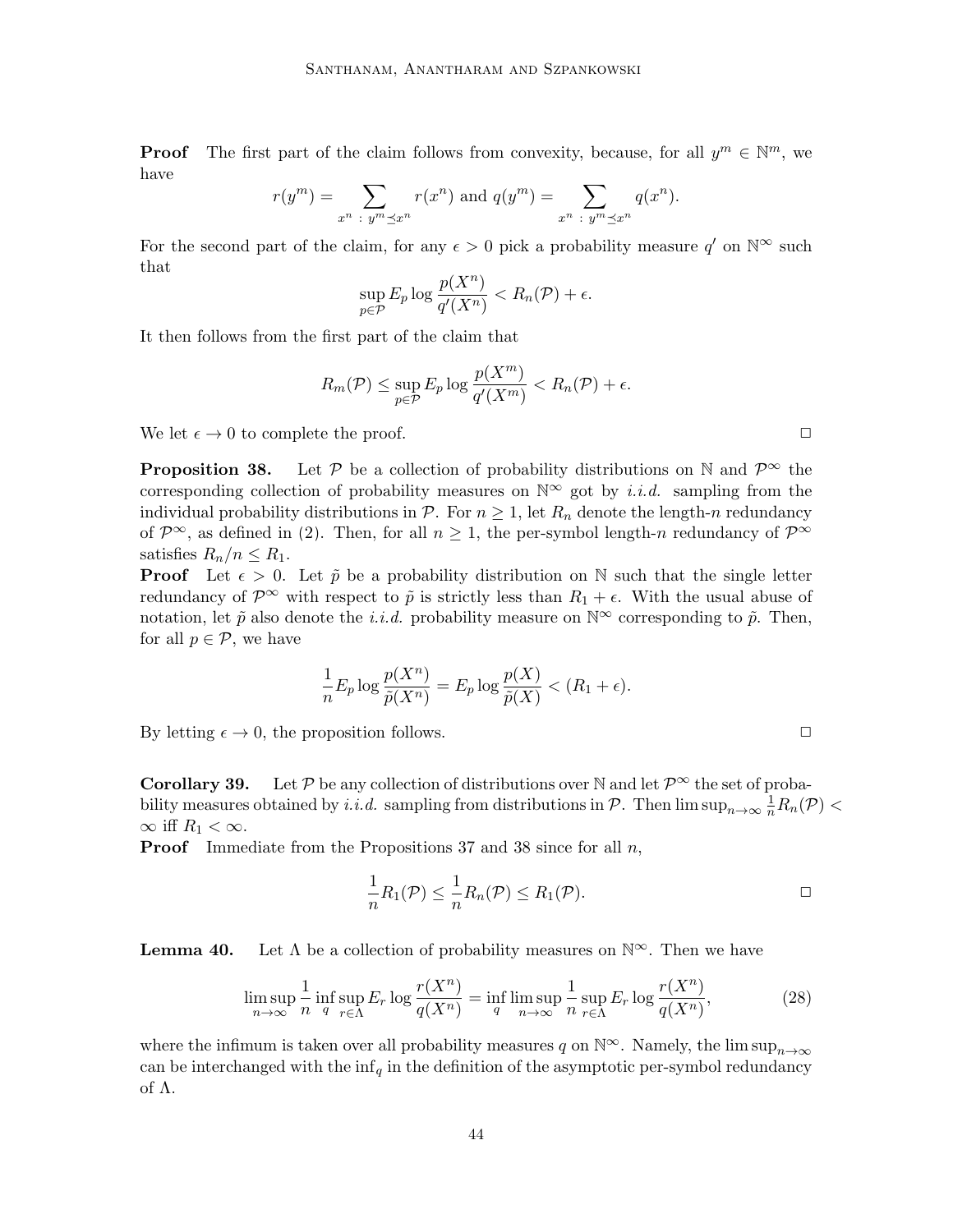**Proof** Fix  $\epsilon > 0$ . For  $n \geq 1$ , let  $q_n$  be a probability measure on  $\mathbb{N}^{\infty}$  such that

$$
\frac{1}{n} \sup_{r \in \Lambda} E_r \log \frac{r(X^n)}{q_n(X^n)} < \frac{1}{n} R_n + \epsilon.
$$

Define the probability measure  $\bar{q}$  on  $\mathbb{N}^{\infty}$  that, for each  $n \geq 1$  and  $\mathbf{x} \in \mathbb{N}^n$ , assigns to  $\mathbf{x}$  the probability

$$
\bar{q}(\mathbf{x}) := \sum_{i=1}^{\infty} \frac{q_i(\mathbf{x})}{i(i+1)},
$$

where, as usual,  $q_i(\mathbf{x})$  is the probability under  $q_i$  of the event in  $\mathbb{N}^\infty$  comprised of the sequences having the prefix x. We then have

$$
\frac{1}{n}\sup_{r\in\Lambda}E_r\log\frac{r(X^n)}{\bar{q}(X^n)}\leq \frac{1}{n}\sup_{r\in\Lambda}E_r\log\frac{r(X^n)}{q_n(X^n)}+\frac{\log(n(n+1)}{n}<\frac{1}{n}R_n+\epsilon+\frac{\log(n(n+1))}{n}.
$$

Thus

$$
\inf_{q} \limsup_{n \to \infty} \frac{1}{n} \sup_{r \in \Lambda} E_r \log \frac{r(X^n)}{q(X^n)} \le \limsup_{n \to \infty} \frac{1}{n} \sup_{r \in \Lambda} E_r \log \frac{r(X^n)}{\overline{q}(X^n)} \le \limsup_{n \to \infty} \frac{1}{n} R_n + \epsilon.
$$

Letting  $\epsilon \to 0$ , we see that the term on the right hand side of [\(28\)](#page-43-2) is no bigger than the term on its left hand side. Showing the inequality in the other direction is straightforward, since

$$
\frac{1}{n} \inf_q \sup_{r \in \Lambda} E_r \log \frac{r(X^n)}{q(X^n)} \le \frac{1}{n} \sup_{r \in \Lambda} E_r \log \frac{r(X^n)}{q(X^n)},
$$

for each probability measure q on  $\mathbb{N}^{\infty}$ . This completes the proof.  $\Box$ 

The following lemma will be needed in Appendix [C.](#page-12-0)

<span id="page-44-0"></span>**Lemma 41.** Let  $\mathcal{P}_1, \ldots, \mathcal{P}_L$  be classes of probability distributions on  $\mathbb{N}$ . Let  $\mathcal{P} := \bigcup_{l=1}^L \mathcal{P}_l$ denote their union. Then, for each  $n \geq 1$  we have

$$
\max_{l} R_n(\mathcal{P}_l) \geq R_n(\mathcal{P}) - \log L.
$$

**Proof** For any  $\epsilon > 0$ , for each  $1 \leq l \leq L$ , let  $q_l$  be a probability measure on  $\mathbb{N}^{\infty}$  such that

$$
\sup_{p \in \mathcal{P}_l} E_p \log \frac{p(X^n)}{q_l(X^n)} \le R_n(\mathcal{P}_l) + \epsilon.
$$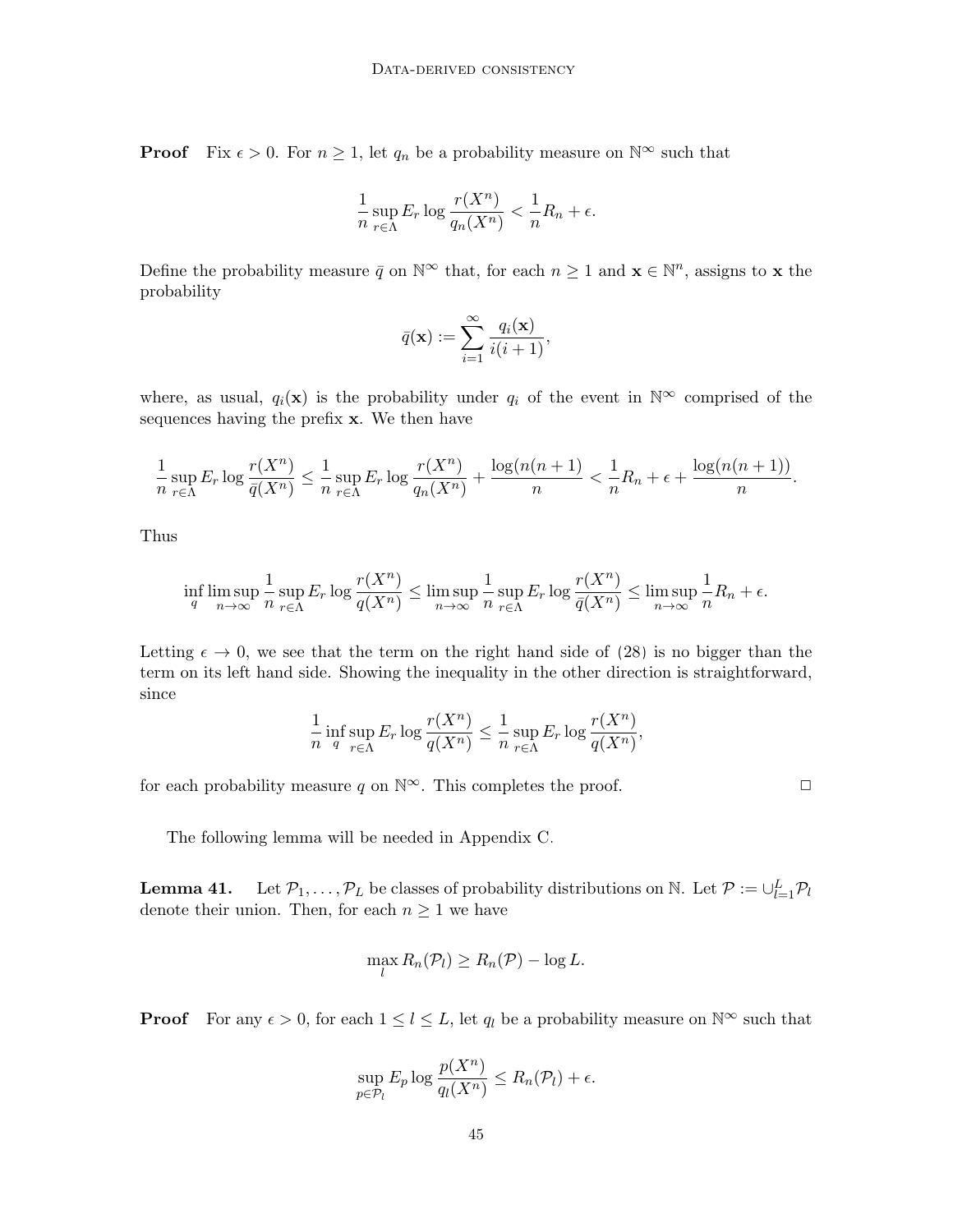Let  $q := \frac{1}{L} \sum_{l=1}^{L} q_l$ . Then we have

$$
R_n(\mathcal{P}) = \inf_{\tilde{q}} \sup_{p \in \mathcal{P}} E_p \log \frac{p(X^n)}{\tilde{q}(X^n)}
$$
  
\n
$$
\leq \sup_{p \in \mathcal{P}} E_p \log \frac{p(X^n)}{q(X^n)}
$$
  
\n
$$
= \max_{l} \sup_{p \in \mathcal{P}_l} E_p \log \frac{p(X^n)}{q(X^n)}
$$
  
\n
$$
= \left(\max_{l} \sup_{p \in \mathcal{P}} E_p \log \frac{p(X^n)}{q_1(X^n) + \dots + q_L(X^n)}\right) + \log L
$$
  
\n
$$
\leq \left(\max_{l} \sup_{p \in \mathcal{P}} E_p \log \frac{p(X^n)}{q_l(X^n)}\right) + \log L
$$
  
\n
$$
\leq \max_{l} R_n(\mathcal{P}_l) + \epsilon + \log L,
$$

where the infimum in the first line is over probability measures  $\tilde{q}$  on  $\mathbb{N}^{\infty}$ . Letting  $\epsilon \to 0$ completes the proof.  $\hfill \Box$ 

The following variation of the result from [\(Santhanam and Anantharam](#page-37-9) [\(2015\)](#page-37-9)) will be needed to prove the necessity part of Theorem [20.](#page-16-0)

<span id="page-45-0"></span>**Lemma 42.** Fix  $\epsilon > 0$ . Let p and q be probability distributions on N with  $||p - q||_1 \leq \epsilon$ . Fix  $n \in \mathbb{N}$  with  $2n^2 \epsilon \leq 1$ . Consider the probability measures on  $\mathbb{N}^n$  obtained by *i.i.d.* sampling from  $p$  and  $q$  respectively, which we continue to denote by  $p$  and  $q$  respectively, following our convention.

Suppose  $A_n \subset \mathbb{N}^n$  is subset for which  $p(A_n) \geq 1 - \alpha$ , for some  $\alpha > 0$ . Then we have

$$
q(A_n) > 1 - \alpha - 2n^3 \epsilon - \frac{1}{n}.
$$

Proof Let

$$
\mathcal{B}_1 := \left\{ i \in \mathbb{N} : q(i) \le p(i) \left( 1 - \frac{1}{n^2} \right) \right\}, \text{ and } \mathcal{B}_2 := \left\{ i \in \mathbb{N} : p(i) \le q(i) \left( 1 - \frac{1}{n^2} \right) \right\}.
$$

We are given  $||p - q||_1 \leq \epsilon$ , and in addition, we have

$$
||p - q||_1 \ge \sum_{x \in \mathcal{B}_1} (p(x) - q(x)) \ge \frac{p(\mathcal{B}_1)}{n^2} \ge \frac{q(\mathcal{B}_1)}{n^2},
$$

and similarly

$$
||p - q||_1 \ge \sum_{x \in \mathcal{B}_2} (q(x) - p(x)) \ge \frac{q(\mathcal{B}_2)}{n^2} \ge \frac{p(\mathcal{B}_2)}{n^2}.
$$

From the preceding inequalities, it follows that

<span id="page-45-1"></span>
$$
p(\mathcal{B}_1 \cup \mathcal{B}_2) \le 2n^2 \epsilon \text{ and } q(\mathcal{B}_1 \cup \mathcal{B}_2) \le 2n^2 \epsilon. \tag{29}
$$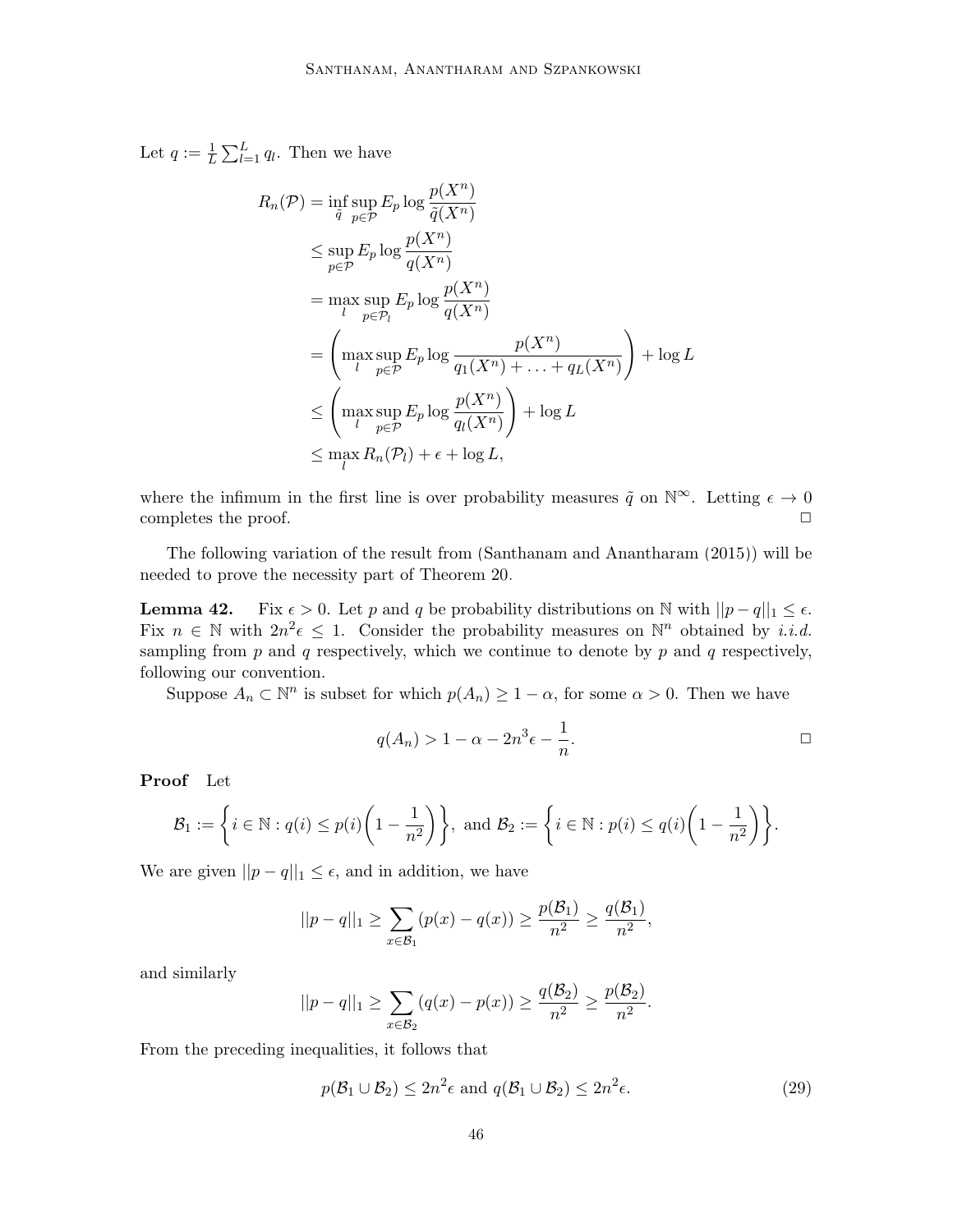Let  $S := \mathbb{N} - (\mathcal{B}_1 \cup \mathcal{B}_2)$ . For all  $x \in S$  we have

<span id="page-46-0"></span>
$$
q(x) \ge p(x) \left( 1 - \frac{1}{n^2} \right). \tag{30}
$$

In addition, from [\(29\)](#page-45-1) we have

$$
p(S) \ge 1 - 2n^2 \epsilon.
$$

Let  $S_n \subset \mathbb{N}^n$  denote the set of all length-n strings of symbols from S. Clearly since  $2n^2 \epsilon < 1$ 

$$
p(S_n) \ge (1 - 2n^2 \epsilon)^n > 1 - 2n^3 \epsilon.
$$

Thus we have

$$
p(A_n \cap S_n) > 1 - 2n^3 \epsilon - \alpha.
$$

From [\(30\)](#page-46-0), for all  $x^n \in S_n$ , we have

$$
q(x^n) \ge p(x^n) \left(1 - \frac{1}{n^2}\right)^n > p(x^n) \left(1 - \frac{1}{n}\right).
$$

Therefore,

$$
q(A_n) \ge q(A_n \cap S_n) > (1 - 2n^3\epsilon - \alpha) \left(1 - \frac{1}{n}\right) > 1 - \alpha - 2n^3\epsilon - \frac{1}{n}.
$$

# Appendix C. Operational formulation of the problem

Recall that  $\mathbb{P}(\mathbb{N})$  denotes the set of probability distributions on N and  $\mathcal{P} \subset \mathbb{P}(\mathbb{N})$  a collection of probability distributions on N. We prove Theorem [9](#page-11-0) in this section, i.e. that  $\mathcal P$  is learnable (see Definition [8\)](#page-11-1) iff it is  $d.w.c..$ 

## C.1 Learnable  $\Rightarrow$  d.w.c.

To prove that if P is learnable then it is d.w.c., we use the equivalence of d.w.c. and the existence of deceptive distributions which was proved in Theorem [20.](#page-16-0) Specifically, we show that if  $P$  is learnable, then there cannot be any deceptive distributions in  $P$ .

Suppose, to the contrary, that  $P$  is learnable but that  $p \in P$  is deceptive. Then, by the definition of what it means to be deceptive, see Definition [19,](#page-16-6) we can find  $\delta > 0$  such that

<span id="page-46-1"></span>
$$
\inf_{q} \limsup_{n \to \infty} \sup_{p' \in B(p,\epsilon';\mathcal{P})} \frac{1}{n} D_n(p'||q) > \delta,
$$
\n(31)

for all  $\epsilon' > 0$  and hence, by Lemma [40](#page-43-0) in Appendix [B,](#page-4-0) we have

<span id="page-46-2"></span>
$$
\limsup_{n \to \infty} \inf_{q} \sup_{p' \in B(p,\epsilon';\mathcal{P})} \frac{1}{n} D_n(p'||q) > \delta,
$$
\n(32)

for all  $\epsilon' > 0$ . In both [\(31\)](#page-46-1) and [\(32\)](#page-46-2) the infimum is over all probability measures q on  $\mathbb{N}^{\infty}$ .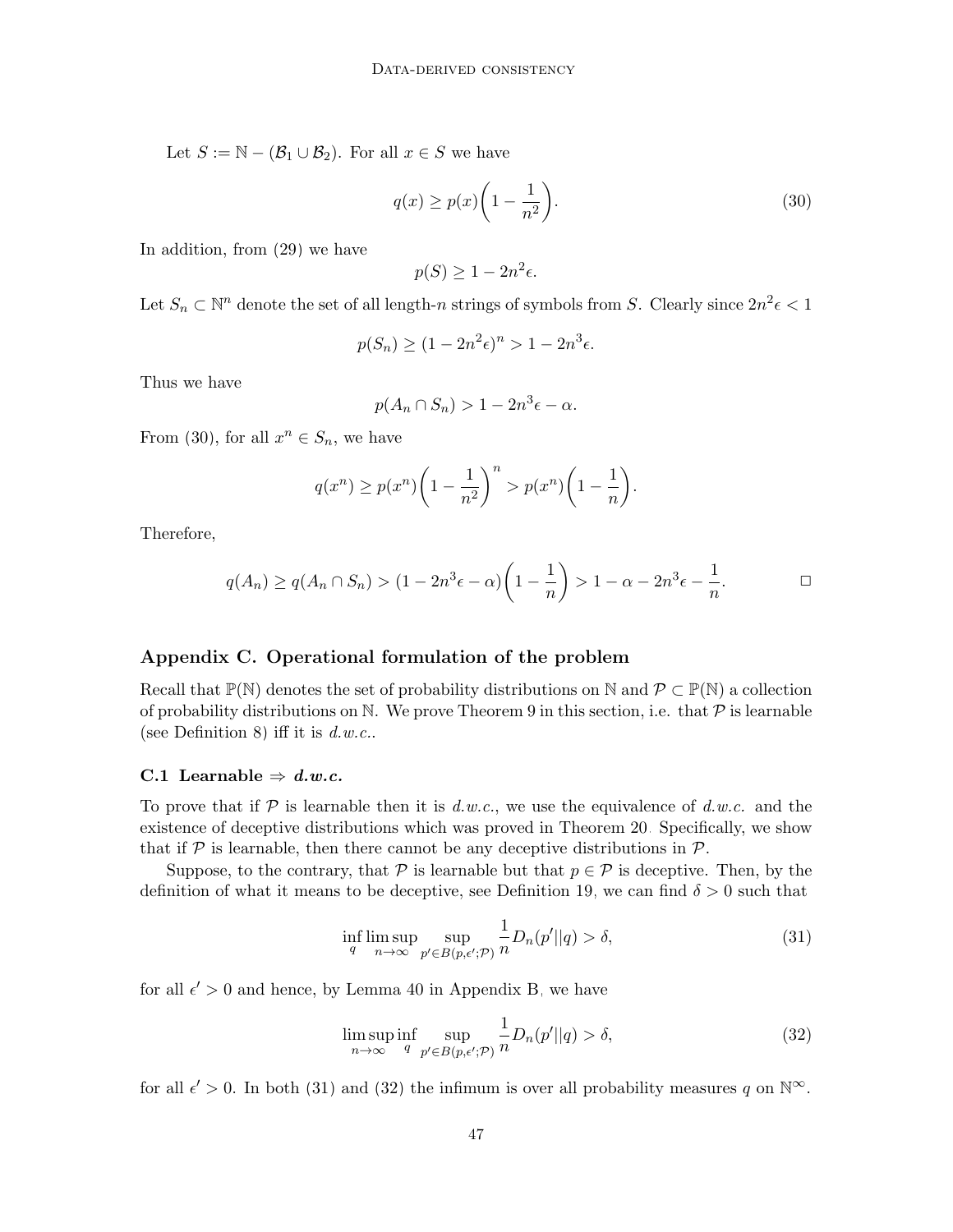Since  $P$  is assumed to be learnable, from Definition [8](#page-11-1) there must certainly be some  $\eta > 0$ , a stopping rule  $\tau$ , and  $\hat{q} : \mathbb{N}^* \to \mathbb{P}(\mathbb{N})$  such that for all  $\tilde{p} \in \mathcal{P}$  we have

$$
\tilde{p}(\tau = 1 \text{ and } D_1(\tilde{p}||\hat{q}) > \delta) < \eta.
$$

For all  $n \geq 1$  let

$$
A_n := \{x^n \in \mathbb{N}^n : \tau(x^n) = 1\}
$$

denote the set of sequences of length n on which  $\tau$  has entered. Note that  $p(A_n)$  is increasing with n and  $\lim_{n\to\infty}p(A_n)=1$ . We can therefore pick  $n\geq 4/(1-\eta)$  large enough such that and a finite set  $S_n \subset A_n$  such that  $p(S_n) \geq (1 + \eta)/2$ .

Let  $\tilde{\epsilon} := \frac{1}{2n^4}$ . Applying Lemma [42](#page-45-0) in Appendix [B](#page-4-0) to *i.i.d.* probability distributions over length-n strings, we see that for all  $\tilde{p} \in \mathcal{P}$  such that  $||p - \tilde{p}||_1 \leq \tilde{\epsilon}$ , we have

$$
\tilde{p}(S_n) > (1 + \eta)/2 - \frac{2}{n} \ge \eta.
$$

From [\(31\)](#page-46-1) and [\(32\)](#page-46-2) respectively it then follows that for all  $0 < \epsilon < \tilde{\epsilon}$  we have

$$
\inf_{q} \limsup_{m \to \infty} \sup_{p' \in B(p,\epsilon;\mathcal{P})} \frac{1}{m} D_m(p'||q) > \delta,
$$
\n(33)

and

<span id="page-47-0"></span>
$$
\limsup_{m \to \infty} \inf_{q} \sup_{p' \in B(p,\epsilon;\mathcal{P})} \frac{1}{m} D_m(p' || q) > \delta,
$$
\n(34)

and of course,  $p'(S_n) \geq \eta$  for all  $p' \in B(p, \epsilon; \mathcal{P})$ .

Fix some  $0 < \epsilon < \tilde{\epsilon}$ . Since  $S_n$  is finite by choice, for each  $p' \in B(p, \epsilon; \mathcal{P})$  we can choose  $y(p') \in S_n$  such that

$$
\mathbf{y}(p') = \arg\min_{\mathbf{y} \in S_n} D(p'||q_{\mathbf{y}}),
$$

where  $q_{\mathbf{y}} = \hat{q}(\cdot | \mathbf{y})$ . Let

$$
\mathcal{B}_{\mathbf{y}} = \{p' \in B(p, \epsilon; \mathcal{P}) : \mathbf{y}(p') = \mathbf{y}\}.
$$

Therefore,

<span id="page-47-1"></span>
$$
B(p, \epsilon; \mathcal{P}) = \cup_{\mathbf{y} \in S_n} \mathcal{B}_{\mathbf{y}} \tag{35}
$$

where the union above is finite.

From [\(34\)](#page-47-0) we have that the asymptotic per symbol redundancy of  $B(p,\epsilon;\mathcal{P})$  is strictly bigger than  $\delta$ . Since the union in [\(35\)](#page-47-1) is finite, from Lemma [41](#page-44-0) in Appendix [B](#page-4-0) it follows that there is some  $y' \in S_n$  such that the asymptotic per symbol redundancy of  $\mathcal{B}_{y'}$  is strictly bigger than  $\delta$ . Hence, from Proposition [38,](#page-43-1) we have that the single letter redundancy of  $\mathcal{B}_{\mathbf{y}'}$  is strictly bigger than  $\delta$ , which in turn implies that  $\sup_{p' \in \mathcal{B}_{\mathbf{y}'}} D(p'||q_{\mathbf{y}'}) > \delta$ . Thus we conclude that there is some  $p' \in \mathcal{B}_{\mathbf{y}'}$  such that  $D(p'||q_{\mathbf{y}'}) > \delta$ .

Therefore, if p' were in force then with probability  $\geq \eta$ , we would have

$$
D_1(p||\hat{q}) \ge D_1(p||q_{\mathbf{y}'}) > \delta,
$$

which violates the assumption that  $P$  is learnable.

This completes the proof of the necessity part of Theorem [9.](#page-11-0)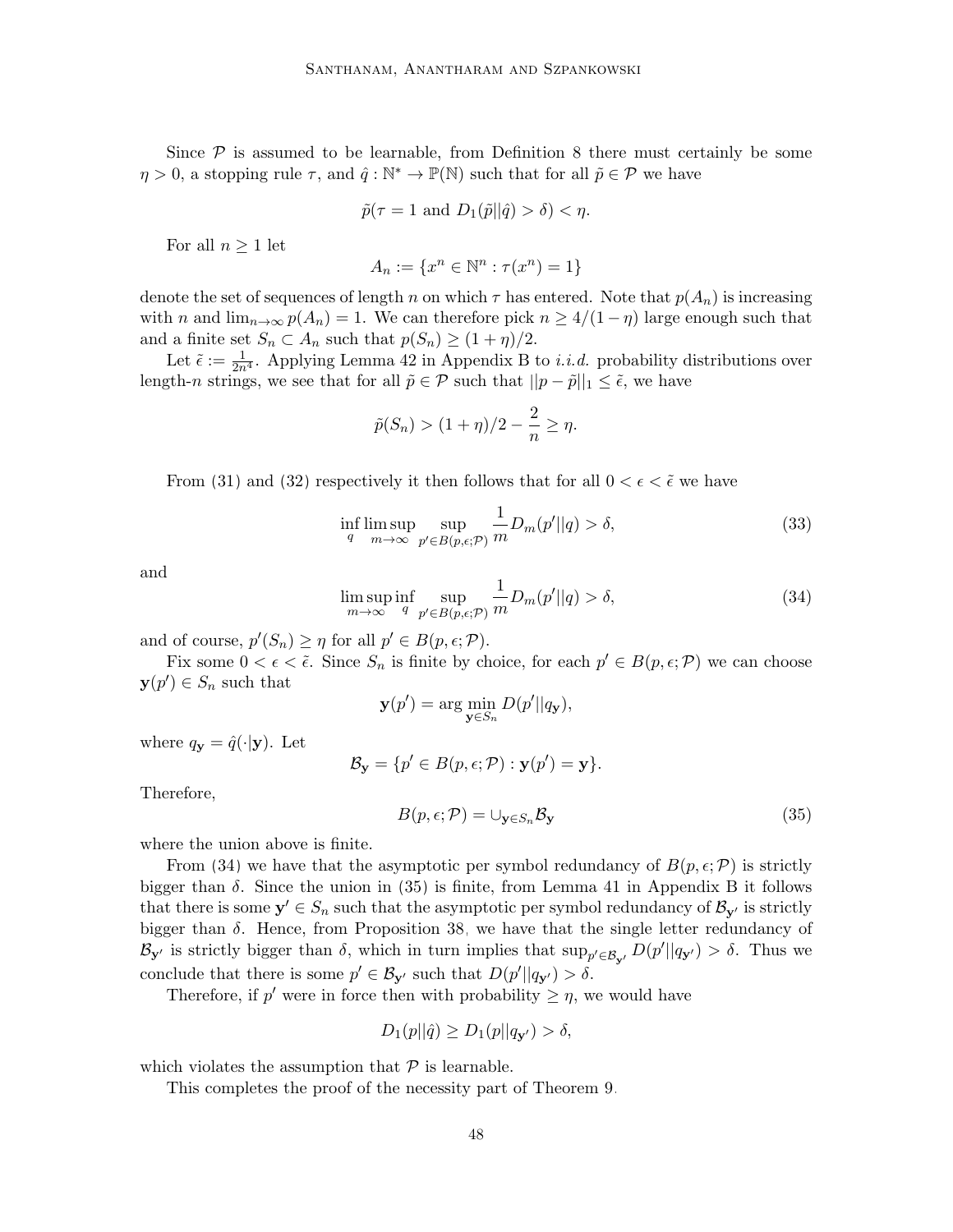# C.2  $d.w.c. \Rightarrow$  Learnable

We thank the anonymous reviewer for observing this direction of the connection.

Suppose for all  $\delta' > 0, \eta' > 0$ , we have a stopping rule  $\tau_{\delta', \eta'}$  and a universal measure  $q^*$ , such that  $\tau_{\delta',\eta'}$  certifies with confidence  $1-\eta'$  when the per-symbol redundancy of  $q^*$  falls (and remains) below  $\delta'$ .

Then for any given  $\delta > 0$  and  $\eta > 0$  we construct a new stopping rule  $\sigma_{\delta,\eta}$  and an estimator  $\hat{q}: \mathbb{N}^* \to \mathbb{P}(\mathbb{N})$  that satisfies for all  $p \in \mathcal{P}$ ,

<span id="page-48-0"></span>
$$
p(\sigma_{\delta,\eta} = 1 \text{ and } D(p||\hat{q}) > \delta) < \eta.
$$
\n(36)

According to Definition [8,](#page-11-1) this will establish that  $P$  is learnable.

To see this, let  $\delta' = \delta \eta/2$  and  $\eta' = \eta/2$ . Let

$$
T := \min\{t \ge 1 : \tau_{\delta', \eta'}(X_1^t) = 1\},\
$$

and note that  $X_{T+1}, \cdots, X_{2T-1}$  are the  $T-1$  subsequent samples. Set

$$
\sigma_{\delta,\eta}(X^{2T-1}) = 1,
$$

(regardless of what  $X_{T+1}^{2T-1}$  are) and output the estimate  $\hat{q}_* \in \mathbb{P}(\mathbb{N})$ , where for all  $x \in \mathbb{N}$ 

$$
\hat{q}_*(x) = \frac{1}{T} \sum_{i=0}^{T-1} q^*(x | X_{T+1}^{T+i}).
$$

In the above,  $X_{T+1}^T$  is understood to be the empty string. Note that  $\hat{q}_*$  does not use the observations  $X_1, \ldots, X_T$  and, given T,  $\hat{q}_*$  is conditionally independent of  $X^T$ . Rather,  $\hat{q}_*$ applies the marginal distributions of  $q^*$  over  $\mathbb{N}^i$ ,  $i \leq T$ , to the observations  $X_{T+1}, \ldots, X_{2T-1}$ . To complete the definition of  $\hat{q}$  as a function from  $\mathbb{N}^*$  to  $\mathbb{P}(\mathbb{N})$ , we define it arbitrarily for finite sequences of naturals on which  $\sigma_{\delta,\eta}$  equals 0 and on those for which  $\sigma_{\delta,\eta}$  equals 1 we define it to be  $\hat{q}_*$ . We claim that the stopping time  $\sigma_{\delta,\eta}$  and estimator  $\hat{q}: \mathbb{N}^* \to \mathbb{P}(\mathbb{N})$  as defined above satisfy [\(36\)](#page-48-0).

To prove the claim, fix  $p \in \mathcal{P}$ . Note that

$$
D_1(p||\hat{q}_*) = D_1\left(p||\frac{1}{T}\sum_{i=0}^{T-1} q^*(\cdot|X_{T+1}^{T+i})\right) \leq \frac{1}{T}\sum_{i=0}^{T-1} D_1\left(p||q^*(\cdot|X_{T+1}^{T+i})\right).
$$

Further, we have for any  $X^T$  that

<span id="page-48-1"></span>
$$
\mathbb{E}\left[\frac{1}{T}\sum_{i=0}^{T-1}D_1\left(p||q^*(\cdot|X_{T+1}^{T+i})\right) \mid X^T\right] = \sum_{i=0}^{T-1}\mathbb{E}\left[\frac{1}{T}D_1\left(p||q^*(\cdot|X_{T+1}^{T+i})\right) \mid T\right] \n= \frac{1}{T}D_T(p||q^*),
$$
\n(37)

where the first equality holds because (i) p is i.i.d., and (ii) the single letter distributions within any of the KL divergences only depend on the length  $T$ , and not on the values of  $X_1, \ldots, X_T$ . In the last expression,  $\frac{1}{T}D_T(p||q^*)$  denotes  $\frac{1}{m}D_m(p||q)$  evaluated at T.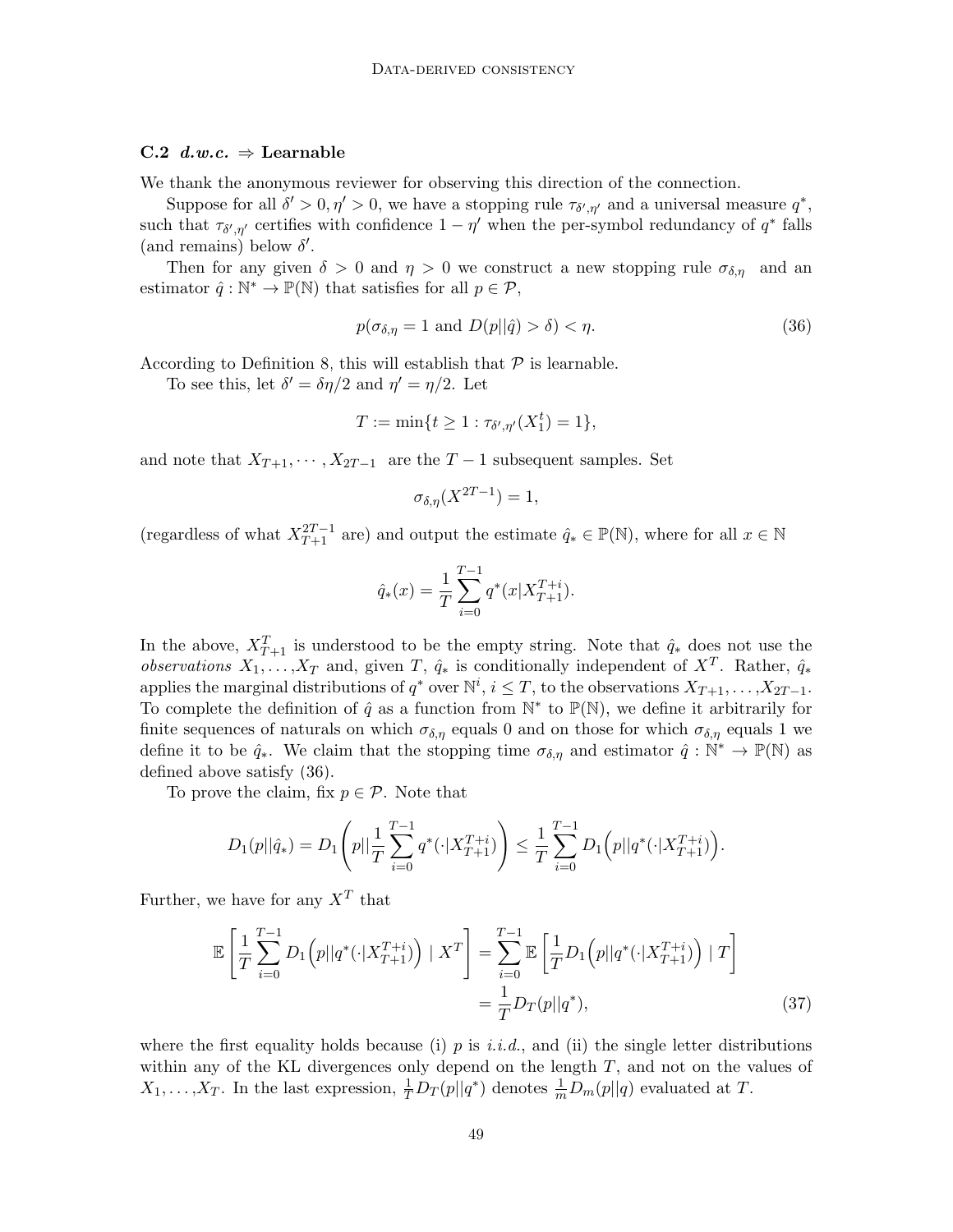Observe that since  $P$  is d.w.c., and  $q^*$  is a weak universal measure, there exists  $N_p$  such that  $\frac{1}{m}D_m(p||q^*) \leq \delta'$  for all  $m \geq N_p$ . The conditional expectation in [\(37\)](#page-48-1) is a random variable that only depends on T, and whenever  $T \geq N_p$ , we have

$$
\mathbb{E}\left[\frac{1}{T}\sum_{i=0}^{T-1}D_1\left(p||q^*(\cdot|X_{T+1}^{T+i})\right) \mid X^T\right] = \frac{1}{T}D_T(p||q^*) \leq \delta'.
$$

When  $T \ge N_p$  therefore, Markov's inequality implies that with probability  $\ge 1 - \delta'/\delta$ , conditioned on  $X^T$ , we have

$$
D_1(p||\hat{q}_*) \le \frac{1}{T} \sum_{i=0}^{T-1} D\left(p||q^*(\cdot|X_{T+1}^{T+i})\right) \le \delta.
$$

Since P is d.w.c., if we take  $N_p$  to be the smallest such integer we know  $p(T > N_p) \geq 1 - \eta'$ . Hence, with probability under  $p \geq (1 - \eta') (1 - \frac{\delta'}{\delta})$  $\frac{\delta'}{\delta}$ )  $\geq 1 - \eta' - \frac{\delta'}{\delta} = 1 - \eta$ , we have

$$
D_1(p||\hat{q}_*) \leq \delta.
$$

# Appendix D. Length-n per-symbol redundancy of  $\mathcal{M}_h$

We construct a probability measure  $q^*$  on  $\mathbb{N}^{\infty}$  such that for  $\mathcal{M}_h$  we have

$$
\sup_{p \in \mathcal{M}_h^n} \frac{1}{n} D_n(p||q) \le \frac{2h^{\frac{1}{4}}(\sqrt{h}+1)}{\sqrt{\ln n}} + \pi \sqrt{\frac{2}{3n}} \log e.
$$

This implies that the per-symbol length-n redundancy of  $\mathcal{M}_h$  diminishes to 0 as  $n \to \infty$ . Hence  $\mathcal{M}_h$  is strongly compressible.

Consider the probability distribution q on N defined by  $q(i) = 1/i(i+1), i \ge 1$ . As observed in Example [27,](#page-21-1) we have

<span id="page-49-0"></span>
$$
\sup_{p \in \mathcal{M}_h} E_p \left( \lceil \log \frac{1}{q(X)} \rceil \right)^2 < 4(\sqrt{h} + 1)^2. \tag{38}
$$

We consider a scheme that encodes patterns [\(Orlitsky et al.](#page-37-12) [\(2004b\)](#page-37-12)) of symbols (i.e. natural numbers in our case) first, followed by an encoding using  $\lceil \log \frac{1}{q(x)} \rceil$  bits to describe every symbol  $x$  that appeared in the string, in the order in which they arrived. To clarify, recall that the pattern of a sequence of symbols from N replaces each symbol by  $k \in \mathbb{N}$  if the symbol was the k-th new symbol to appear in the sequence. For example, the pattern of the sequence of natural numbers  $(2, 3, 17, 4, 3, 3, 1, 2, 4)$  is  $(1, 2, 3, 4, 2, 2, 5, 1, 4)$ . If in addition to the pattern of a finite sequence of natural numbers, in which there are  $l$  distinct symbols, one knows which symbol was the k-th symbol to appear for each  $1 \leq k \leq l$ , one learns the sequence of symbols.

The expected (not normalized by  $n$ ) additional number of bits to encode the pattern of a sequence of symbols of length n from any  $p \in \mathcal{M}_h$  is at most  $\pi \sqrt{\frac{2}{3}}$  $\frac{2}{3}n\log e$ , using the results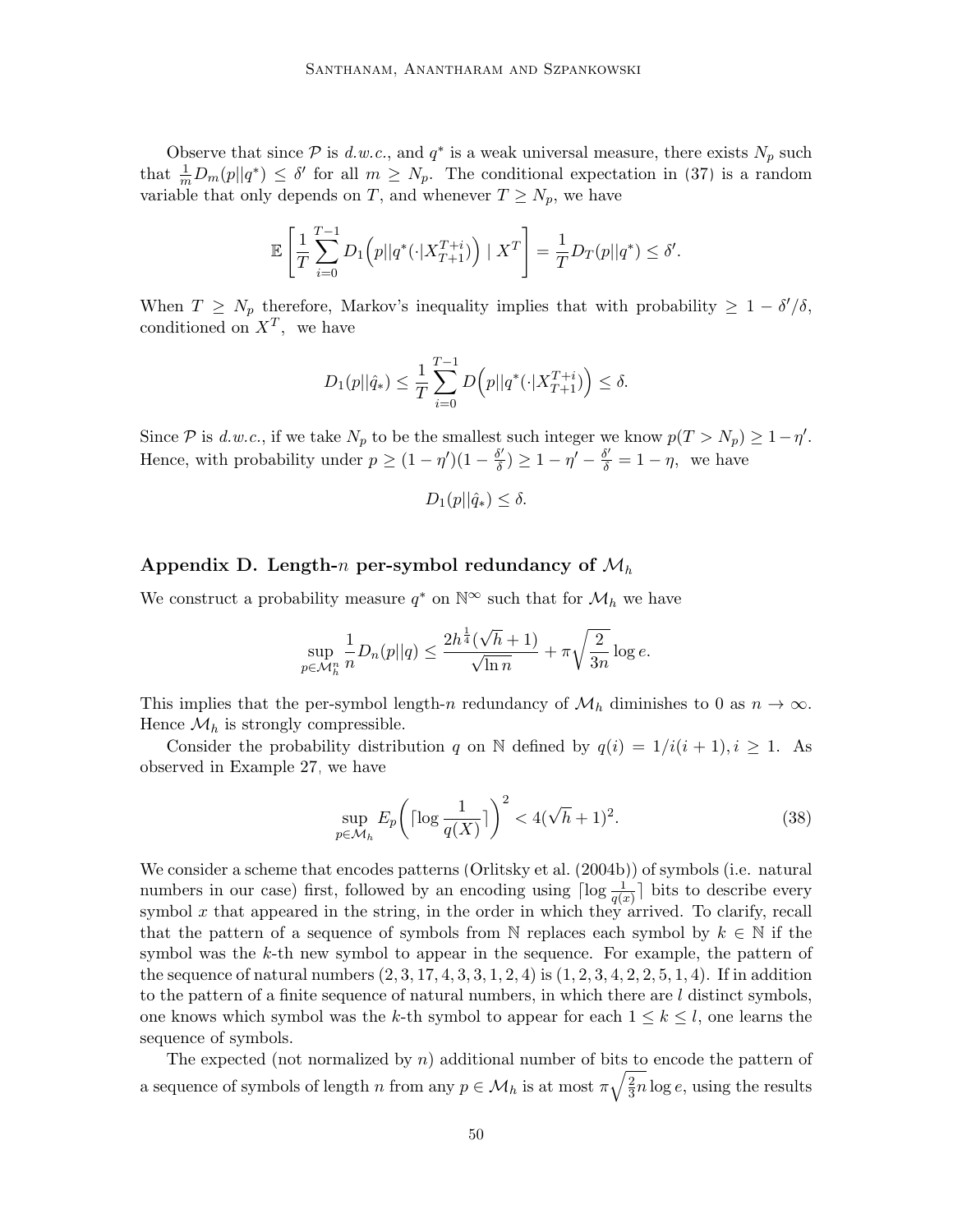in [\(Orlitsky et al.](#page-37-12) [\(2004b\)](#page-37-12)), while the expected number of bits to describe the symbols of length-n strings using a prefix code based on the probability distribution  $q$  on  $\mathbb N$  is at most

$$
\sum_{i\in\mathbb{N}}\left(1-(1-p(i))^n\right)\lceil\log\frac{1}{q(i)}\rceil.
$$

Note that the distinct symbols appearing the the string will need to be specified in the order in which they arrived. Let  $M_n$  denote the number of distinct symbols that appear in a sequence of length n. Then the expected number of extra bits the scheme uses for length-n strings is (without normalizing by n) at most  $\pi\sqrt{\frac{2}{3}}$  $\frac{2}{3}n\log e$  plus at most

$$
\sum_{i \in \mathbb{N}} (1 - (1 - p(i))^n) \lceil \log \frac{1}{q(i)} \rceil
$$
\n
$$
\leq \sqrt{\sum_{i \in \mathbb{N}} (1 - (1 - p_i)^n) \sum_{j \in \mathbb{N}} (1 - (1 - p_j)^n) \left( \lceil \log \frac{1}{q(j)} \rceil \right)^2}
$$
\n
$$
\leq \sqrt{\sum_{i \in \mathbb{N}} (1 - (1 - p_i)^n) \sum_{j \in \mathbb{N}} (np_j) \left( \lceil \log \frac{1}{q(j)} \rceil \right)^2}
$$
\n
$$
\leq \sqrt{4 (\mathbb{E}M_n) n (\sqrt{h} + 1)^2}
$$
\n
$$
\leq \frac{2nh^{1/4}(\sqrt{h} + 1)}{\sqrt{\ln n}}.
$$

Here  $(a)$  follows from the Cauchy-Schwarz inequality, while  $(b)$  follows from  $(38)$  and the definition of  $M_n$ . As for  $(c)$ , a result similar to  $(c)$  can be found in [\(Orlitsky et al.](#page-37-13) [\(2004a\)](#page-37-13)), but we justify (c) below for completeness. We observe that for all  $i \in \mathbb{N}$  we have

$$
1 - (1 - p_i)^n = p_i \sum_{j=0}^{n-1} (1 - p_i)^j
$$
  
\n
$$
\leq p_i \left( \sum_{j=0}^{n-1} (1 - p_i)^j \right) \frac{\sum_{k=1}^{n} \frac{1}{k}}{\ln n}
$$
  
\n
$$
\leq \frac{(a)}{\ln n} \sum_{j=0}^{n-1} \frac{(1 - p_i)^j}{j}
$$
  
\n
$$
\leq \frac{np_i \log \frac{1}{p_i}}{\ln n}.
$$

Combining the above with the fact that the entropy of any  $p \in \mathcal{M}_h$  is at most  $\sqrt{h}$ , which was shown in Example [27,](#page-21-1) proves  $(c)$  in the previous set of equations. In the above set of equations, inequality (a) follows from Minkowski's inequality which says that if  $x_i$  and  $y_i$   $(0 \le i \le n-1)$  are both decreasing positive sequences, then  $n \sum x_i y_i \ge \sum x_j \sum y_k$ . Minkowski's inequality is easily proved by noting  $\sum x_j \sum y_k = \sum_m \sum x_i y_{(i+m)}$  mod n and that  $\sum x_i y_i \geq \sum x_i y_{(i+m) \mod n}$  for all  $0 \leq m \leq n-1$ .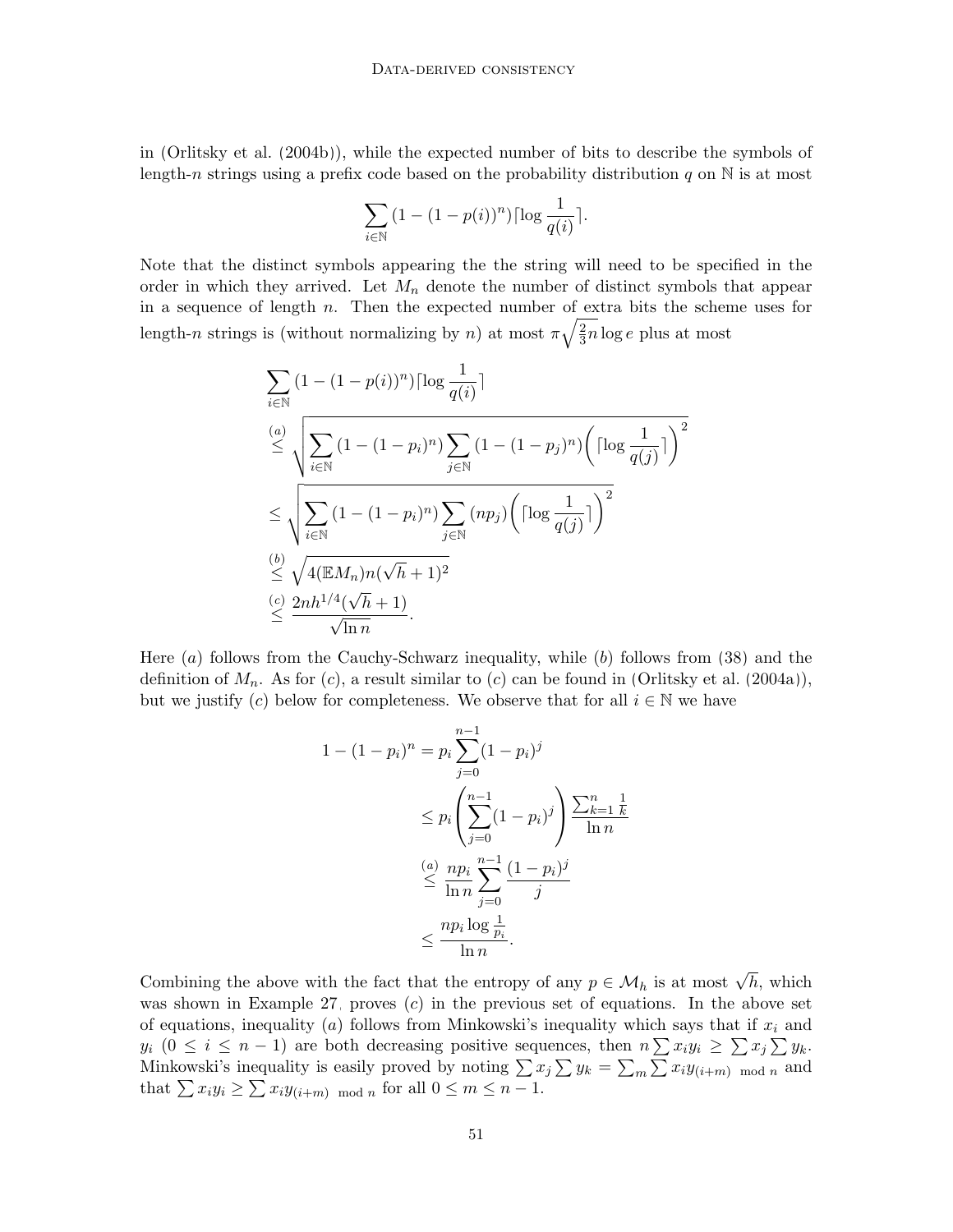The claim about the per-symbol length-n redundancy of  $\mathcal{M}_h$  follows after normalization by  $n$ .

# Appendix E. Typicality of empirical distributions that are not too spread out

In this section we prove a useful result quantifying how close the empirical distribution of a sample drawn *i.i.d.* from a probability distribution p on  $\mathbb N$  is to p, when the alphabet of symbols showing up in the sample is not too spread out. There is a lemma that looks somewhat similar in [\(Ho and Yeung](#page-37-14) [\(2010\)](#page-37-14)). The difference of the result in Lemma [43](#page-51-0) from that in [\(Ho and Yeung](#page-37-14)  $(2010)$ ) is that the right side of the inequality in [\(39\)](#page-51-1) does not depend on  $p$ . The result of Lemma [43](#page-51-0) will be used in the sufficiency proof in Appendix [G](#page-30-0) and this property is crucial for its use.

<span id="page-51-0"></span>**Lemma 43.** Let p be any probability distribution on N. Let  $\gamma > 0$  and let  $k \geq 2$  be an integer. Let  $X_1^n$  be a sequence generated *i.i.d.* with marginals p and let  $t(X^n)$  be the empirical distribution of  $X_1^n$ . Then

<span id="page-51-1"></span>
$$
p(|t(X^n) - p|_1 > \gamma \text{ and } 2\dot{F}_t^{-1}(1 - \gamma/6) \le k) \le (2^k - 2)\exp\left(-\frac{n\gamma^2}{18}\right).
$$
 (39)

**Proof** For any probability distribution  $p'$  on  $\mathbb N$  with finite support of size L we have the following well-known result  $(e.g.,$  [\(Weissman et al., 2005,](#page-37-15) Proposition 1))

<span id="page-51-2"></span>
$$
p'(|t_{X^n} - p'|_1 \ge \alpha) \le (2^L - 2) \exp\left(-\frac{n\alpha^2}{2}\right),
$$
 (40)

where  $t_{X^n}$  is the empirical distribution of  $X^n$  generated *i.i.d.* with marginal distribution  $p'$ . The above is easily seen by recalling

$$
|t_{X^n} - p'|_1 = 2 \sup_{E \subset [L]} |t(E) - p'(E)| = 2 \sup_{\substack{E \subset [L] \\ |E| \le \lfloor L/2 \rfloor}} |t(E) - p'(E)|,
$$

and that for any  $E \subset [L]$ , from Hoeffding's inequality,

$$
p(|t_{X^n}(E) - p'(E)| \ge \frac{\alpha}{2}) \le 2 \exp\left(-\frac{n\alpha^2}{2}\right).
$$

A union bound over all non-empty subsets of size  $\leq |L/2|$  yields [\(40\)](#page-51-2).

Consider the probability distributions  $p'$  and  $t'$  on A obtained from p and t respectively via the mapping from N to  $A := \{1, \ldots, k-1\} \cup \{-1\}$  which maps i to i for  $0 \le i \le k-1$ and maps all the other natural numbers to  $-1$ . Thus, we have

$$
p'(i) = \begin{cases} p(i), & \text{if } 1 \le i \le k - 1, \\ \sum_{j=k}^{\infty} p(j), & \text{if } i = -1. \end{cases}
$$

Further, sequences of natural numbers generated *i.i.d.* with marginal distribution  $p$  and with empirical distribution t are mapped to sequences from A that are i.i.d. with probability distribution  $p'$  and have empirical distribution  $t'$ .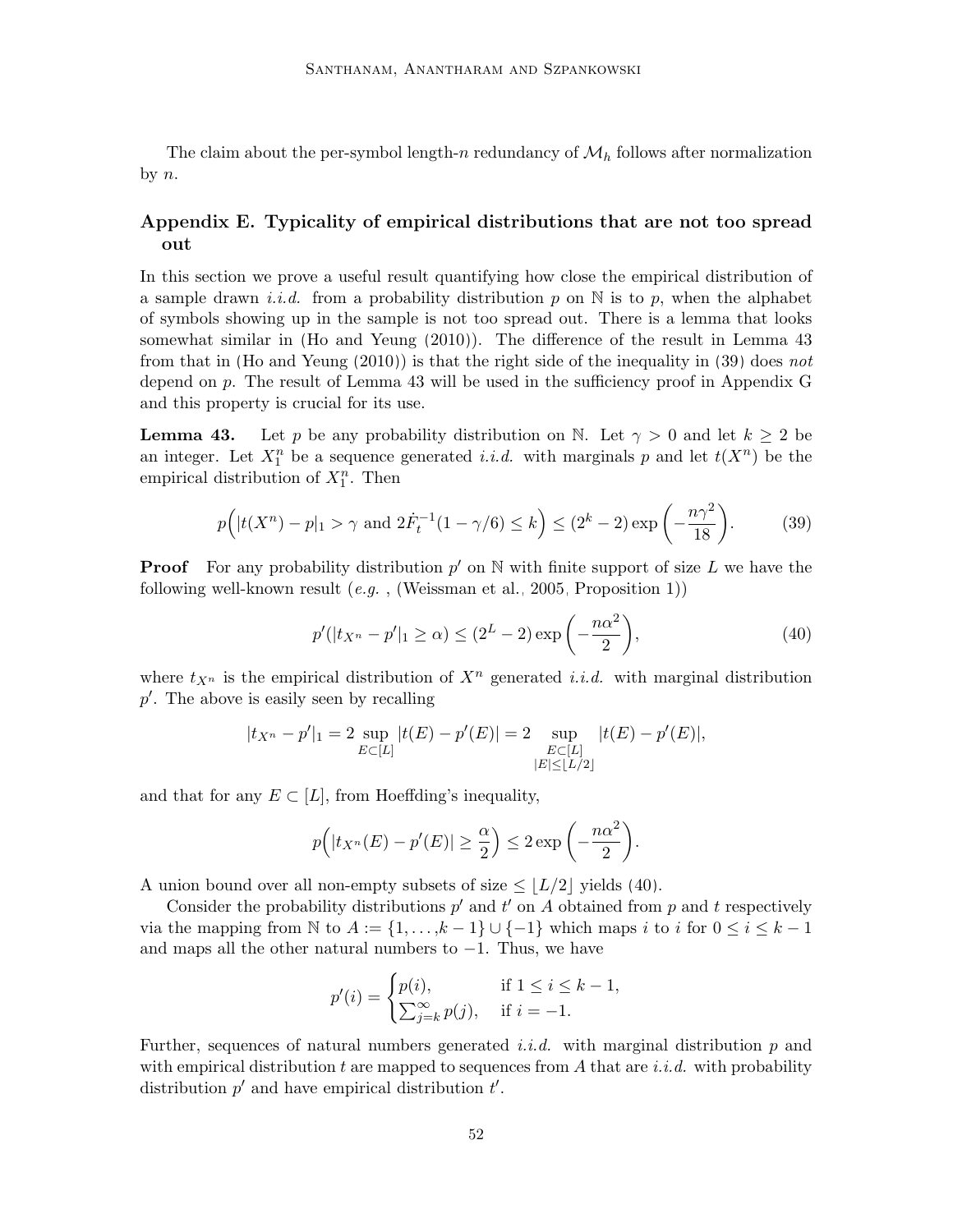Applying  $(40)$  to  $p'$ , we have

<span id="page-52-0"></span>
$$
p'(|p'-t'|_1 > \gamma/3) \le (2^k - 2) \exp\left(-\frac{n\gamma^2}{18}\right).
$$
 (41)

We first argue that all sequences generated by  $p$  with empirical distributions  $t$  satisfying

$$
|p-t|_1 > \gamma
$$
 and  $2\dot{F}_t^{-1}(1-\gamma/6) \le k$ 

are mapped into sequences generated by  $p'$  with empirical  $t'$  satisfying

$$
|p'-t'|_1 > \gamma/3
$$
 and  $t'(-1) \le \gamma/3$ .

This follows from writing

$$
|p - t|_1 - \sum_{i=1}^{k-1} |p(i) - t(i)|
$$
  
\n
$$
\leq \sum_{j=k}^{\infty} (p(j) - t(j)) + 2 \sum_{j=k}^{\infty} t(j)
$$
  
\n
$$
\leq |p'(-1) - t'(-1)| + \gamma/3,
$$

where the last inequality above follows from the fact that  $2\dot{F}^{-1}_t(1-\gamma/6) \leq k$  implies  $F_t(k-1) \geq 1 - \gamma/6$ , i.e.  $\sum_{j=k}^{\infty} t(j) \leq \gamma/6$ . Hence we have

$$
|p'-t'|_1 = \sum_{i=1}^{k-1} |p(i) - t(i)| + |p'(-1) - t'(-1)| \ge |p - t|_1 - \gamma/3 > \gamma/3,
$$

because  $|p-t|_1 > \gamma$ .

Thus, from [\(41\)](#page-52-0), we will have

$$
p(|t(X^{n}) - p|_{1} > \gamma \text{ and } 2\dot{F}_{t}^{-1}(1 - \gamma/6) \le k)
$$
  
\n
$$
\le p'(|t' - p'|_{1} > \gamma/3 \text{ and } t'(-1) \le \gamma/3)
$$
  
\n
$$
\le (2^{k} - 2) \exp\left(-\frac{n\gamma^{2}}{18}\right).
$$

This completes the proof of the lemma.  $\Box$ 

# Appendix F.  $\tau$  enters with probability 1

We reproduce the argument from [\(Santhanam and Anantharam](#page-37-9) [\(2015\)](#page-37-9)) here for completeness.

Every probability distribution  $p \in \mathcal{P}$  is contained in at least one of the elements of the cover  $(Q_{\tilde{p},m}\cap \mathcal{P},\tilde{p}\in \tilde{\mathcal{P}}_m)$ , where  $Q_{\tilde{p},m}$  denotes the zone of  $\tilde{p}\in \tilde{\mathcal{P}}_m$ . Recall the enumeration of  $\tilde{\mathcal{P}}_m$ . Let p' be be centroid with the smallest index among all centroids in  $\tilde{\mathcal{P}}_m$  whose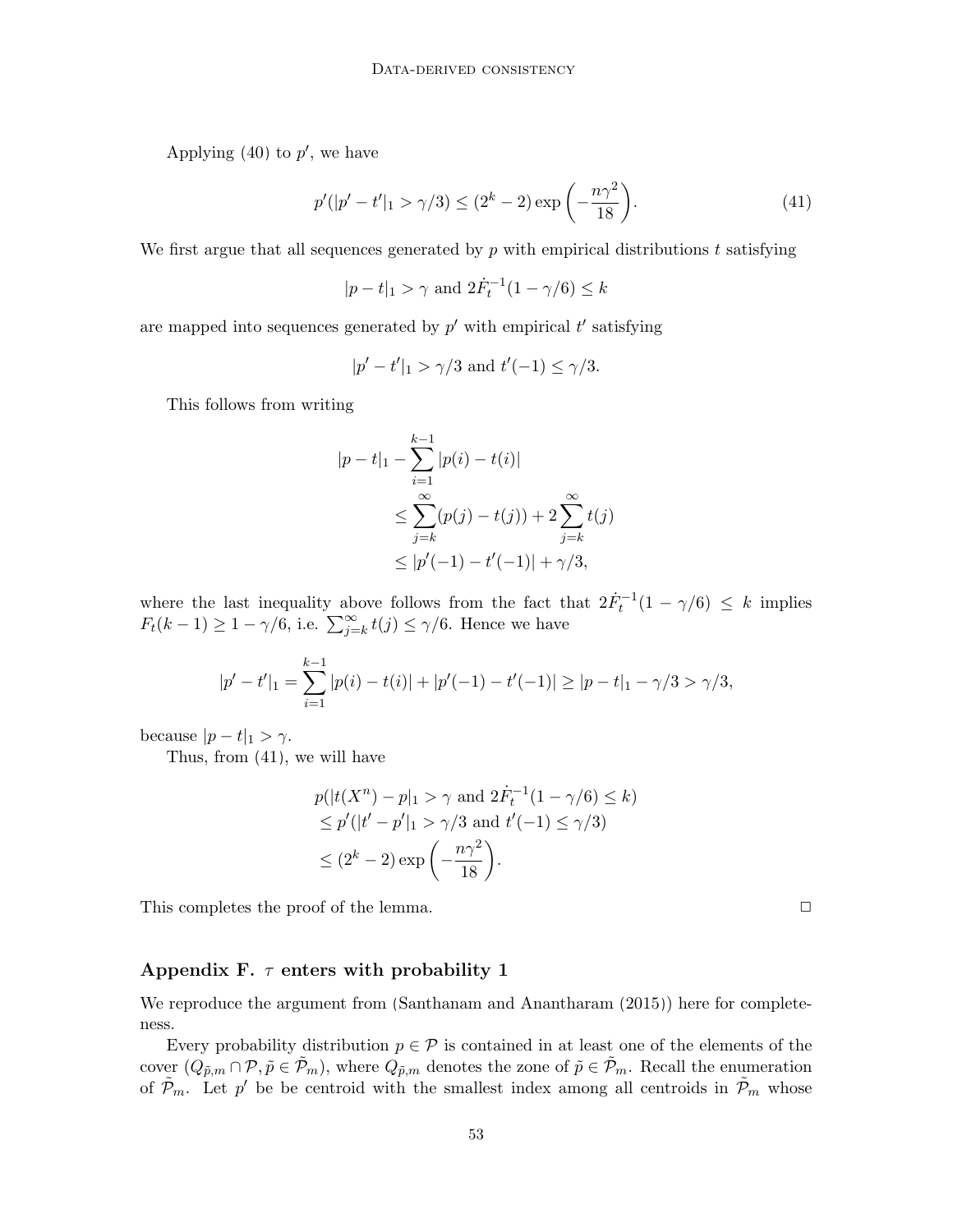zones contain  $p$ . With probability 1, sequences generated by  $p$  will eventually have their empirical distribution within  $Q_{p',m}$ . (see [\(Chung](#page-36-14) [\(1961\)](#page-36-14)) for a proof).

Next note that for all n sufficiently large the analog of  $(24)$ , (which makes sense for all  $\tilde{p} \in \mathcal{P}_m$ ) will hold. This follows since the right hand side of [\(24\)](#page-34-0) diminishes to zero polynomially with  $n$  while the left hand side diminishes to zero exponentially fast in  $n$ .

Next, the analog of [\(25\)](#page-34-1) will also hold eventually with probability 1, since, if t denotes the empirical distribution of a sequence of length n generated by  $p$ , then from Proposition [15](#page-14-1)

<span id="page-53-0"></span>
$$
\dot{F}_t^{-1}(1 - \gamma_{p',m}/6) \to \dot{F}_p^{-1}(1 - \gamma_{p',m}/6) \tag{42}
$$

with probability 1 as  $n \to \infty$ , where we note that the quantity on the left hand side of [\(42\)](#page-53-0) is actually a random variable and  $t$  determines  $n$ . Furthermore, we will also have after finitely many samples that

$$
2\dot{F}_{t}^{-1}(1-\gamma_{p',m}/6) < 3\dot{F}_{p}^{-1}(1-\gamma_{p',m}/6)
$$
  

$$
\leq 3\left(\sup_{r\in B(p',\epsilon_{p',m};\mathcal{P})}\dot{F}_{r}^{-1}(1-\gamma_{p',m}/6)\right)
$$
  

$$
= \log C(p',m),
$$

where the second inequality follows since p is in the  $\frac{1}{m}$ -reach of p'. Note that the 3 in the inequalities above can be replaced by any number strictly  $> 2$  or by an additive constant.

Therefore, both [\(24\)](#page-34-0) and [\(25\)](#page-34-1) will eventually hold with probability 1. Furthermore, long enough sequences generated by  $p$  fall into the zone of  $p'$  with probability 1. This implies in turn that  $\tau_{n,m}$  enters with probability 1. Note that it is entirely possible that some other centroid traps strings before they can be trapped by  $p'$ , but that does not take away from the fact that  $\tau_{n,m}$  will enter with probability 1.

# Appendix G. Probability of falling into bad traps

Let t be any length-n empirical distribution trapped by  $\hat{p}$ , which we recall has  $\frac{1}{m}$ -reach  $\epsilon_{\hat{p},m}$ , such that  $p \notin B(\hat{p}, \epsilon_{\hat{p},m}; \mathcal{P})$ . Then we have

$$
||\hat{p} - p||_1 \ge \epsilon_{\hat{p},m},
$$

because  $p \notin B(\hat{p}, \epsilon_{\hat{p},m}; \mathcal{P})$ , and we have

$$
||\hat{p}-t||_1 < \frac{\epsilon_{\hat{p},m}}{2},
$$

because t has to be in the zone  $Q_{\hat{p},m}$  in order to be captured by  $\hat{p}$ . Using the triangle inequality for  $\ell_1$  norms, we get

$$
||p-t||\geq \frac{\epsilon_{\hat{p},m}}{2}:=\gamma_{\hat{p},m}
$$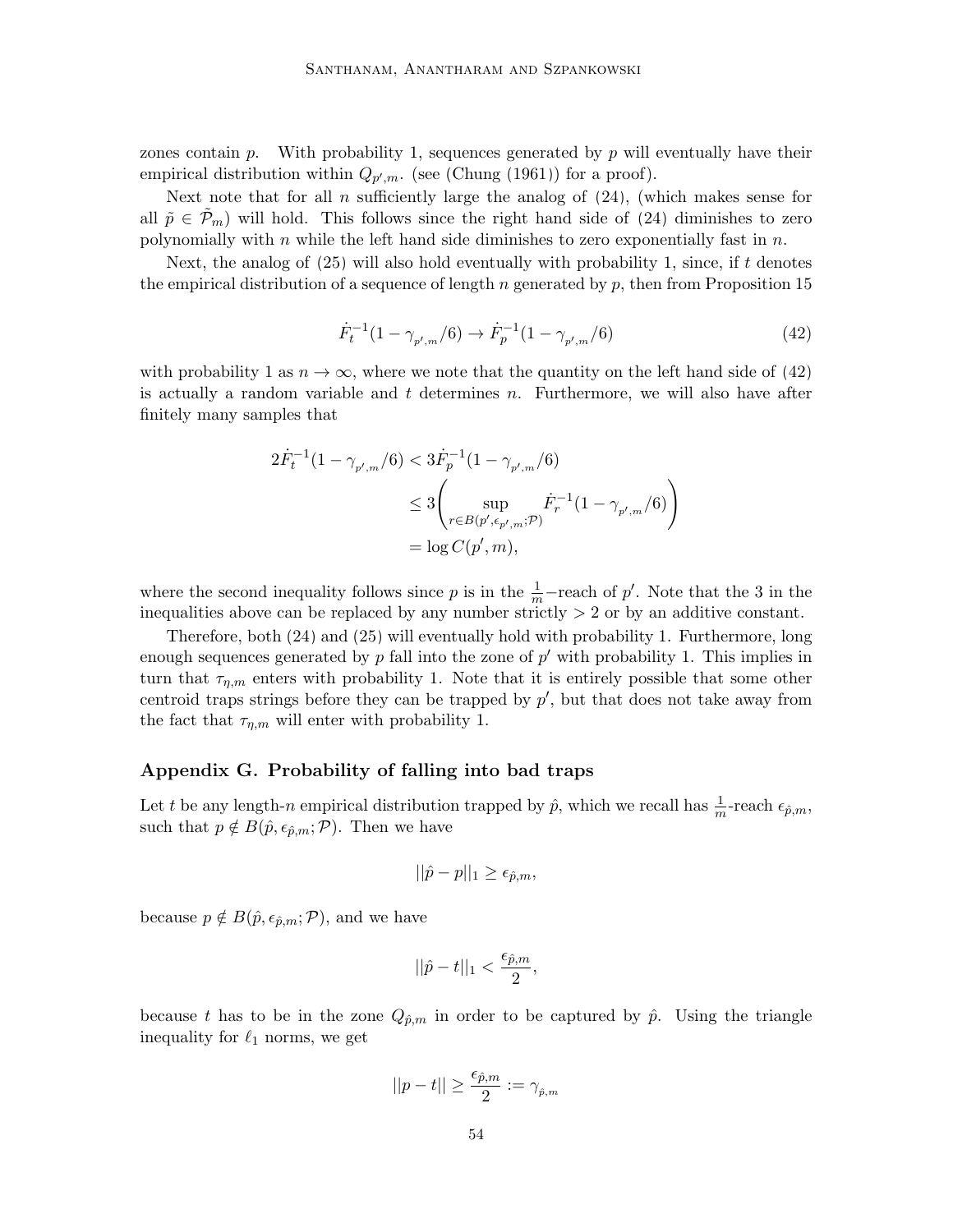This means that for every  $p \in \mathcal{P}$ , the probability that length-n sequences with empirical distribution t are trapped by a bad  $\hat{p}$  can be bounded from above as

$$
\leq p\left(|t-p|_1 \geq \gamma_{\hat{p},m} \text{ and } 2\dot{F}_t^{-1}(1-\frac{\gamma_{\hat{p},m}}{6}) \leq \log C(\hat{p},m)\right)
$$
  
\n
$$
\stackrel{(a)}{\leq} (C(\hat{p},m)-2) \exp\left(-\frac{n\gamma_{\hat{p},m}^2}{18}\right)
$$
  
\n
$$
\stackrel{(b)}{\leq} \frac{\eta(C(\hat{p},m)-2)}{2C(\hat{p},m)\iota(\hat{p})^2n(n+1)}
$$
  
\n
$$
\leq \frac{\eta}{2\iota(\hat{p})^2n(n+1)},
$$

where the inequality (a) follows from Lemma [43](#page-51-0) and (b) from [\(24\)](#page-34-0). Therefore, the probability of sequences falling into bad traps is bounded above by

$$
\leq \sum_{n\geq 1}\sum_{\tilde{p}\in \tilde{\mathcal{P}}} \frac{\eta}{2\iota(\tilde{p})^2n(n+1)} \leq \frac{\pi^2}{12}\eta < \eta,
$$

since  $\sum_{\tilde{p}\in\tilde{\mathcal{P}}} \frac{1}{\iota(\hat{p})}$  $\frac{1}{\iota(\hat{p})^2} = \frac{\pi^2}{6}$  $\frac{\pi^2}{6}$  and  $\sum_{n\geq 1} \frac{1}{n(n+1)} = 1$ .

# <span id="page-54-0"></span>Appendix H. A fake proof

In this section we give a fake proof of the following mistaken claim: if  $\mathcal{P}_1$  and  $\mathcal{P}_2$  are d.w.c., then  $P_1 \cup P_2$  is also d.w.c.. We then explain why it is wrong. In the concluding remarks in [\(Santhanam and Anantharam](#page-37-9) [\(2015\)](#page-37-9)) it was stated, in passing, that if  $\mathcal{P}_1$  and  $\mathcal{P}_2$  are insurable then  $P_1 \cup P_2$  is also insurable. This statement if false, for the reasons explained in this section. This does not affect any of the results in [\(Santhanam and Anantharam](#page-37-9)  $(2015)$ .

The argument proceeds as follows. Since  $P_i$  is d.w.c. for each  $i = 1, 2$ , there is a probability measure  $q_i$  on  $\mathbb{N}^\infty$  for each  $i = 1, 2$  such that for every  $m \geq 1, 0 < 1 - \eta < 1$ and  $i = 1, 2$  there is a universal stopping rule  $\tau_{\eta,m}^{(i)}$  such that, for all  $p \in \mathcal{P}_i$ , we have

$$
p\left(\exists n \text{ such that } \frac{1}{n}D_n(p||q_i) > \frac{1}{m} \text{ and } \tau_{\eta,m}^{(i)}(X^n) = 1\right) < \eta.
$$

Let  $q := (q_1 + q_2)/2$  and, for accuracy  $\frac{1}{m} > 0$  and confidence  $0 < 1 - \eta < 1$ , define

<span id="page-54-1"></span>
$$
\tau_{\eta,m}(\mathbf{x}) := \mathbb{1}(\tau_{\eta,2m}^{(1)}(\mathbf{x}) = 1) \mathbb{1}(\tau_{\eta,2m}^{(2)}(\mathbf{x}) = 1) \mathbb{1}(|\mathbf{x}| > 2m). \tag{43}
$$

Now, suppose  $p \in \mathcal{P}_1 \cup \mathcal{P}_2$ . Without loss of generality, assume that  $p \in \mathcal{P}_1$ . Now, if  $n > 2m$  and we have

$$
\frac{1}{n}D_n\bigg(p\big|\big|\frac{q_1+q_2}{2}\bigg|>\frac{1}{m},\,
$$

then we have

$$
\frac{1}{n}D_n(p||q_1) > \frac{1}{m} - \frac{1}{n} > \frac{1}{2m}
$$